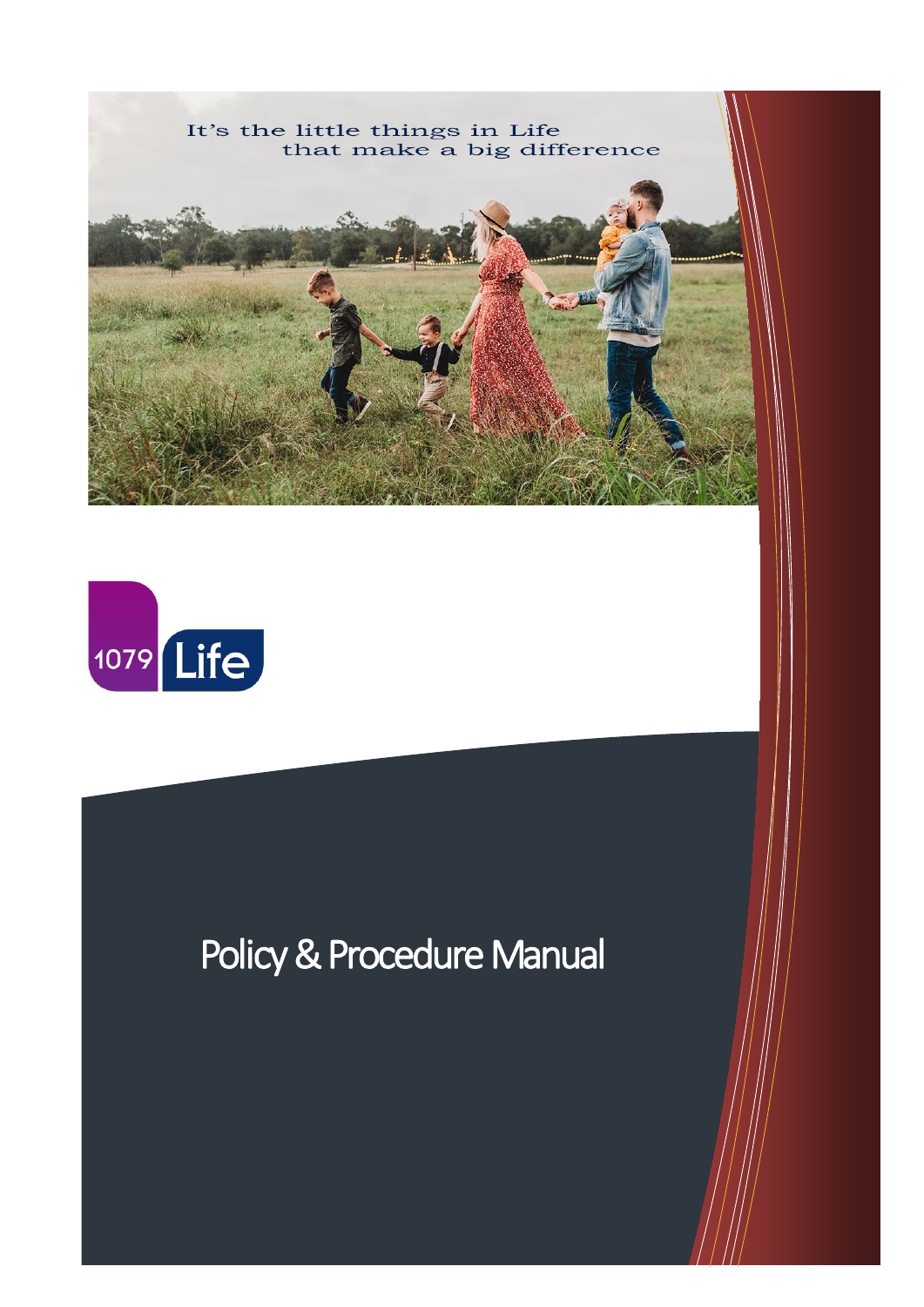# <span id="page-1-0"></span>**Contents**

## Contents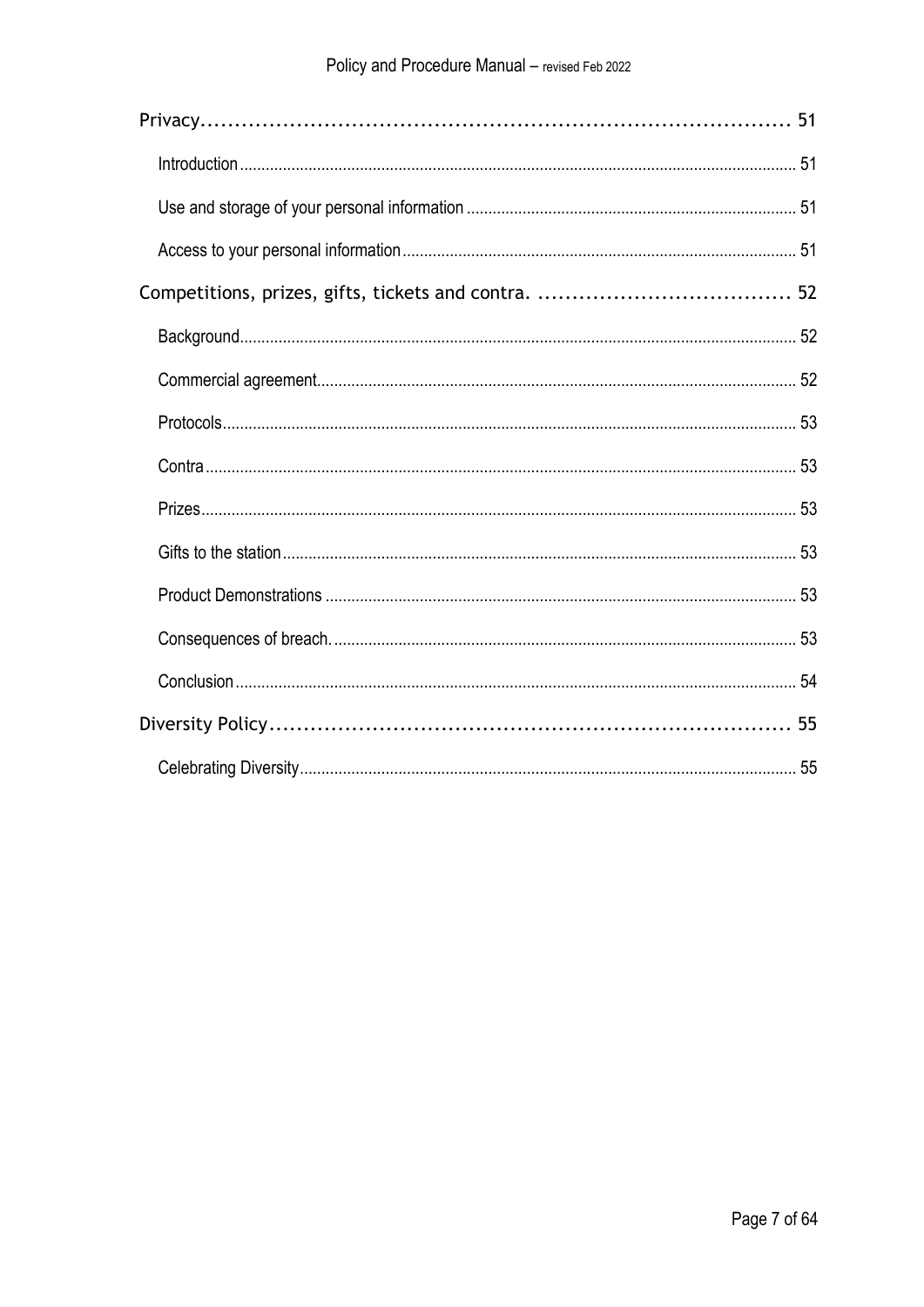# <span id="page-7-0"></span>Our History

The Association was founded in November 1974 as Christ Centred Radio. The name was later changed to Christian Radio Incorporated and, using the trading name Radio Alta Mira, programs were put to air on other stations. A licence to broadcast over Adelaide and environs was granted in 1991 and transmissions began on the third day of October 1993. The new trading name Life-FM was adopted in 1998. The objects, powers and rules of the association are stated in its constitution. A statement of faith (including The Nicene Creed) is annexed to the Constitution to ensure continuity of Christian principles and motives on which the Association was founded. Under its constitution, the management of Christian Radio Inc. is vested in a board of directors elected from the general membership. The Board has appointed a Chief Executive Officer who is responsible for the day to day operations. The CEO is also the CEO of the radio station, Life-FM, the primary business of the Association.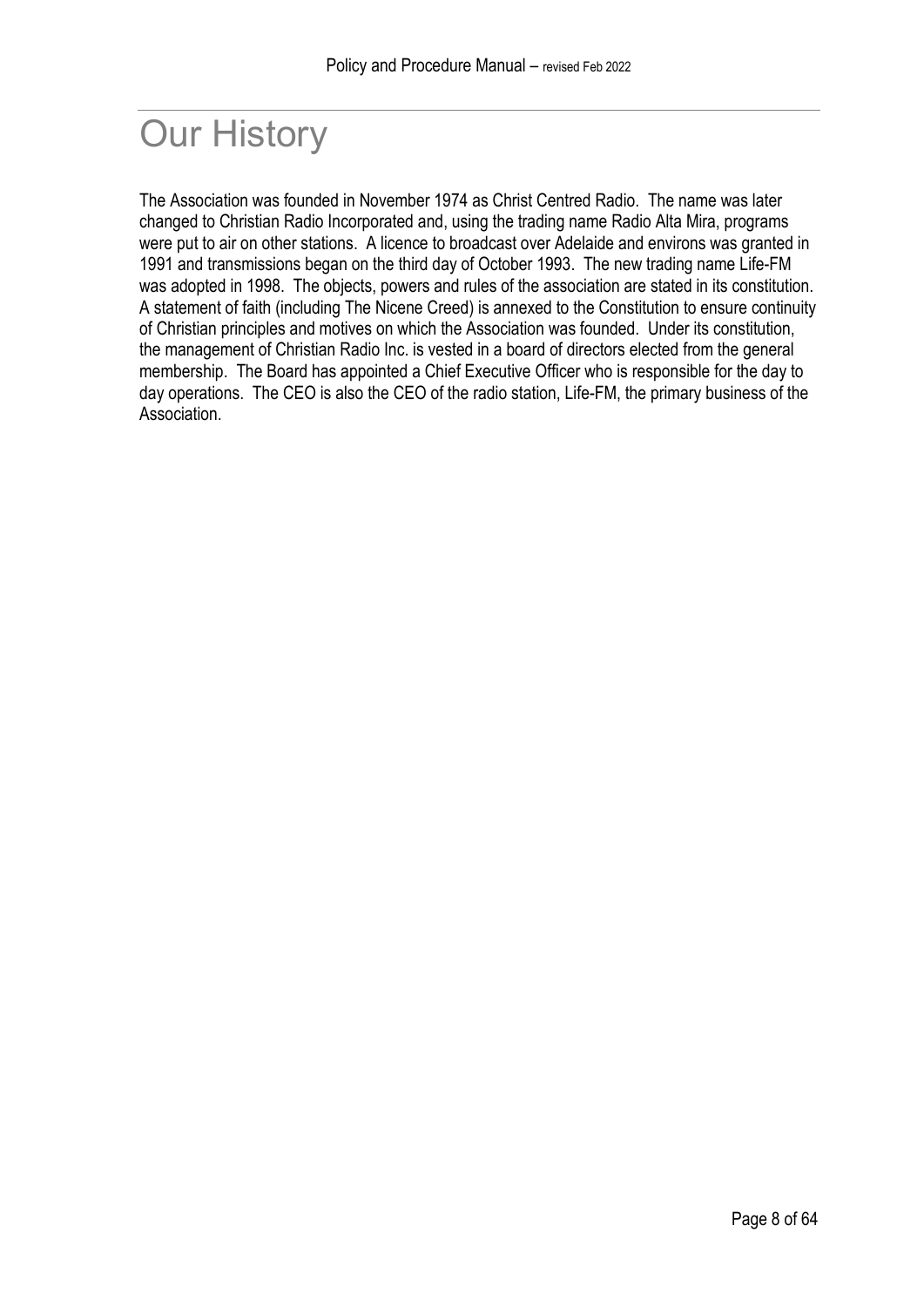# <span id="page-8-0"></span>Policy: Programming

**Purpose:** To encourage programming that reflects our community interest and outline guiding principles.

## <span id="page-8-1"></span>*Background*

All broadcast material shall support the aims, philosophy and mission statement of Christian Radio Inc. In particular**:** 

- comply with the law,
- not detract from the Christian faith and its values,
- reflect Christian doctrines as expressed in the Nicene Creed,
- avoid partisan political bias or influence.

All broadcast material shall be of the highest standard. In particular:

- quality in presentation and production shall be at least comparable with other broadcasters in the market,
- within the constraints of budget broadcasting hardware shall be of at least comparable standard to that of other broadcasters in the market.

The CEO will ensure that all staff and volunteers are aware of and follow the policies and legal responsibilities of the station**.** 

The CEO will select train, develop and mentor staff and volunteers to be of a high professional quality.

# <span id="page-8-2"></span>*Programming Generally*

Programming shall be such that the station is attractive to the community of interest and the specific audience targets as determined by the Board from time to time.

The CEO will ensure that the programming is consistent with the target audience and strategies agreed with the Board and the objectives of the Station.

#### **Christian Radio Inc will not broadcast material that may:**

- (a) incite, encourage, or present for its own sake violence or brutality,
- (b) mislead or alarm listeners by simulating news or events,
- (c) present as desirable the use of illegal drugs, the misuse of tobacco or alcohol as well as other harmful substances, and
- (d) glamorise, sensationalise, or present suicide as a solution to life problems.

In particular, broadcast material should not provide explicit details about the method and/or location of a suicide attempt or death.

We will attempt to avoid censorship where possible. However, in our programming decisions we will consider our community interest, context, degree of explicitness, the possibility of alarming the listener, the potential for distress or shock, prevailing Indigenous laws or community standards and the social importance of the broadcast.

We will not broadcast material that is likely to stereotype, incite, vilify, or perpetuate hatred against, or attempt to demean any person or group, on the basis of ethnicity, nationality, race, language, gender, sexuality, religion, age, physical or mental ability, occupation, cultural belief or political affiliation. The requirement is not intended to prevent the broadcast of material which is factual, or the expression of genuinely held opinion in a news or current affairs program or in the legitimate context of a humorous, satirical or dramatic work.

We will have programming practices that protect children from harmful material but will avoid concealing the real world from them.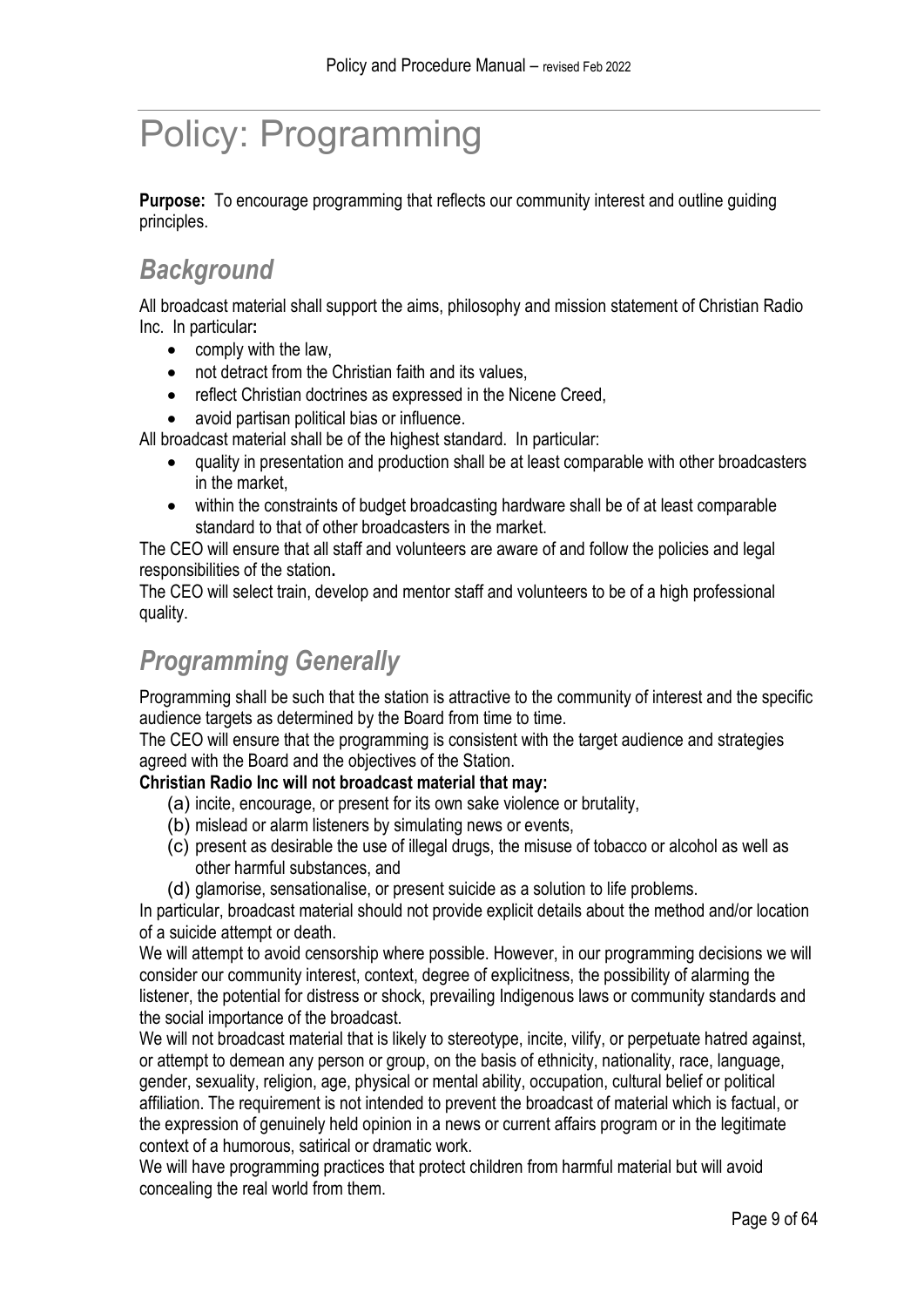We will follow applicable privacy laws by:

- (a) respecting people's legitimate right to protection from unjustified use of material which is obtained without consent or through an invasion of privacy,
- (b) only broadcasting the words of an identifiable person where:
	- I. that person has been told in advance that the words may be broadcast, or
	- II. it was clearly indicated at the time the recording was made that the material would be broadcast, or

in the case of words that have been recorded without the knowledge of a person, that person has indicated his/her agreement prior to broadcast.

## <span id="page-9-0"></span>*Talk Programming*

Talk programming and spoken word content shall not conflict with the Christian values of the Station and should promote values consistent with Christian beliefs.

The values to be reflected in talk programming, including interviews, current affairs and listener call in programs would include: integrity, honesty and justice; should offer balanced comment; be affirming and encouraging; demonstrate the love and compassion of God; and avoid partisan political bias or influence.

Talk content should be selected to target the largest listening audience which conforms with the objectives agreed by the Board and the CEO each year in its strategic plan and budget. News, current affairs (including news updates and promotions), documentaries, feature programs

and interviews shall:

- (a) provide access to views not adequately represented by other broadcasting sectors,
- (b) present factual material accurately and ensure that reasonable efforts are made to correct substantial errors of fact as quickly as possible,
- (c) clearly distinguish factual material from commentary and analysis,
- (d) present news in such a way that it does not create public panic or unnecessary distress to listeners, and represent viewpoints fairly without having a misleading emphasis, editing out of context or withholding relevant and available material.

## <span id="page-9-1"></span>*Emergency Broadcasts*

Life FM broadcasts in a market well served by better resourced public, commercial radio and television broadcasters, and therefore will not take on the role of an emergency broadcaster. However, information provided by the appropriate emergency and essential service organisations will be broadcast in a timely and accurate manner, for the benefit of our community.

## <span id="page-9-2"></span>*Indigenous Programmes*

We will seek to involve and take advice from Indigenous Australians in the production of programs focusing on Indigenous Australians and issues. Where possible, we will consult the appropriate Indigenous media organisation broadcaster on appropriate forms of communication.

When reporting on Indigenous peoples and issues, we will take care to verify and observe the best way to respect culture and customs by:

- (a) considering regional differences, that is, be mindful of differences between Indigenous local groups,
- (b) using appropriate words and phrases in referring to Indigenous peoples and their regional groups,
- (c) seeking proper advice on how to best respect Indigenous bereavement customs when reporting on people who are recently deceased, and using suitable words and phrases when reporting on the social and emotional well-being of Indigenous people.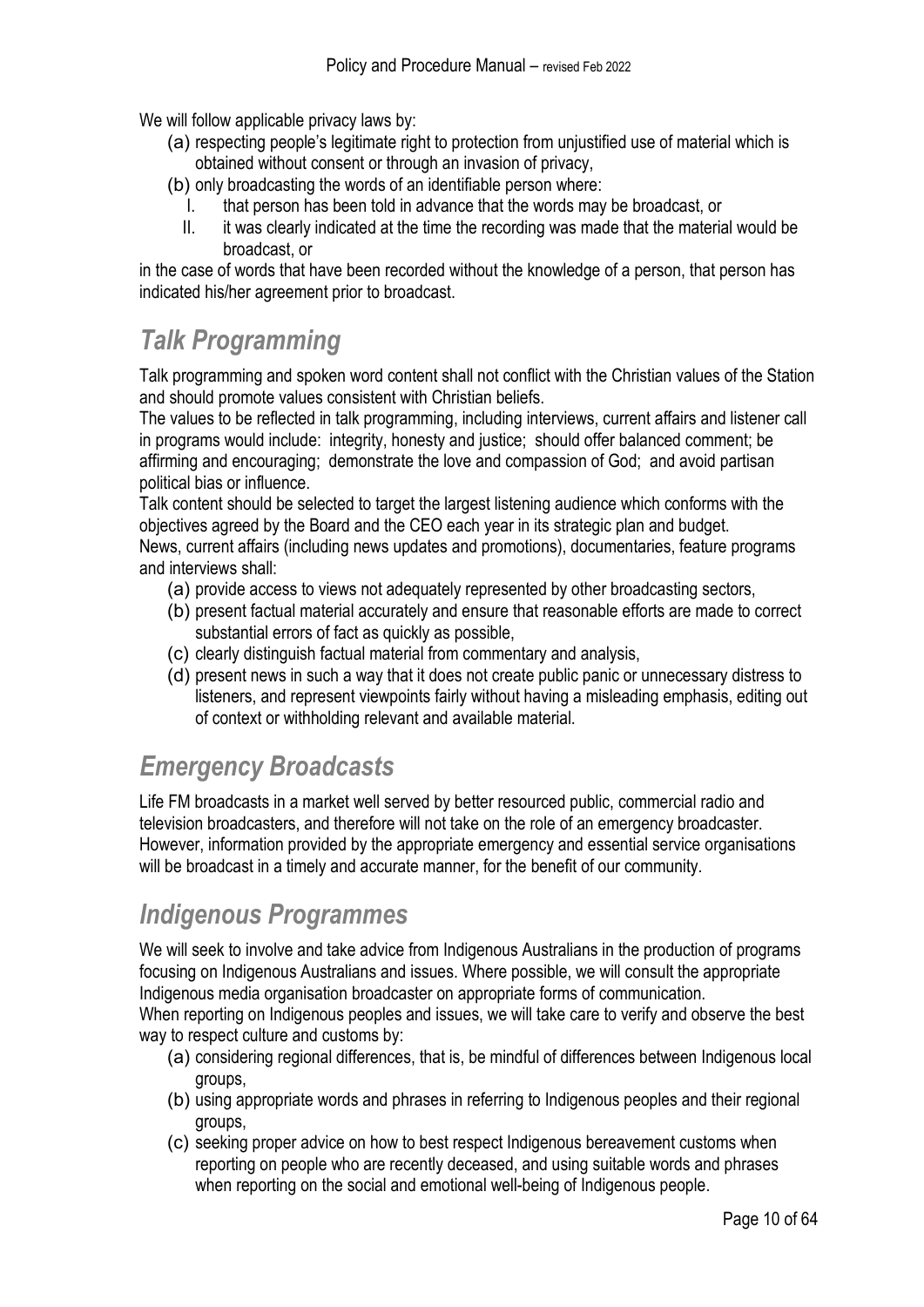# <span id="page-10-0"></span>*Music Generally*

Music broadcast shall not conflict with the Christian values of the Station and shall help in promoting those values..

Music shall be selected to target the largest listening audience which conforms with the objectives agreed by the Board and the CEO each year in its strategic plan and budget.

### <span id="page-10-1"></span>*Australian Music*

Christian Radio Inc is committed to working with local artists to develop Australian music and provide opportunities for performers to have their work regularly broadcast. Of all music programming in a calendar month, we will broadcast at least 25 per cent of Australian music.

## <span id="page-10-2"></span>*Codes of Practice Announcement*

As required under Code 1.7 Life FM will broadcast at least one announcement each week that contains information about the Codes and where listeners can get a copy. The following script is an example of a community service announcement that Life FM plays in order to meet the requirements of Code 1.7.

- 1 The announcement shall be along the following lines:
- *2 This station subscribes to the Community Broadcasting Code of Practice. The Code of Practice outlines matters relating to program content such as news and current affairs, Australian music, sponsorship and complaints about program material. If you would like a copy of the Code of Practice, call us on 8444 5444*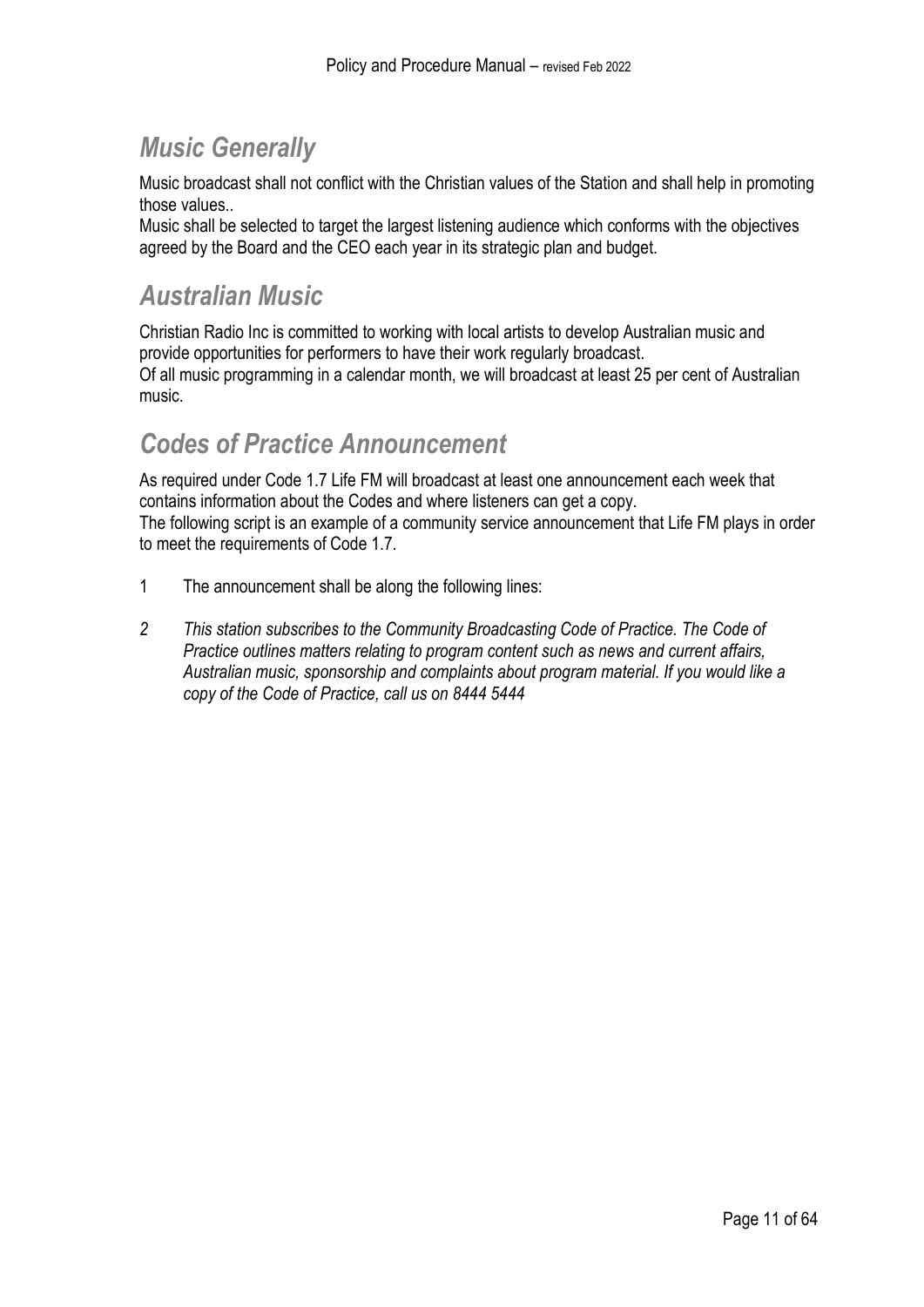# <span id="page-11-0"></span>Community Participation

Life FM services a Christian community of interest in Adelaide which is diverse and quite large. At all times the station will endeavour to identify and meet the needs of this community through programming and associated activities. In meeting these needs, Life FM will provide high quality programming that is a genuine Christian alternative to content available on other services. It will actively engage members of the Christian community and interested secular listeners in the provision of the service. This engagement will include individuals, churches and para-church organisations from within our community of interest.

# <span id="page-11-1"></span>*Regular Communication with Community of Interest*

To encourage members of our community of interest to participate in the operations of the broadcasting service, Life FM will engage continuously with its community of interest, including by the following means:

- On air informing listeners of programs, station events, promotions, activities and financial needs and inviting them to participate.
- www.1079life.com web site updated daily with news and information about the radio station, programs, events, promotions, activities and financial needs and inviting them to participate.
- Mail outs to supporters with information about the station's current needs and inviting them to participate.
- eNewsletters informing community of interest about the radio station, programs, events, promotions, activities and financial needs and inviting them to participate.
- Quarterly newsletters informing community of interest about the radio station, programs, events, promotions, activities and financial needs and inviting them to participate.
- Social media engagement through outlets such as Facebook and Twitter, with the aim of promoting a "virtual community" or "forum" where conversations consistent with the station's mission and values can take place. Life FM also encourages the Christian community to participate in the licence in the following ways.

# <span id="page-11-2"></span>*1. Community Participation in Governance*

- Membership of Christian Radio Inc. will be open to all within the Christian community of interest who fulfil the requirements of membership as outlined in the constitution of Christian Radio Inc.
- Members of the Board will be elected by the membership and drawn from across the community of interest.
- Directors will bring their expertise and understanding of the community of interest to their role on the Board.
- Membership of Christian Radio Inc. will be encouraged and promoted among the community of interest. Membership will be promoted regularly through the www.1079life.com web site, and through direct mail to supporters of Christian Radio Inc.

## <span id="page-11-3"></span>*2. Community Participation in the Operation*

Life FM has a large number of volunteers without whom the broadcasting service could not operate. Volunteering will be encouraged via the www.1079life.com web site where listeners can download a volunteer application form, and from time to time via the quarterly newsletters to supporters, or the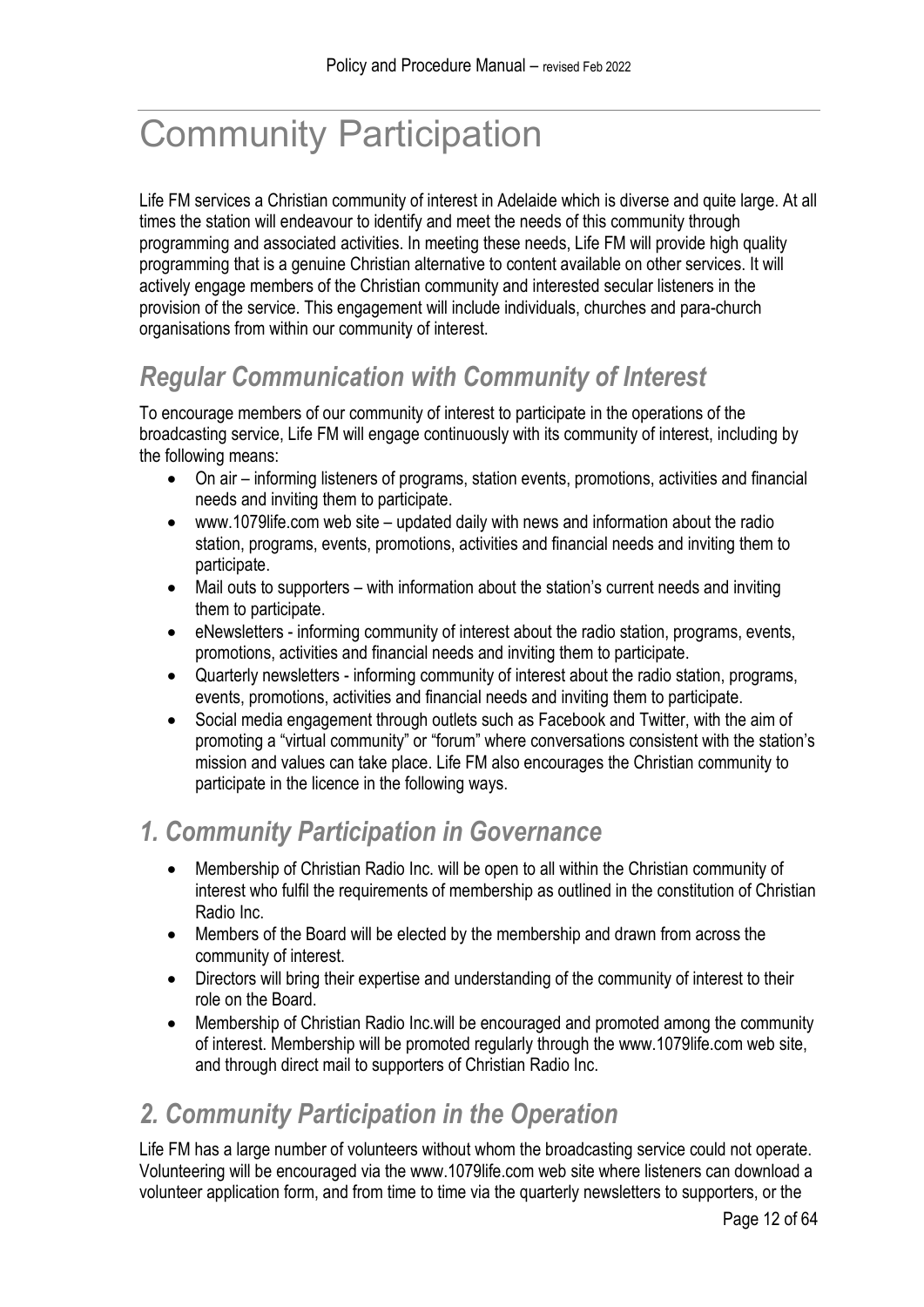eNewsletter. Volunteers will be able to be involved in all aspects of the broadcasting service, including management, administration, reception, promotions and special events, technical and program presentation.

### <span id="page-12-0"></span>*3. Community Participation in Program Presentation*

The majority of spoken word programs on the station will be presented by volunteers from within the community of interest. The board and management will seek program presenters who understand the breadth of the Christian community, the need to be inclusive of all Christian denominations and will adhere to the Programming Policy.

# <span id="page-12-1"></span>*4. Community Participation via Programs*

The active involvement of listeners on air will also be encouraged through programming that allows talk back and other forms of participation, including social media participation. Participation includes suggesting and participating in topics and issues suitable for discussion on air. *Examples*: (not exhaustive)

- Life FM's Breakfast, Mornings and Evenings programs regularly conduct interviews and speak with guests on topics suggested by listeners, and/or offered by churches and community organisations.
- *Sunday Night Talk* is a 2 hour magazine which explores life, faith and culture from the Christian perspective.
- It includes interviews with people from within the Christian community, or of interest to the Christian community, and at various times listeners are invited to contact the program to share their comments and views on the subjects covered in the program.
- *The Grass Roots Sports Show* on Saturday has extensive interviews and segments on Community based sports.

## <span id="page-12-2"></span>*5. Community Participation via the Life Diary*

Frequently during the day Life FM will promote community activities through the Life Diary segments. Life FM will encourage listeners to submit community information about the activities or needs of their church, school, social club or community organisation through on air promotion and via the www.1079life.com web site.

## <span id="page-12-3"></span>*6. Community Participation via Financial Partnerships*

Life FM will encourage its community of interest to support the broadcast service as a financial partner. Christian Radio Inc donations are Tax Deductible (under the Cultural Register provisions of the Tax Act) and donations will be encouraged during our bi annual on air appeals (June and November), and through regular communications with our community of interest.

# <span id="page-12-4"></span>*7. Community Participation via Church Partnerships*

More than 50% of Life FM listeners attend church weekly. Life FM will seek to resource and complement the ministry of Christians within the local church context. The Church Partnership Program implemented with the endorsement of denominational leaders will enable Life FM to better promote Church Partners' activities and events, and in turn, the Church Partner church promoting Life FM and its ministry to their congregations, and providing feedback to Life FM on its services to the Christian community.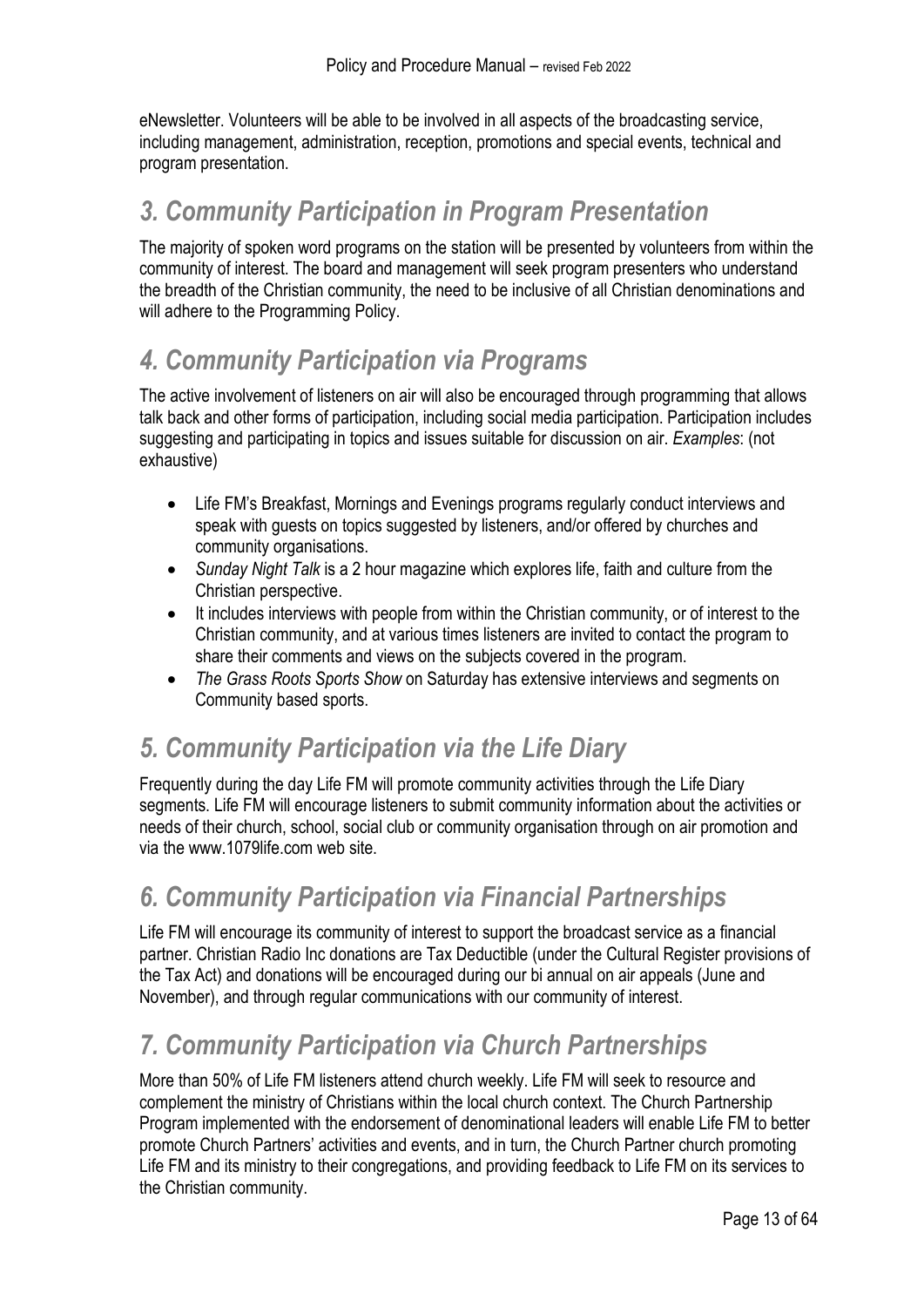# <span id="page-13-0"></span>*8. Community Participation via Community Partnerships*

Life FM will partner with churches, Christian and other not-for-profit organisations that our community of interest is involved with, for the benefit of the community. The partnerships will include Life FM promoting the event or cause, and if requested, Life FM staff and volunteers being present at the event.

## <span id="page-13-1"></span>*9. Community Participation via Feedback Mechanisms*

Life FM will encourage our community of interest to provide feedback on the program content of the station and ensure multiple opportunities to do so. Feedback is solicited through our regular mail outs, newsletters, and special projects eg. *LifeFM McNair and McCrindle surveys*, via our web site, which is promoted on air, and from people at events and promotions. We will also encourage feedback through the Church Partnership program from partner churches. Feedback will be reviewed by station management and listener comments considered when choosing content.

# <span id="page-13-2"></span>*11. Community Participation via Listenership*

Life FM will encourage members of the community of interest to participate by becoming a listener to the station, and encouraging their friends and family to listen to Life FM. This will be done through direct contact with people at events, promotional exposure as a result of supporting community activities and events, word of mouth endorsement from existing listeners, and advertisements in various places.

# <span id="page-13-3"></span>*12. Community Participation via "The Roadies" and Special Broadcasts.*

Each week Life FM visits various sections of the community to connect directly with listeners via "the roadies" team. This team has promotional gifts and encourages feedback and participation as a volunteer at the station. Many volunteers have been recruited in this way. In addition, Life FM broadcasts the SA Grass Roots Sports Show and connects directly with the local community at football and other events. The station also actively seeks out opportunities to participate in major community events and outside broadcasts, examples are, the Royal Adelaide Show, Christmas Broadcasts from Rundle Mall, live broadcasts from schools, coffee shops, community groups and churches.

The station has partnered with the Schools Ministry Group and has carried out many Outside Broadcasts from schools.

## <span id="page-13-4"></span>*13. Community Participation via Open Days*

From time to time Life FM will open its doors to welcome the community to our studios. The community will be able to interact with staff and volunteers, view the premises and see the working studios.

# <span id="page-13-5"></span>*13. Community Participation TV Community Service Announcements.*

The station has community service announcements running on Ch 9 and Ch 10 encouraging people to volunteer and become involved with the station.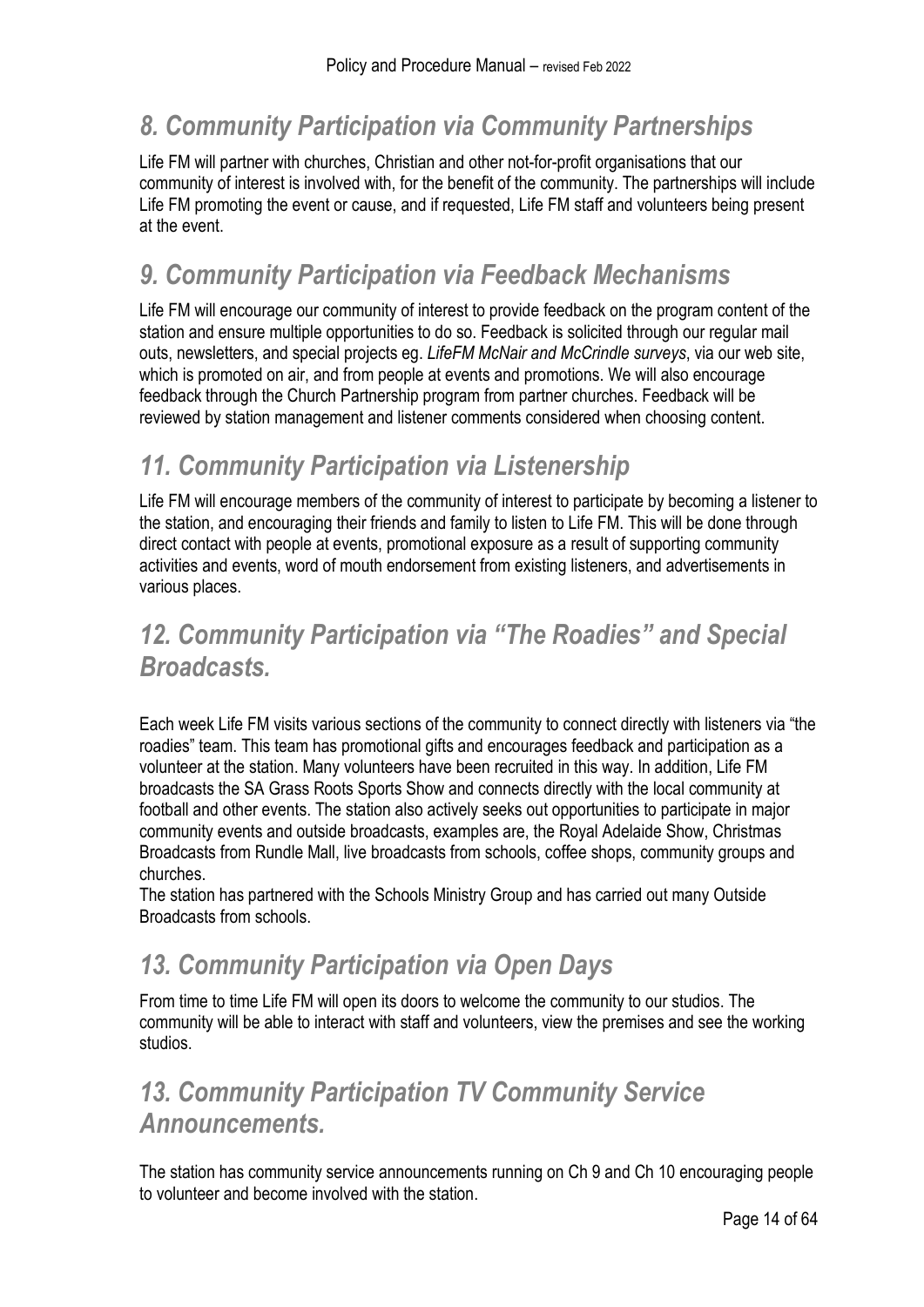# <span id="page-14-0"></span>Complaints Procedure

# <span id="page-14-1"></span>*Informing Audiences*

#### **Policy**

1 In compliance with the Community Broadcasting Code of Practice, Life-FM will ensure that its audience is aware of the Code and how to obtain copies of it.

#### **Procedure**

- 2 Community Service Announcements will be made informing the public of the availability of the Code.
- 3 The announcement shall be along the following lines:
- *4 This station subscribes to the Community Broadcasting Code of Practice. The Code of Practice outlines matters relating to program content such as news and current affairs, Australian music, sponsorship and complaints about program material. If you would like a copy of the Code of Practice, call us on 8444 5444*

### <span id="page-14-2"></span>*Informing Broadcasters*

#### **Policy**

1 Life-FM will ensure that all its on-air staff are accurately informed of what constitutes unacceptable program content, both with respect to media law and station policy.

#### **Procedure**

2 The standard training and orientation program for new on-air staff will ensure that they are informed clearly of their obligations to uphold both media law and station policy.

## <span id="page-14-3"></span>*Receiving Complaints*

#### **Policy**

1 Life-FM recognises that feedback from listeners, both positive and negative, is important and needs to be responded to in good faith and in a timely manner.

#### **Procedure**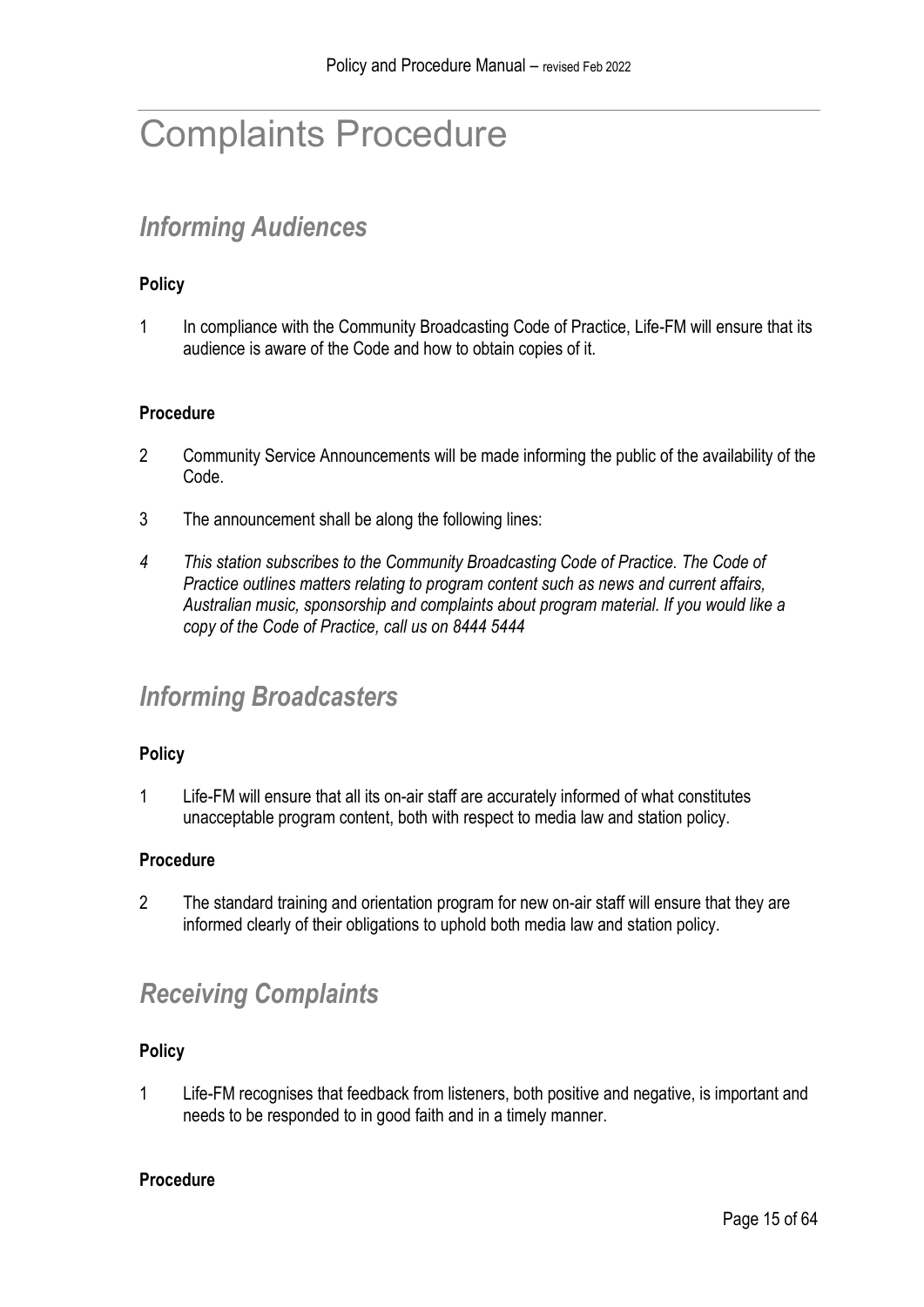- 2 Complaints received by telephone will be recorded on the Complaints Sheet and referred to the most appropriate person on staff for response. Complainants who use the telephone as an initial means of contact with Life-FM over the matter will be encouraged to submit their complaint in writing.
- 3 As a general rule, complaints must deal with specific issues related to any special conditions on Life-FM's licence, the Community Broadcasting Code of Practice or the station's Policies & Procedures.
- 4 So far as is practicable, complainants should receive a response to their complaint within six weeks of Life-FM receiving the complaint.
- 5 The station has a statutory obligation to keep logs of all material broadcast for a minimum of six weeks. This is extended to sixty days for any programs about which a complaint has been lodged.
- 6 Investigation of the complaint should include a check of the log of the particular program, consideration of possible alternatives that were available and a statement of station Policy as it relates to the complaint.
- 7 Official responses to complaints shall always be in writing, detailing the steps that were taken to investigate the matter, and the conclusions arrived at. They shall also include an invitation to discuss the matter further if required.
- 8 Should the complainant be dissatisfied with the official response the following alternatives could be considered:
	- Further consideration of the complaint and a further response.
	- A meeting to consider the issues of concern.
	- No further response because the initial response is deemed to be adequate.
- 9 If the complainant is still dissatisfied with the response, Life-FM will inform them of their right to take the complaint to the Australian Communications Media Authority.

## <span id="page-15-0"></span>*Records and Notification*

#### **Policy**

1 Life-FM will maintain a record of all complaints received, the investigations that were made into them and the responses made. Reports will be made to the Australian Communication and Media Authority at the times and in the format advised by the ACMA.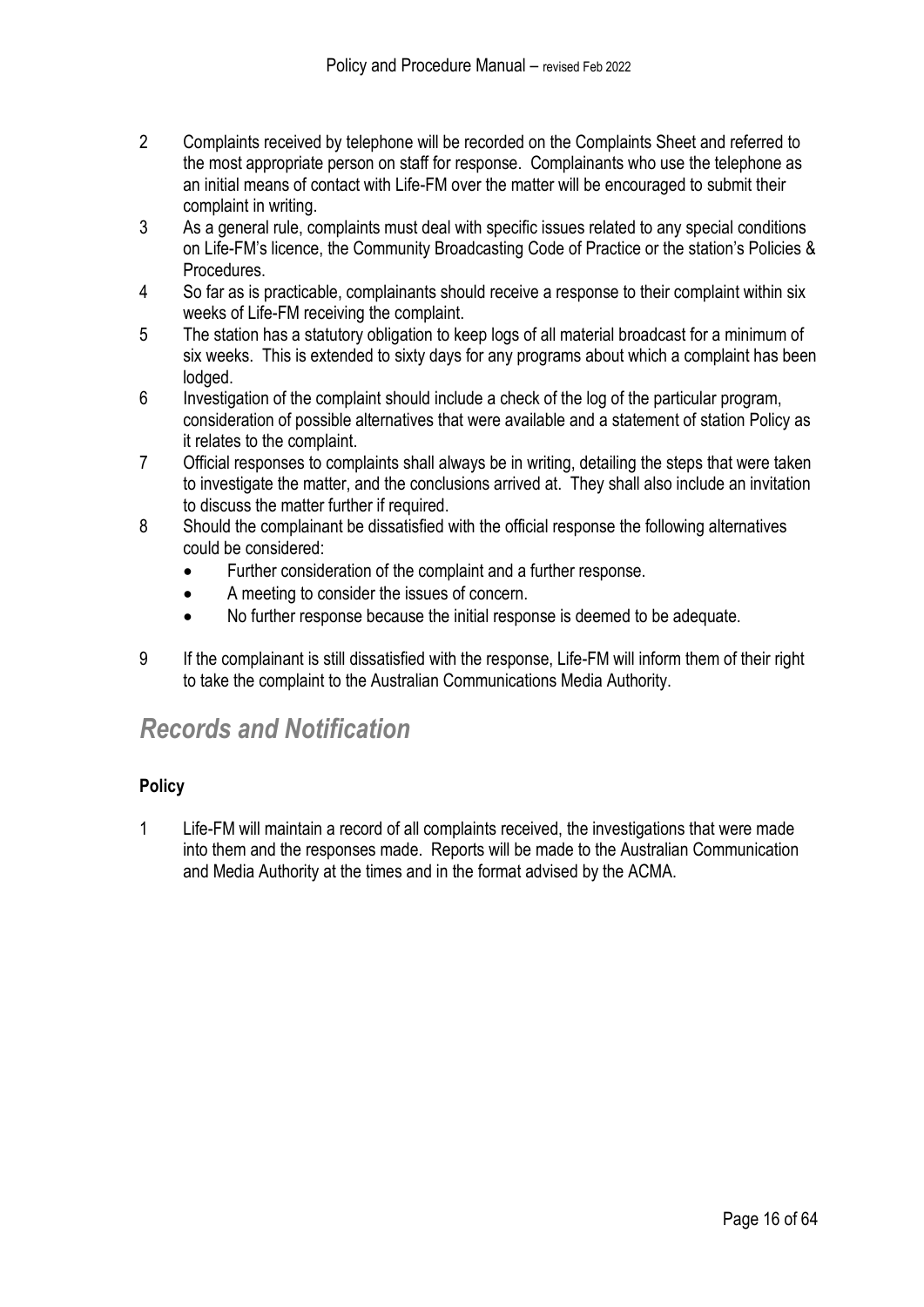# <span id="page-16-0"></span>Occupational Health & Safety

## <span id="page-16-1"></span>*Policy*

Life FM will, as far as practicable, provide a safe work environment for the health, safety and welfare of our employees, contractors, visitors and members of the public who may be affected by our work. To do this, Life FM will:

- develop and maintain safe systems of work, and a safe working environment
- consult with employees and health and safety reps on safety
- provide information and training for employees
- assess all risks before work starts on new areas of operation, for example, buying new equipment and setting up new work methods, and regularly review these risks
- Aim to eliminate risks to personnel, equipment and the environment so far as is reasonably practicable, or, if it is not practicable to so eliminate risks, then to minimise those risks so far as is reasonably practicable..
- provide employees and contractors with adequate facilities (such as clean toilets, cool and clean drinking water, and hygienic eating areas)

Ultimately, everyone at the workplace is responsible for ensuring health and safety at that workplace.

All persons responsible for the work activities of other employees are accountable for:

- identifying practices and conditions that could injure employees, clients, members of the public or the environment
- controlling such situations or removing the risk to safety. If unable to control such practices and conditions, report these to their manager

Life FM demands a positive, proactive attitude and performance with respect to protecting health, safety and the environment by all employees, irrespective of their position.

## <span id="page-16-2"></span>*Manual handling policy*

It is Life FM's policy to provide all employees with a safe and healthy workplace by identifying, assessing and controlling manual handling risks.

While management is responsible for the health, safety and welfare of all staff, all employees must report potential and actual manual handling hazards.

Never lift or manually handle items larger or heavier than you can easily support. If you are in any doubt, do not hesitate to ask for help.

## <span id="page-16-3"></span>*Workers' compensation policy*

All employees may be eligible for workers' compensation benefits if injured while at work.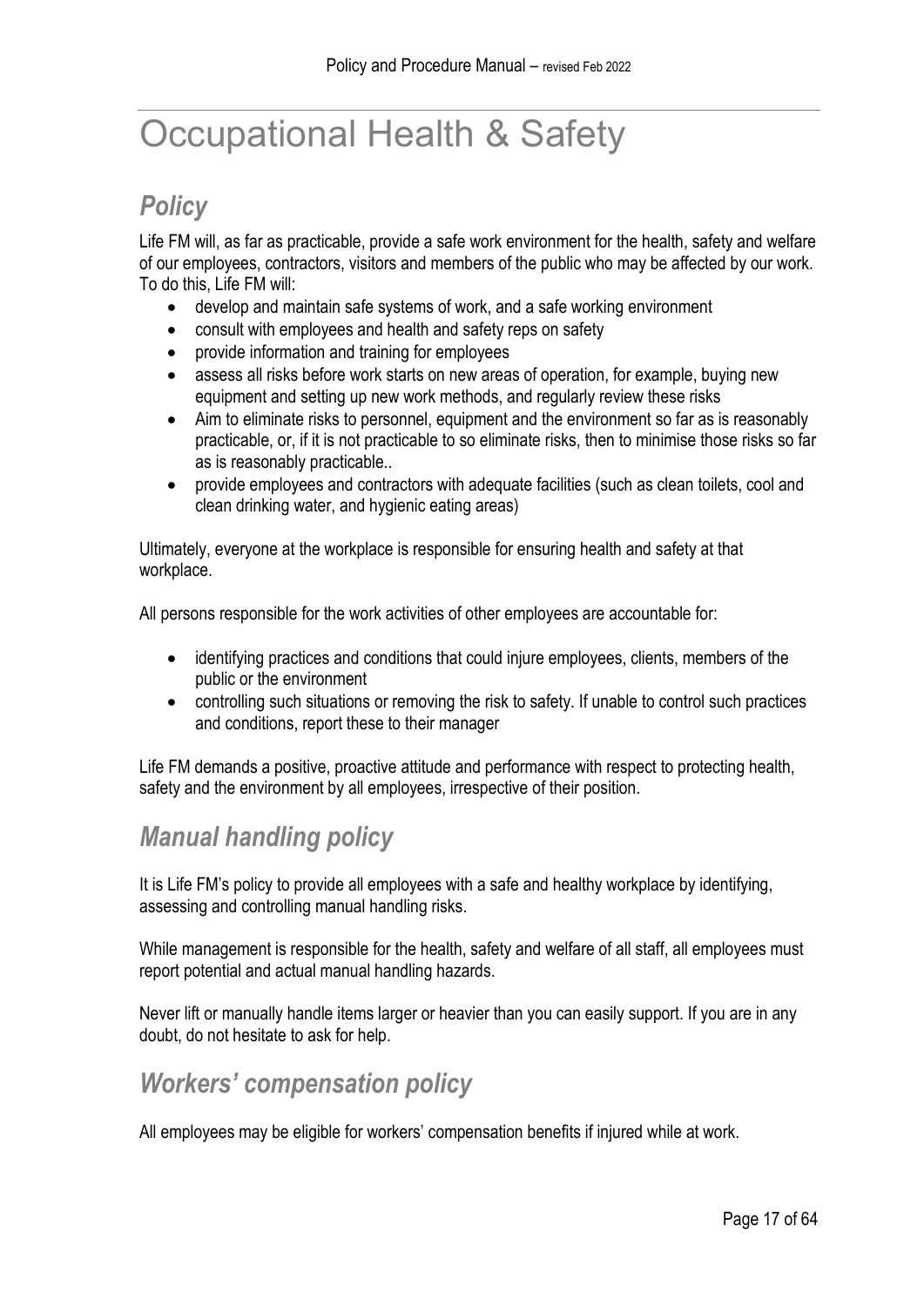# <span id="page-17-0"></span>*Injury procedure*

If there is an injury:

- 1. The first priority is medical attention. The injured worker or nearest colleague should contact one of Life FM's first aiders. For a serious injury also call an ambulance.
- 2. Any employee who is injured on the job, experiences a safety incident or a near miss, must report the incident to their manager.
- 3. The manager must write a report in the Register of Injuries, Incidents and Near Misses. This standard report must include:
	- employee's name and job details
	- time and date of injury
	- exact location the injury/incident occurred
	- how the injury/incident happened
	- details of the injury/illness and the part/s of the body injured
	- names of any witnesses
	- name of the person entering details in the Register
	- date the employer was notified
- 4. Life FM will let the injured employee know in writing that we have received notification of any injury or illness reported in the Register.

The CEO must report serious injuries to Return To Work SA immediately.

### <span id="page-17-1"></span>*Smoking policy*

Life FM is a non-smoking workplace. Smoking is not permitted on Life FM property or in offices or vehicles at any time.

## <span id="page-17-2"></span>*Alcohol & drugs policy*

Life FM is concerned by factors affecting an employee's ability to safely and effectively do their work to a satisfactory standard. The business recognises alcohol or other drug abuse can impair shortterm or long-term work performance and is an occupational health and safety risk.

Life FM will do its utmost to create and maintain a safe, healthy and productive workplace for all employees. Life FM has a zero tolerance policy in regards to the use of illicit drugs on their premises or the attending of other business related premises (e.g. clients) while under the influence of illicit drugs. Contravening either of these points may lead to instant dismissal.

Life FM does not tolerate attending work under the influence of alcohol. This may result in performance improvement action or dismissal.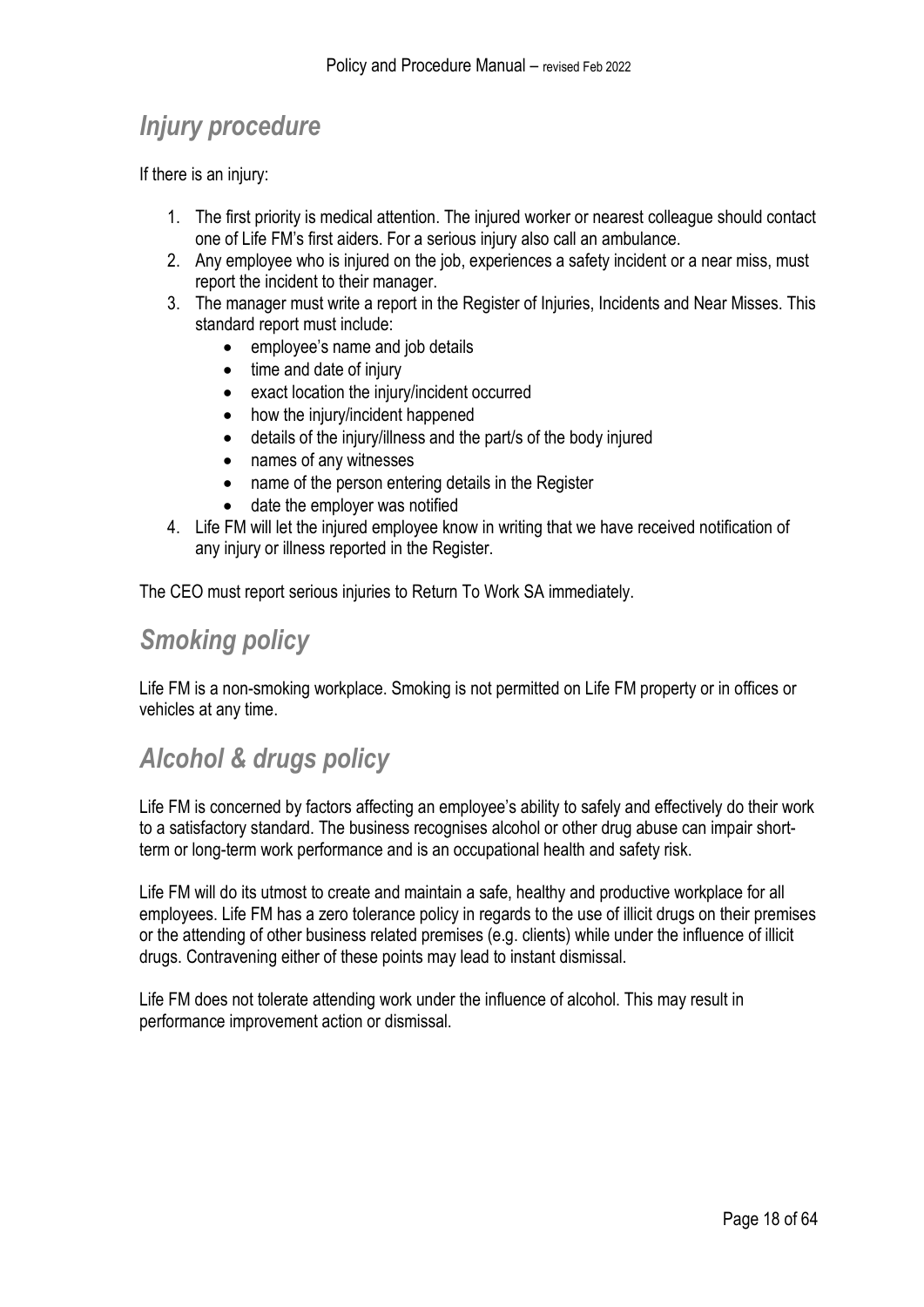# <span id="page-18-0"></span>Equal Opportunity & Anti Bullying

# <span id="page-18-1"></span>*Policy*

This policy applies to all staff and volunteers including contractors and covers all work-related functions and activities including external training courses sponsored by Life FM.

It also applies for all recruitment, selection and promotion decisions.

The objective of Life FM's Equal Opportunity Policy is to improve business success by:

- attracting and retaining the best possible employees
- providing a safe, respectful and flexible work environment
- delivering our services in a safe, respectful and reasonably flexible way

## <span id="page-18-2"></span>*Discrimination, Sexual Harassment and Bullying*

Life FM is committed to providing a workplace free from discrimination, sexual harassment and bullying. Behaviour that constitutes discrimination, sexual harassment or bullying will not be tolerated and will lead to action being taken, which may include dismissal.

For the purposes of this policy, the following definitions apply:

#### <span id="page-18-3"></span>*Discrimination:*

**Direct discrimination** occurs when someone is treated unfavourably because of a personal characteristic that is protected under South Australian law.

**Indirect Discrimination** occurs when a rule seems neutral, but has a discriminatory impact on certain people. For example a minimum height requirement for a particular job might be applied equally to men and women, but would indirectly discriminate on the basis of sex, as women tend to be shorter than men.

**Sexual harassment** includes unwelcome conduct of a sexual nature in circumstances in which it could reasonably be expected to make a person feel offended, humiliated or intimidated. A reasonable person, having regard to all the circumstances, would have anticipated that the person harassed would be offended, humiliated or intimidated.

**Workplace bullying** may include behaviour that is directed toward an employee, or group of employees, that creates a risk to health and safety e.g. physical and/or verbal abuse, excluding or isolating individuals; or giving impossible tasks.

Life FM provides equal opportunity in employment to people without discrimination based on a personal characteristic protected under state and federal equal opportunity legislation.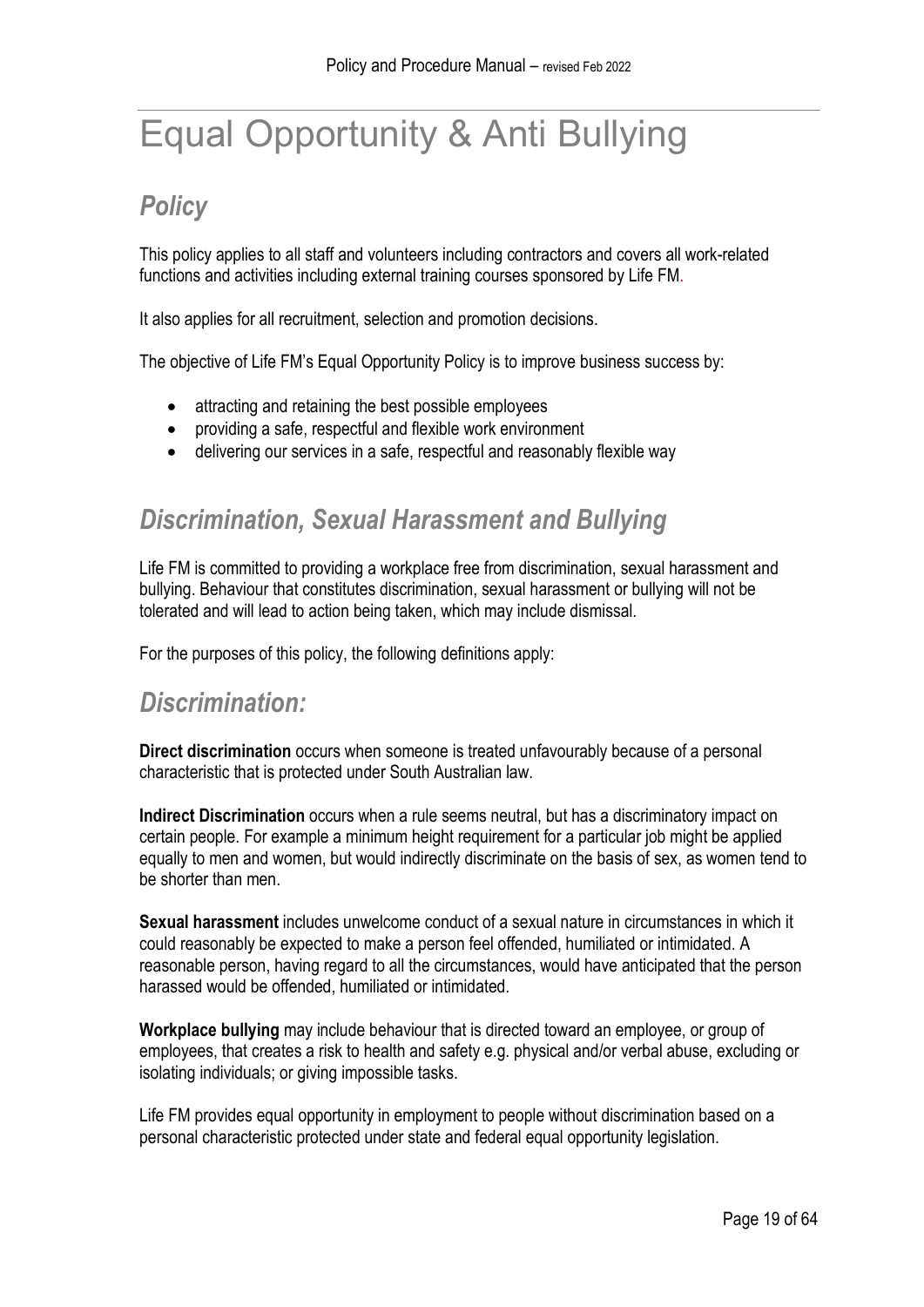Under State legislation they include:

- age
- breastfeeding
- carer status
- disability
- employment activity
- industrial activity
- marital status
- parental status
- personal association with someone having any of these characteristics
- physical features
- political activity/belief
- pregnancy
- race
- sex

Any employee found to have contravened this policy will be subject to disciplinary action, which may include dismissal as outlined in the complaint procedure below.

Employees must report any behaviour that constitutes sexual harassment, bullying or discrimination to their manager.

Employees will not be victimised or treated unfairly for raising an issue or making a complaint.

## <span id="page-19-0"></span>*Reasonable adjustments*

Reasonable adjustments are changes that allow people with a disability to work safely and productively, where such costs are not grossly disproportionate.

Life FM will make reasonable adjustments where such costs are not grossly disproportionate for a person with a disability who:

- applies for a job, is offered employment, or is an employee, and
- requires the adjustments in order to participate in the recruitment process or perform the genuine and reasonable requirements of the job where such costs are not grossly disproportionate.

Examples of reasonable adjustments can include:

- reviewing and, if necessary, adjusting the performance requirements of the job
- arranging flexibility in work hours (see 'Flexible work arrangements')
- purchasing screen reading software for employees with a vision impairment
- approving more regular breaks for people with chronic pain or fatigue
- buying desks with adjustable heights for people using a wheelchair.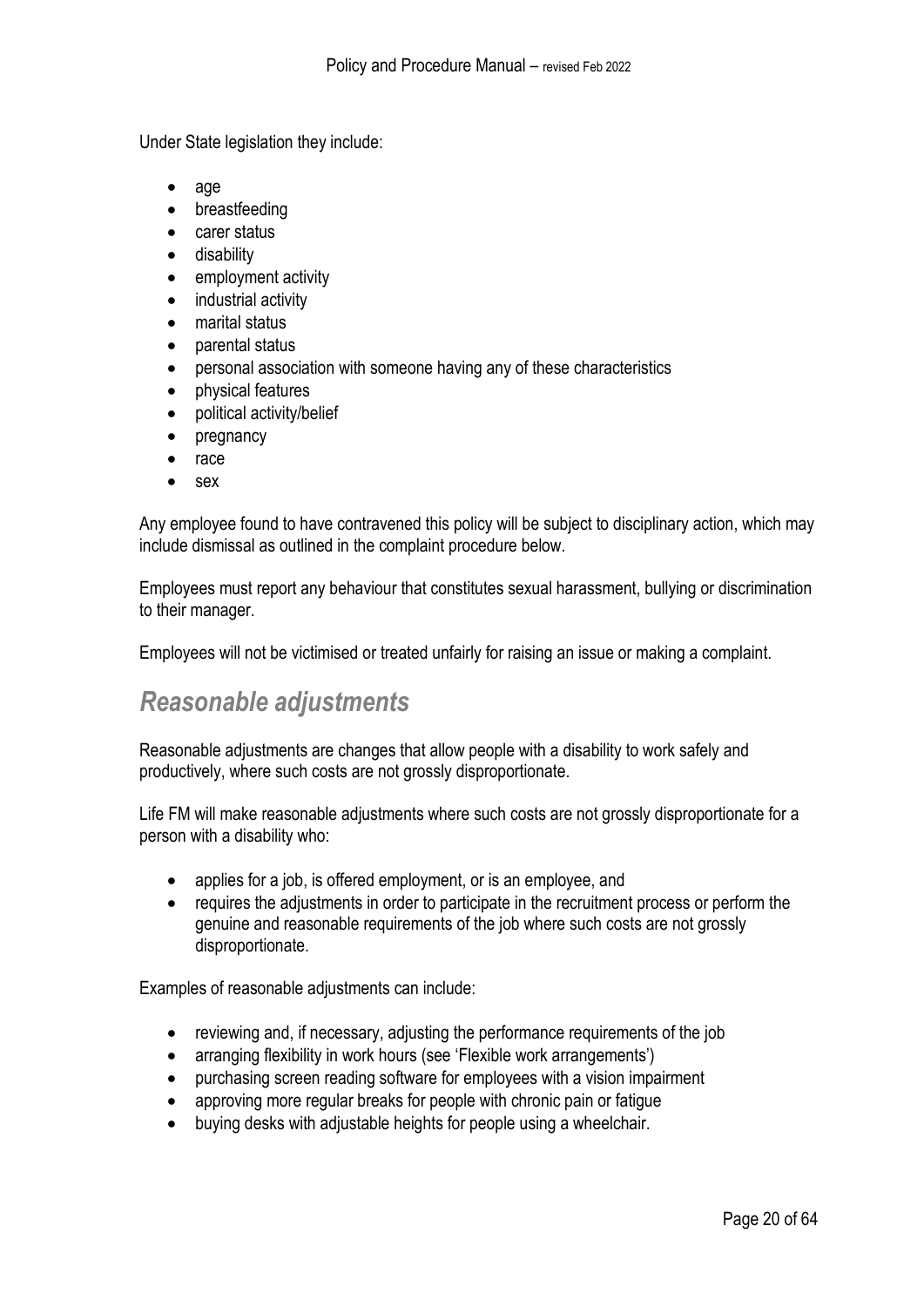When thinking about reasonable adjustments Life FM will weigh up the need for change with the expense or effort involved in making it. If making the adjustment means a very high cost or great disruption to the workplace, it is not likely to be reasonable.

In some cases Life FM can discriminate on the basis of disability, if:

- the adjustments needed are not reasonable, or
- the person with the disability could not perform the genuine and reasonable requirements of the job even if the adjustments were made.

### <span id="page-20-0"></span>*Procedure: To make a complaint*

If you believe you are being, or have been, discriminated against, sexually harassed or bullied, you should follow this procedure.

- 1. Tell the offender the behaviour is offensive, unwelcome, and against business policy and should stop (only if you feel comfortable enough to approach them directly, otherwise speak to your manager). Keep a written record of the incident(s).
- 2. If the unwelcome behaviour continues, contact your supervisor or manager for support.
- 3. If this is inappropriate, you feel uncomfortable, or the behaviour persists, contact another relevant senior manager. Employees may also lodge a complaint with the Equal Opportunity and Human Rights Commission, the Australian Human Rights Commission, or take action under the *Fair Work Act 2009*.

Employees should feel confident that any complaint they make is to be treated as confidential as far as possible.

## <span id="page-20-1"></span>*Procedure: To receive a complaint*

When a manager receives a complaint or becomes aware of an incident that may contravene Life FM's EEO Policies, they should follow this procedure.

- 1. Listen to the complaint seriously and treat the complaint confidentially. Allow the complainant to bring another person to the interview if they choose to.
- 2. Ask the complainant for the full story, including what happened, step by step.
- 3. Take notes, using the complainant's own words.
- 4. Ask the complainant to check your notes to ensure your record of the conversation is accurate.
- 5. Explain and agree on the next action with the complainant.
- 6. If investigation is not requested (and the manager is satisfied that the conduct complained is not in breach of Life FM EEO policies) then the manager should:
	- act promptly
	- maintain confidentiality
	- pass any notes on to the manager's manager

If an investigation is requested or is appropriate, follow the next procedure.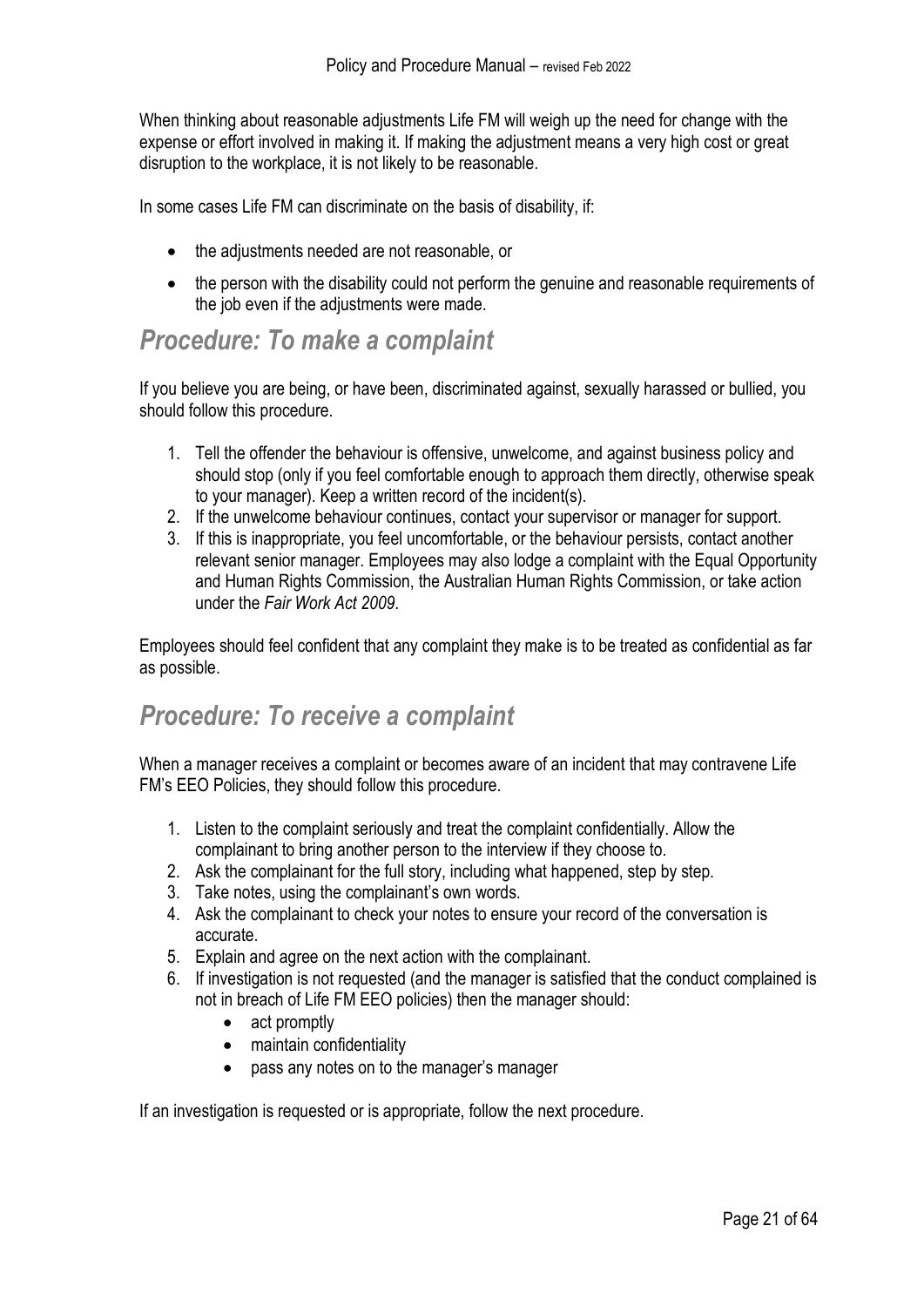## <span id="page-21-0"></span>*Procedure: To investigate a complaint*

When a manager investigates a complaint, they should follow this procedure.

- 1. Do not assume guilt.
- 2. Advise on the potential outcomes of the investigation if the allegations are substantiated.
- 3. Interview all directly concerned, separately.
- 4. Interview witnesses, separately.
- 5. Keep records of interviews and the investigation.
- 6. Interview the alleged harasser, separately and confidentially and let the alleged harasser know exactly of what they are being accused. Give them a chance to respond to the accusation. Make it clear they do not have to answer any questions, however, the manager will still make a decision regardless.
- 7. Listen carefully and record details.
- 8. Ensure confidentiality, minimise disclosure.
- 9. Decide on appropriate action based on investigation and evidence collected.
- 10. Check to ensure the action meets the needs of the complainant and Life FM.
- 11. If resolution is not immediately possible, refer the complainant to more senior management. If the resolution needs a more senior manager's authority, refer the complainant to this manager.
- 12. Discuss any outcomes affecting the complainant with them to make sure where appropriate you meet their needs.

### <span id="page-21-1"></span>*Possible outcomes*

If after investigation management finds the complaint is justified, management will discuss with the complainant the appropriate outcomes which may include:

- disciplinary action to be taken against the perpetrator (counselling, warning or dismissal)
- staff training
- additional training for the perpetrator or all staff, as appropriate
- counselling for the complainant
- an apology (the particulars of such an apology to be agreed between all involved)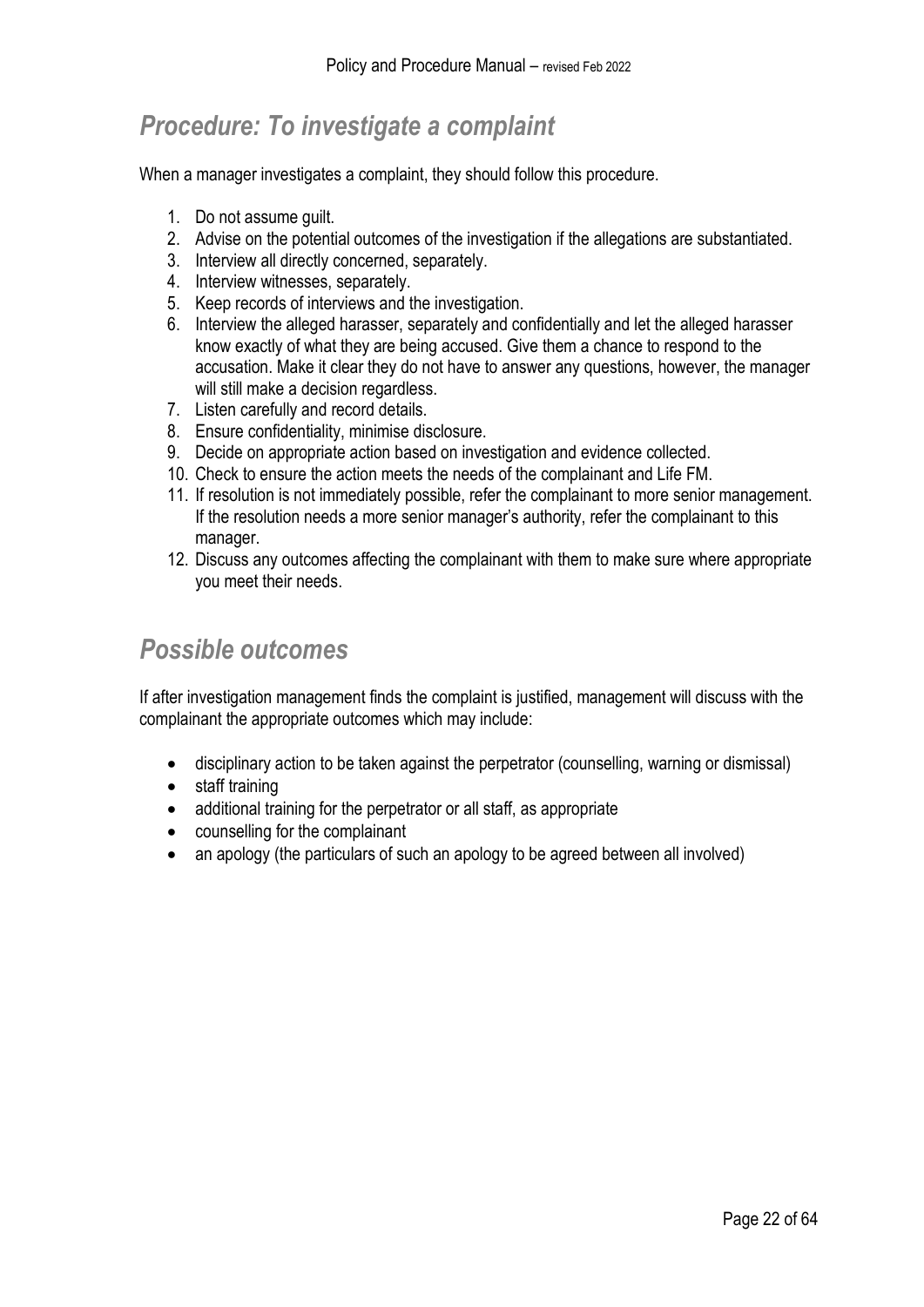# <span id="page-22-0"></span>Flexible Working Arrangements

Employees may request flexible working arrangements based on parental and carer responsibilities. Employees are encouraged to put the request in writing.

To comply with the Equal Opportunity Act, Life FM will consider this request, and consider all relevant facts and circumstances in deciding whether or not to agree to the request. Such a request will not be refused unless it is reasonable to do so.

Circumstances that may be relevant to determining whether a refusal is or is not reasonable include:

- the nature of the employee's work and parental or carer responsibilities
- the nature and cost of the arrangements required for an employee to fulfil their family or carer responsibilities
- the financial circumstances of the employer
- the size and nature of the workplace and the employer's business
- the effect of the flexible working arrangements on the workplace, including the financial impact on the business
- the consequences for the employer of having the flexible working arrangements
- the consequences for the employee of not having the flexible working arrangements

Other factors that might be relevant in a particular case include:

- when the arrangements are to commence
- how long the arrangements will last
- information that has been provided by the employee about their situation
- the accrued entitlements of the employee, such as personal, carer's or annual leave
- whether any legal or other constraints affect the feasibility of the employer accommodating the responsibilities, such as occupational health and safety laws or award penalty rates.

In addition, under the National Employment Standards, employees who have at least 12 months continuous service, with responsibility for the care of a child under school age, or for care of a child under 18 with a disability have the right to request flexible working arrangements.

Flexible work arrangements will also be considered as a form of reasonable adjustments to allow people with a disability to work safely and productively (see information on reasonable adjustments above).

This right applies to all employees including permanent full-time and part-time employees, as well as casual employees, regardless of role of job function.

Employees must put such a request in writing.

Life FM will provide a written response granting or refusing the request within 21 days and will only refuse such requests on reasonable business grounds. These reasons will be detailed in the written refusal.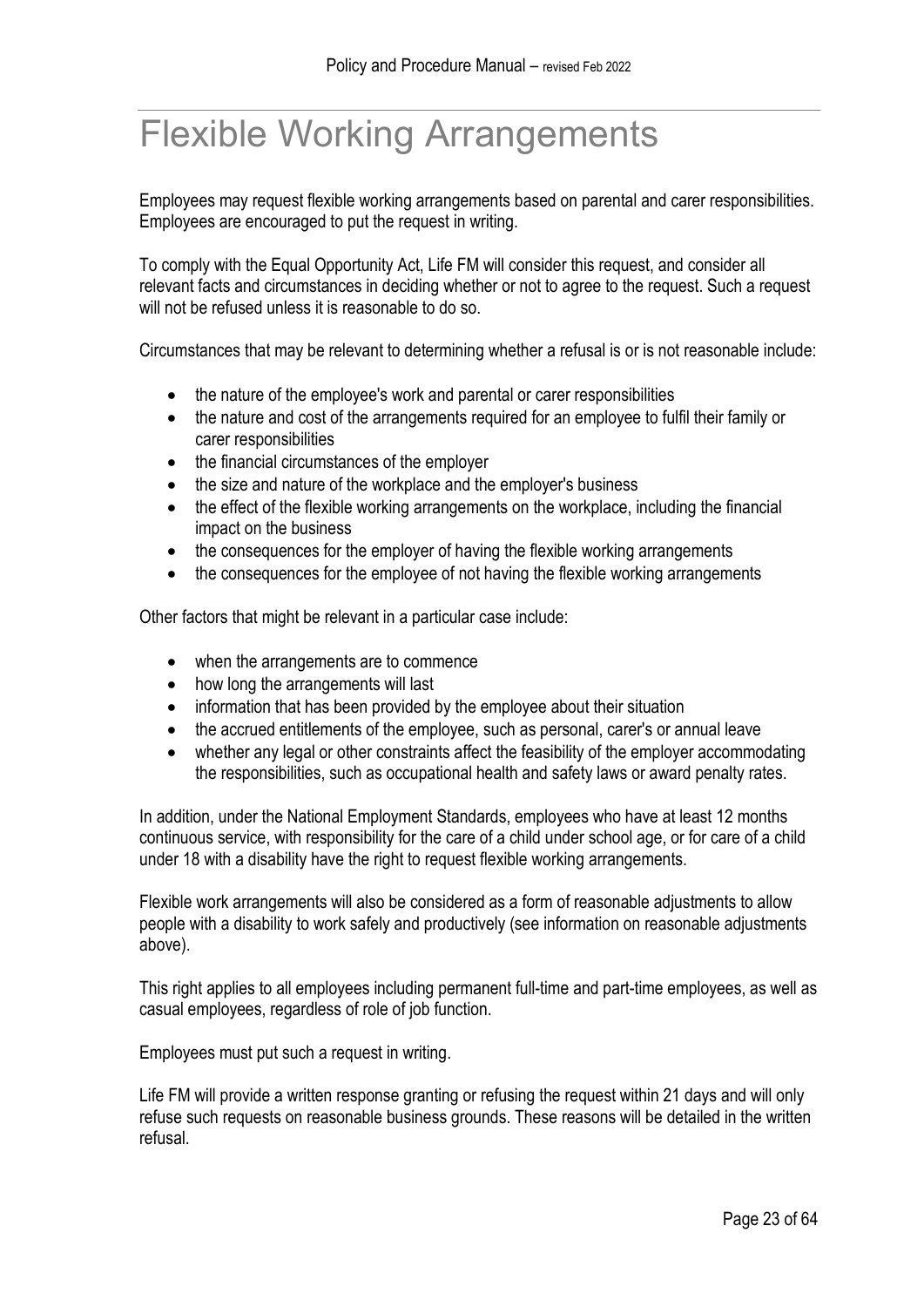# <span id="page-23-0"></span>*Options for flexible work practices*

Flexible work options which may be considered by Life FM include:

- permanent, part-time work
- graduated return to work (for employees returning from parental leave), e.g. the employee returns part time and then builds up to full-time work
- flexible start and finish times for staff to accommodate child care and school pick-up requirements
- flexible rostering such as working split shifts
- job-sharing where two or more employees share one full-time position, each working on a part-time basis
- work from home
- purchased leave (48/52 leave) where employees take an additional four weeks leave per year by adjusting their salary to 48 weeks paid over the full 52 weeks
- compressed hours where the employee works additional daily hours to provide for a shorter working week or fortnight

This is not an exhaustive list, and other options may be agreed.

Employees utilising flexible work practices will be treated no less favourably than any other employee. Flexible working is not a barrier to promotion or supervisory responsibilities.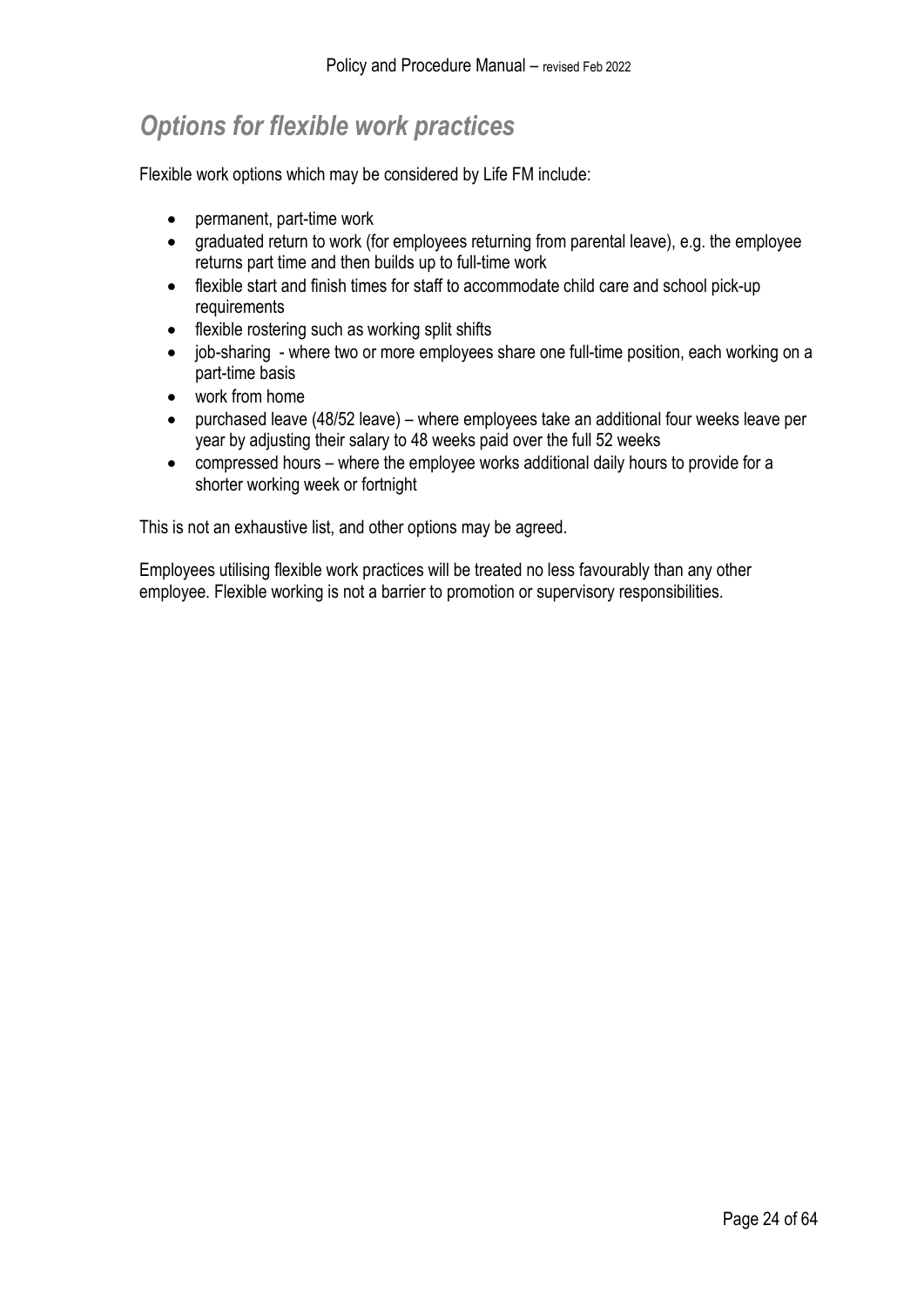# <span id="page-24-0"></span>Leave

# <span id="page-24-1"></span>*General leave policy*

Unless specified otherwise, employees referred to in this policy mean permanent full-time or parttime employees.

All employees are entitled to leave in accordance with the relevant awards or agreements and statutory provisions. Where the entitlements or practices in this document conflict, the applicable award, workplace agreement, employment contract or employment law takes precedence.

All planned leave has to be mutually agreed, and take into account workloads and the employee's needs. Leave must be approved in advance, except when the employee can't anticipate the absence. Any documents regarding leave will be kept on the employee's personnel file.

## <span id="page-24-2"></span>*Annual leave policy*

Each employee is entitled to a minimum of 20 days annual leave a year (pro-rata for part-time). Leave entitlements are calculated from the date they started work and accrue in accordance with workplace relations legislation or industrial instruments. Annual leave counts towards continuous service (used when calculating long service leave). Applications for annual leave need to be lodged at least 4 weeks in advance.

An employee is expected to take accrued annual leave for business close down periods. If insufficient leave is accrued, Life FM may direct an employee to take unpaid leave.

Life FM will decide on a case-by-case basis whether it will agree with an employee to 'cash out' annual leave as permitted by workplace relations legislation or any industrial instrument.

In some circumstances, leave in advance of what leave has accrued may be approved. This is conditional on the employee agreeing to the business deducting any advance in the event of termination, or to the employee accepting leave without pay.

## <span id="page-24-3"></span>*Personal (sick) leave policy*

An employee is entitled to up to 10 days of personal/carer's leave every 12 months which can all be taken as carer's leave if required. Paid personal leave is cumulative.

An employee should notify his/her manager as soon as possible if they are unable to attend work due to illness or injury. Management, at its discretion, may request evidence such as a medical certificate showing that the employee was entitled to take personal leave during the relevant period.

## <span id="page-24-4"></span>*Carer's leave policy*

Carer's leave is available to an employee for the care or support of an ill family or household member or if an unexpected emergency affects a family or household member. It is typically part of personal (sick) leave and is dealt with similarly to above.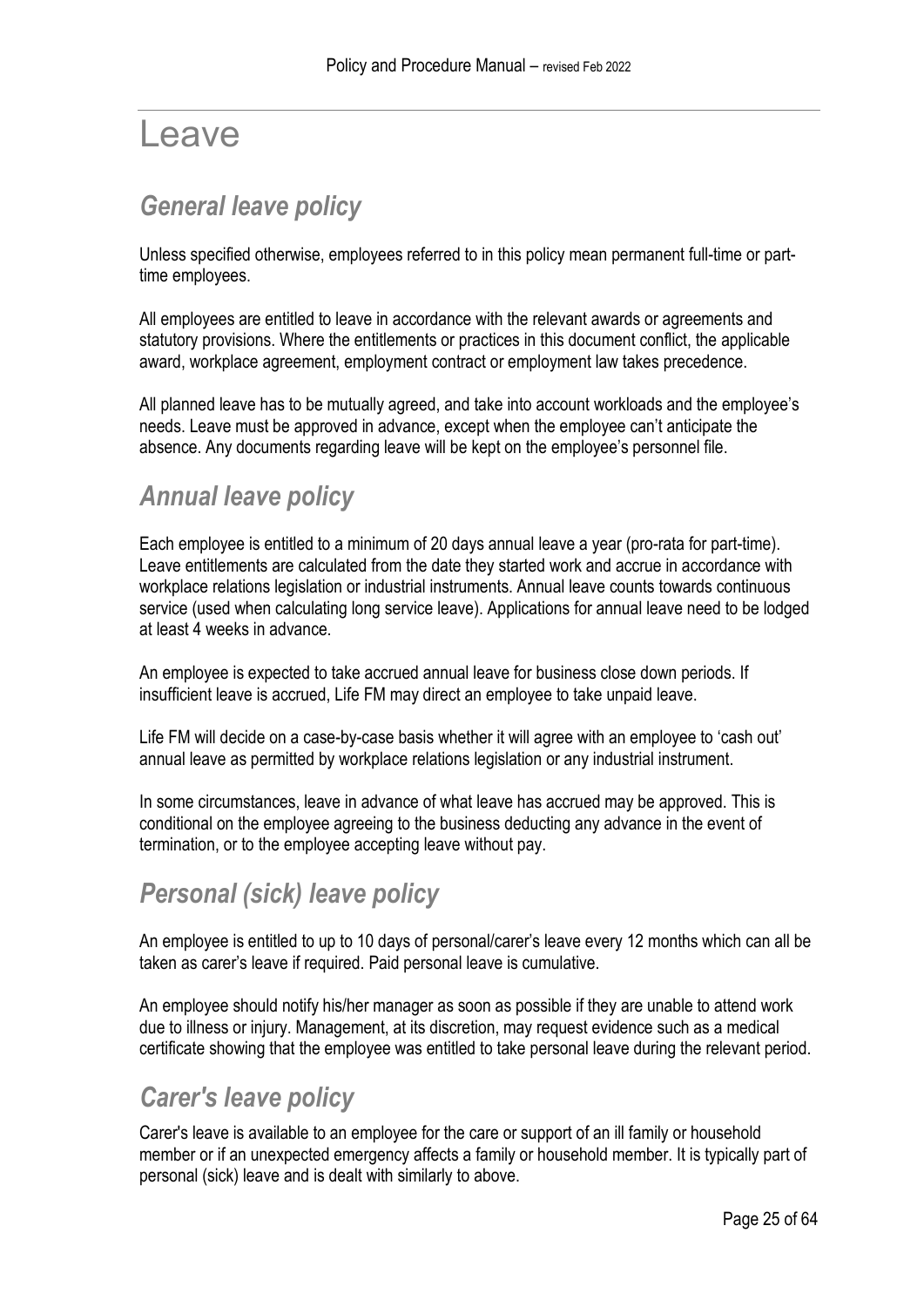Employees including casual employees are entitled to take up to two days unpaid carer's leave for each occasion of family or household member illness or unexpected emergency. An employee cannot take unpaid carer's leave if they could instead take paid carer's leave.

### <span id="page-25-0"></span>*Compassionate leave policy*

Compassionate leave is paid leave taken by an employee to spend time with a family member/member of the employee's household, who has a personal illness, or injury, that poses a serious threat to his/her life, or after the death of a family member/member of the employee's household.

Each employee is entitled to a period of two days paid compassionate leave for each occasion where a family member has died, or the employee needs to spend time with a seriously ill family member. Additional unpaid leave maybe granted at management discretion.

Casual employees are entitled to two days unpaid compassionate leave for each occasion.

## <span id="page-25-1"></span>*Long service leave policy*

Employees are entitled to long service leave in line with Australian long service leave laws (or per a relevant Award or Agreement).

#### <span id="page-25-2"></span>*Parental leave policy*

Available Parental Leave types at Life FM include:

- Parental Leave
- Concurrent Leave
- Special Maternity Leave

### <span id="page-25-3"></span>*Unpaid parental leave*

Employees (including a de facto or same sex partner, or single person) who are expecting a child or adopting a child are eligible for 52 weeks of unpaid parental leave if they are:

- permanent full-time or part-time with at least 12 months service prior to the expected date of birth or adoption placement
- casual with 12 months regular and systemic service who have a reasonable expectation of continuing regular and systematic work

After birth or adoption, the parent with responsibility for the care of the child is entitled to unpaid parental leave. Employees who are pregnant may commence leave up to six weeks before the expected date.

Employees may request to extend their leave by a further 12 months (for a total of 24 months maximum), to be submitted in writing at least four weeks before the end of the original 12 months unpaid parental leave.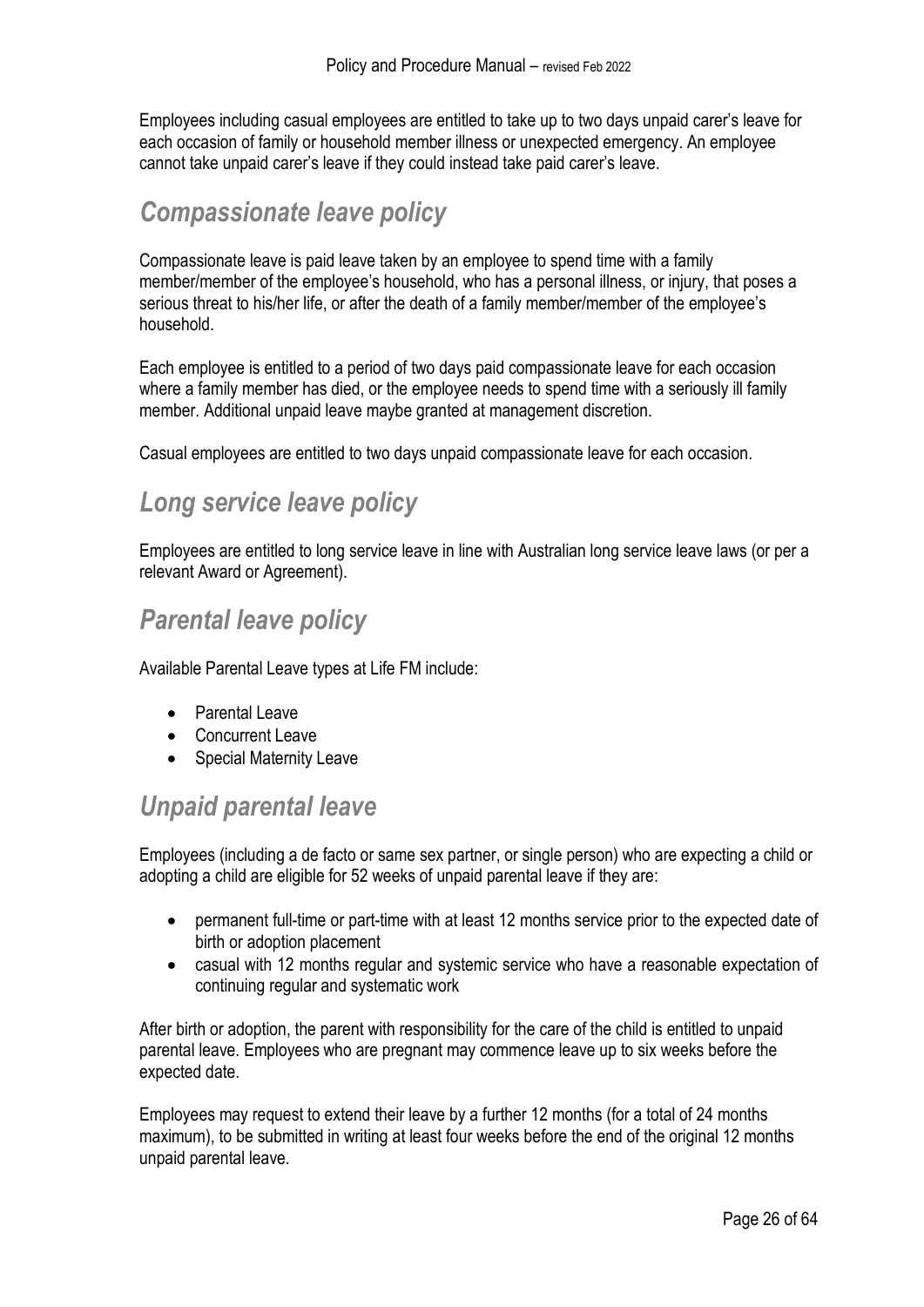Life FM will respond in writing within 21 days and may refuse only on reasonable business grounds. The written response will include details if the request is refused.

### <span id="page-26-0"></span>*Parental Leave*

If you are the primary caregiver of your child, you can access up to 52 weeks of Parental Leave. Parental leave is unpaid except in the instances where an employee is eligible for Parental Leave Pay in line with legislation. Parental Leave with Pay is described in full in the following section.

### <span id="page-26-1"></span>*Concurrent Leave*

Both employees of an employee couple may take leave at the same time for a maximum period of 8 weeks. This leave must be taken within 12 months of the birth or adoption of a child. The concurrent leave may be taken in separate periods. Each period must be no shorter than 2 weeks unless the employer agrees.

## <span id="page-26-2"></span>*Special Maternity Leave*

Unpaid Special Maternity Leave is available to pregnant female employees in the case of pregnancy-related illness or if the pregnancy ends within 28 weeks of the expected date of birth. The duration of this leave should be agreed with Life FM as soon as is practically possible, and any unpaid Special Maternity leave will reduce the amount of Maternity Leave you are entitled to take by the same amount.

## <span id="page-26-3"></span>*Applying for leave*

An employee wishing to take unpaid parental leave must provide written notice at least 10 weeks before starting the leave (or as soon as is practicable) including the intended leave start and end dates.

Leave dates or any changes of dates must be confirmed at least four weeks before the leave starts. The manager will confirm the leave and any affected entitlements such as continuous service in writing.

### <span id="page-26-4"></span>*Adoption*

Because Life FM recognises that the timing of placement for an adopted child may be uncertain, employees should keep their manager informed of any changes to the likely placement date and commencement of leave.

### <span id="page-26-5"></span>*Annual leave*

If the employee has paid annual leave available, he or she may, in agreement with the manager, take some or all of that leave at the same time as the unpaid parental leave.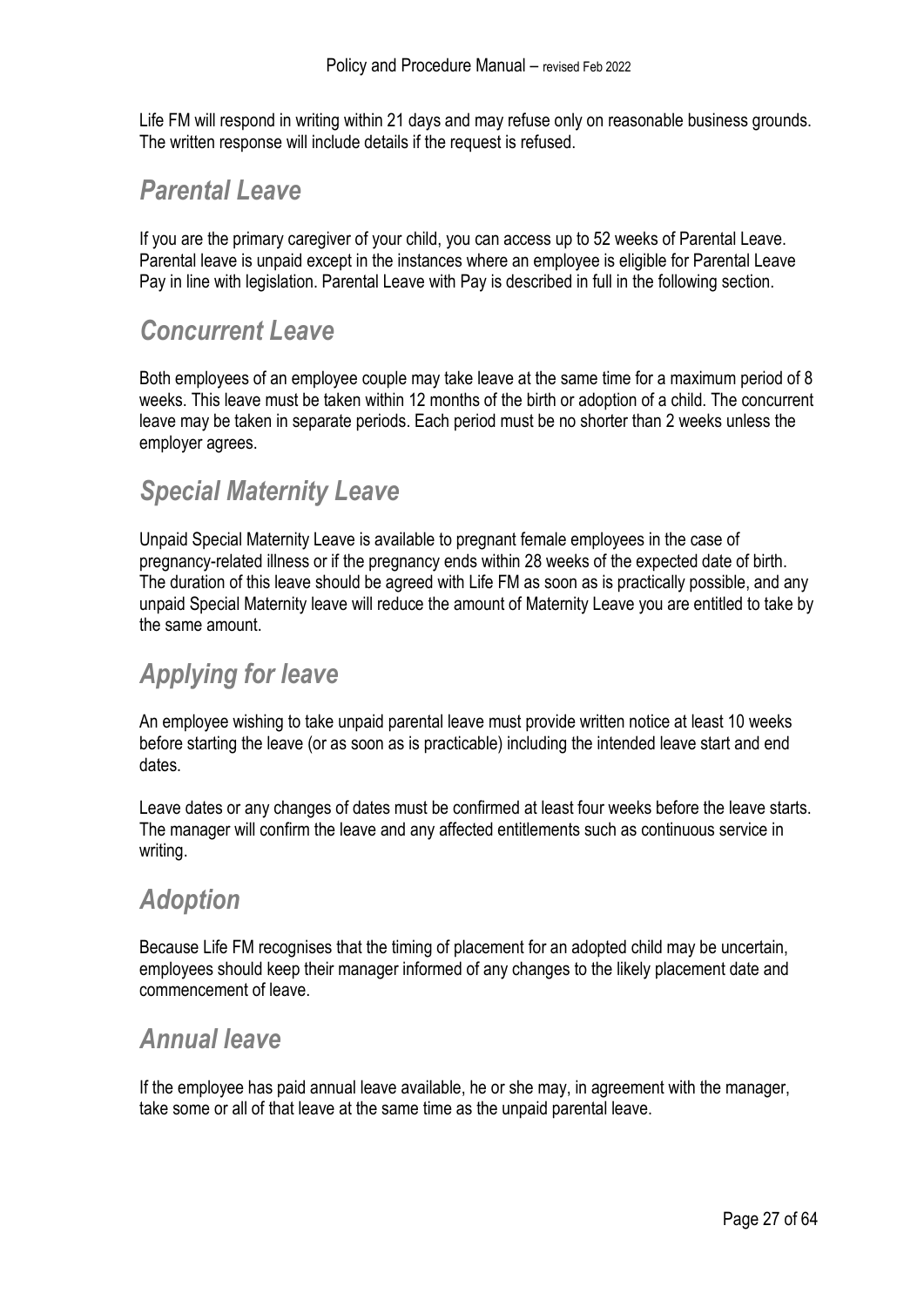## <span id="page-27-0"></span>*Leave for pregnancy related illness*

If an employee is ill during her pregnancy, she may access her ordinary sick leave entitlements, including any accrued leave.

If an employee experiences extended illness due to pregnancy, she can access unpaid 'special maternity leave' for the period her treating doctor certifies is necessary. Special maternity leave is included in the 52 weeks available unpaid parental leave period.

The employee must make a special maternity leave application as soon as practicable which details the period of leave required. The manager may request a medical certificate and if so, this must be provided by the employee.

### <span id="page-27-1"></span>*Loss of a child while pregnant*

If the pregnancy ends within 28 weeks before the due date without a live birth, the employee may take unpaid 'special maternity leave' for the period her treating doctor certifies is necessary. Unpaid parental leave is not available in this situation, instead special maternity leave applies.

The employee must make a special maternity leave application as soon as practicable, specifying the expected leave period and providing a medical certificate, if this is requested by the manager.

Life FM will be sensitive to the personal issues associated with this type of leave.

### <span id="page-27-2"></span>*During parental leave*

Even though the employee is on leave, they will continue to be protected against discrimination as an employee. See the Equal Employment Opportunity policy on page [19.](#page-18-1)

Life FM respects that some employees do not want any contact while on leave, and others do. The manager should discuss with the employee what sort of communication the employee would like while on leave, and record this agreement.

While an employee is on unpaid parental leave, Life FM will ensure that the employee is considered and kept informed of significant changes that may occur in the business.

Where a decision will have a significant effect on the status, pay or location of the pre-parental leave position, Life FM will take all reasonable steps to inform the employee and discuss the effect of the decision. During any restructures, employees on parental leave will be treated no less favourably than other employees and will be kept informed of the process.

If an employee has applied for less than 52 weeks unpaid parental leave, they can extend the period of leave once to take the total leave up to a maximum of 52 weeks. The employee must give at least four weeks notice prior to the end date of the original leave period. A period of unpaid parental leave may be reduced by agreement between Life FM and the employee.

An employee can resign while on parental leave but they must give the required notice of resignation.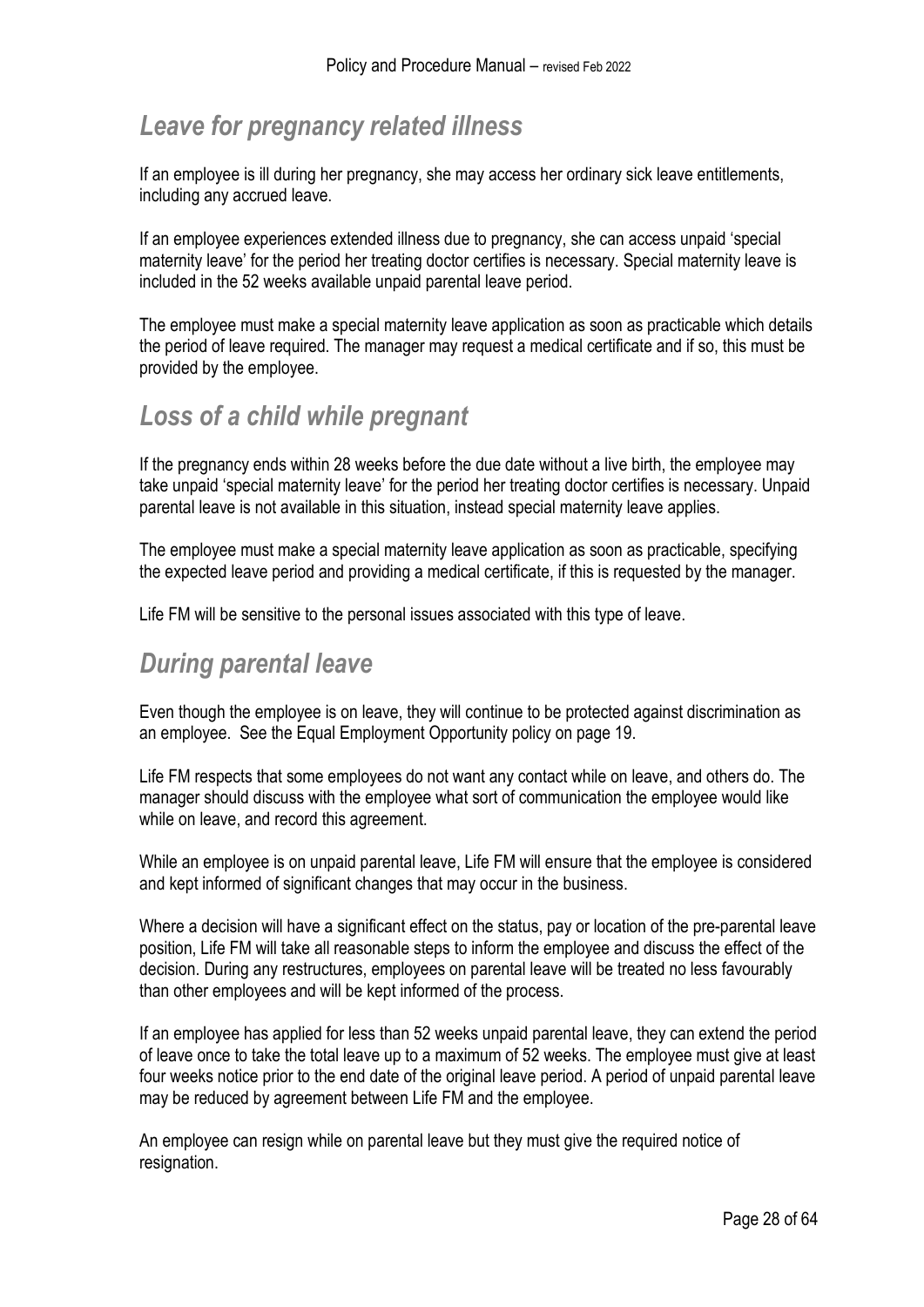Employees should not undertake any activity during leave which is inconsistent with the employment contract, including other employment and they should remain responsible for the care of the child.

The employee's position may be filled on a temporary basis while they are on leave. Life FM will notify the replacement employee that their employment in this role is temporary and that the pregnant employee has the right to return to the position.

# <span id="page-28-0"></span>*Time in lieu policy*

Some employees have job specifications which include activities which occur outside of normal office hours. Those employees are entitled to take time off in lieu. Time off in lieu will be preapproved by the CEO at the time of employment, and will be reassessed regularly during annual performance reviews. Any additional time off in lieu must be approved as it arises.

Hours accumulated for time off in lieu will be known as TOIL, and will be recorded. TOIL is accumulated at a ratio of one hour worked to one hour time-off. This does not include normal travel time to and from the place of work or the special event, but can include extraordinary travel time in some circumstances. Employees who are not generally required to work outside of normal office hours may be required from time to time to be involved in special events. For those occasions, approval for accumulated TOIL must be obtained from the CEO or manager in advance.

All TOIL must be redeemed no later than the month following the time worked. It is the responsibility of the employee to arrange for TOIL to be redeemed, at an approved and appropriate time. For any extenuating circumstances, the CEO must be consulted for direction in advance. All accumulated TOIL expires at the end of the calendar year (unless special circumstances have been approved in advance by the CEO).

Employees working outside of their normal working hours as described in their Job Specification, and without the prior approval of the CEO, will be deemed to be working in their own time. Only permanent salaried employees are entitled to accumulate TOIL hours. Casual employees will be paid for hours worked. When employment ceases, the employee will be paid accumulated TOIL at their normal hourly rate (or equivalent).

Full time employees who accumulate TOIL as part of their job specification are to complete an 'Additional Hours Form' each month.

The employee is to:

- Record the date, hours worked and the reason for the additional hours.
- Record the date, and any time taken off during the month.
- Redeem any TOIL worked within the same or next calendar month.
- At the end of every calendar month, total up additional hours worked, time redeemed and TOIL to be accumulated.
- Sign and date the Additional Hours form and forward to the CEO for approval.

TOIL that has not been redeemed may be accumulated, subject to CEO approval.

Employees wanting to redeem accumulated TOIL must:

• Work out a mutually acceptable time with their Line Manager.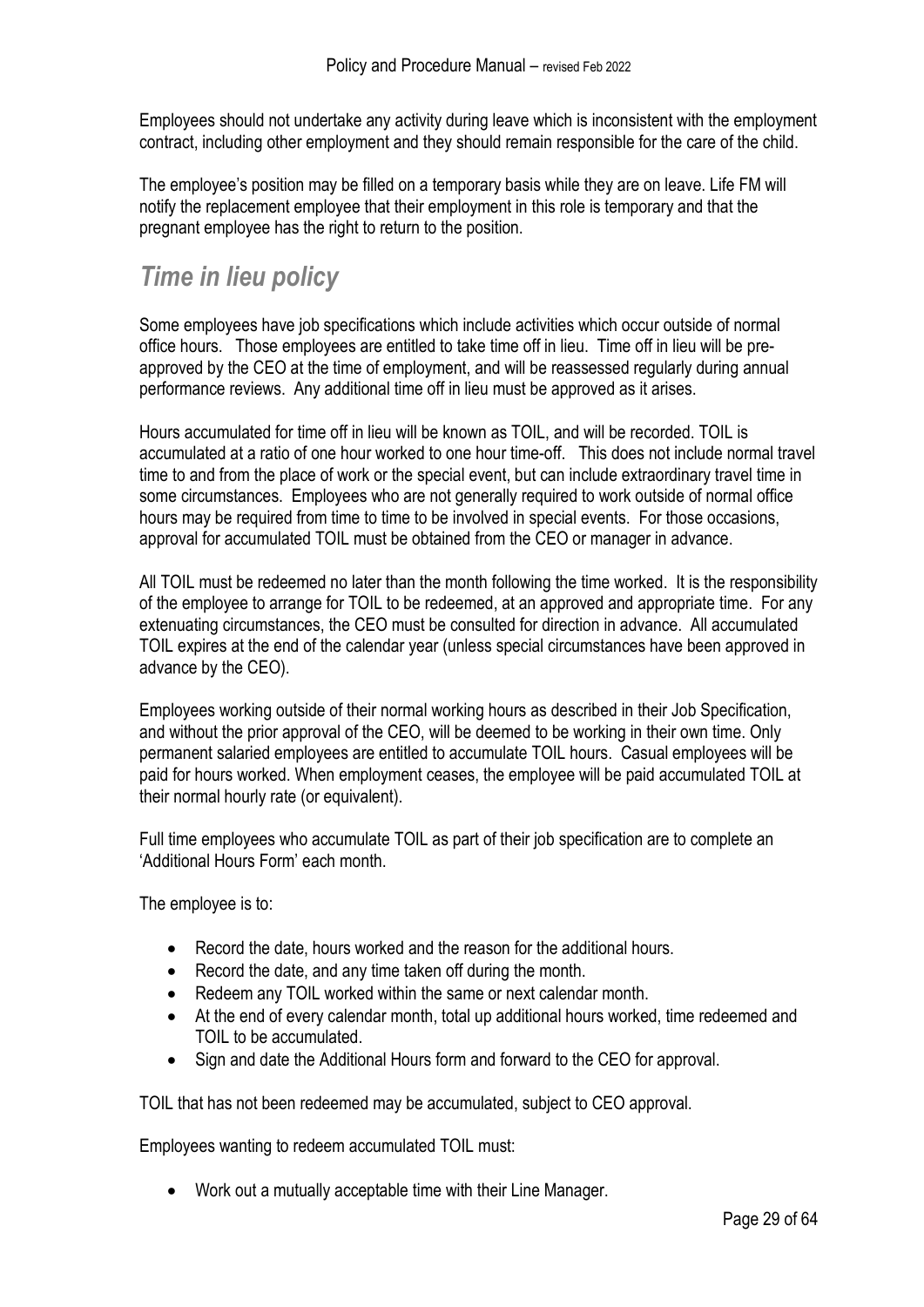- Apply for leave via accounting or payroll system.
- Indicate Type of Leave as *Time in Lieu*.
- Forward to the CEO for final approval.

Where excessive hours of TOIL are accumulated, the CEO can enforce compulsory redemption if deemed appropriate or necessary.

### <span id="page-29-0"></span>*Leave without pay policy*

Management has the discretion to approve leave without pay that an employee is not otherwise entitled to.

## <span id="page-29-1"></span>*Jury duty policy*

An employee is entitled to paid leave for jury duty in accordance with legislation. An employee on jury service should supply the official request to attend, the details of attendance and the amount the court has paid them. Life FM will reimburse the employee the difference between this amount and their base salary. If an employee is absent because of jury service of more than 10 days in total, the employer is only required to pay the employee for the first ten days of absence.

## <span id="page-29-2"></span>*Emergency services leave policy*

If an employee needs to take temporary absence from work because of voluntary emergency management activities (for example, as a volunteer dealing with an emergency or natural disaster as a member of SES, CFS or Army Reserve) then they should ask management for leave as soon as possible after they become aware of the need to take leave.

Life FM will support such activities wherever possible, as an important community service.

Life FM may require evidence of these activities at its discretion.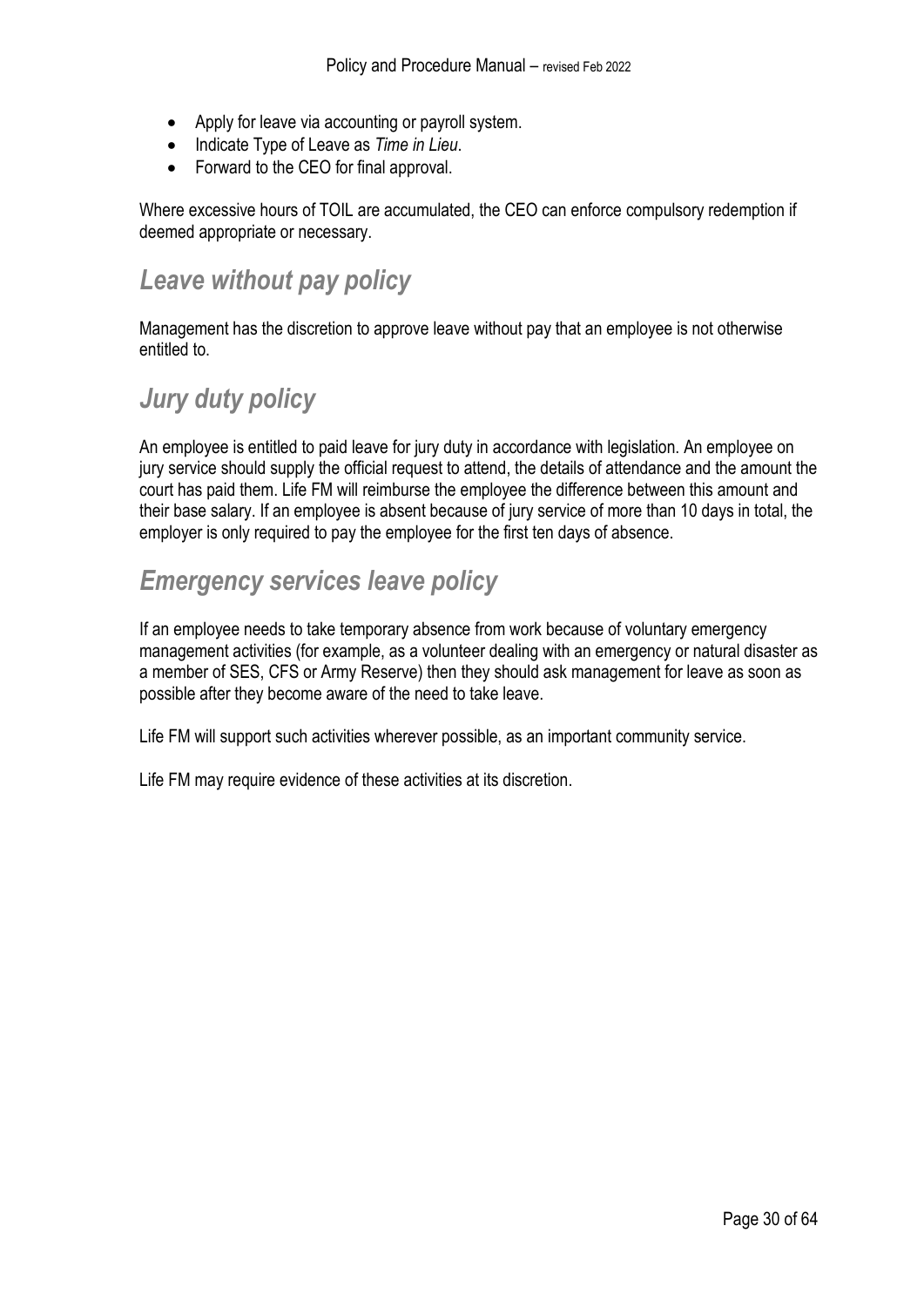# <span id="page-30-0"></span>Performance Management & Improvement

# <span id="page-30-1"></span>*Policy*

The purpose of performance management is to improve performance. It is an ongoing process. It should include informal and formal review. We encourage a two-way process, that is, employees can also give management feedback on performance.

All employees will undergo a formal performance review with their immediate managers at least once a year.

#### <span id="page-30-2"></span>*Procedure*

- 1. The manager and the employee agree on the date for a performance appraisal meeting to allow time to prepare.
- 2. The manager and employee will meet and openly and constructively discuss performance over the period.
- 3. The manager and the employee will agree any objectives and outcomes for the next appraisal period.
- 4. Training and development will be considered as part of the process.
- 5. Notes should be taken of the meeting and copies kept.
- 6. Outside of this formal process, employees are encouraged to raise any issues they have when they arise.

#### <span id="page-30-3"></span>*Performance Improvement Policy*

Where warranted Life FM will use improvement processes to improve performance. Should such improvement processes be unsuccessful in improving an employee's performance, Life FM may decide to end an employee's employment. Depending on the circumstances, performance improvement action may include verbal or written warnings, counselling or retraining.

Life FM requires a minimum standard of conduct and performance which will be made clear to employees in management appraisals. If an employee does not meet this standard, Life FM will take appropriate corrective action, such as training. Formal performance improvement procedures will generally only start when other corrective action fails.

If an employee deliberately breaches business policy or procedure, or engages in misconduct, Life FM may start improvement procedures, or, in cases of serious misconduct or breach of policy, may dismiss an employee.

Each employee must understand their responsibilities, be counselled and given the opportunity to reach the standards expected of them. Life FM will give an employee the opportunity to defend themselves before management takes further action.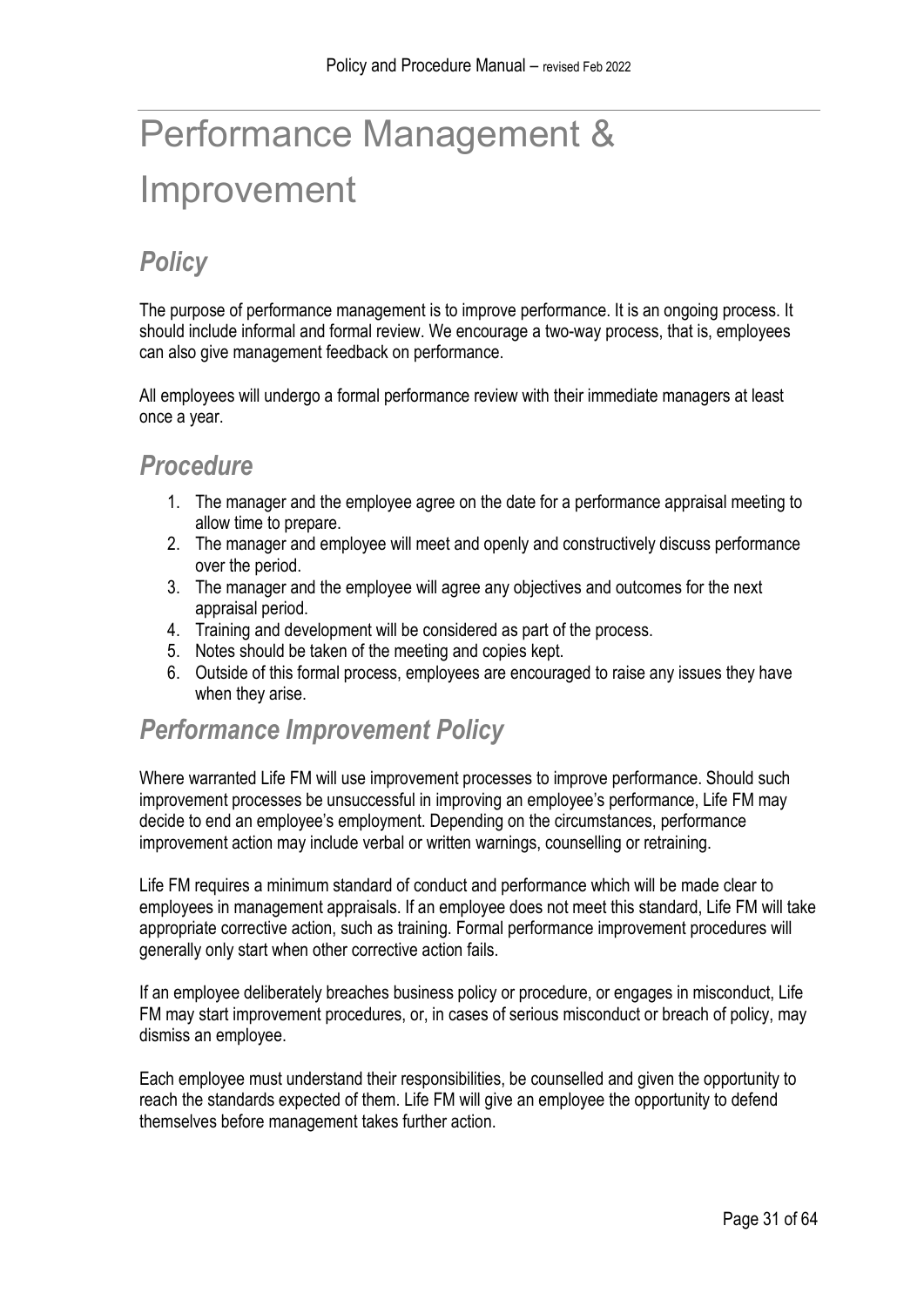Note: If employees have a disability that requires reasonable adjustments to be made to the workplace or job to allow you to work safely and productively, they should raise this with their manager. Life FM will only refuse such requests on reasonable business grounds.

#### <span id="page-31-0"></span>*Procedure*

- 1. Life FM will advise the employee of any shortfall in their performance, and give them an opportunity to respond.
- 2. Once they respond, the manager will consider their response and decide if performance improvement action should be taken. Life FM will provide support such as training where appropriate.
- 3. If the employee is given a verbal warning, the manager should make a note of it, date it and sign it.
- 4. The manager will advise the employee in clear terms what they see as the performance problem or the unacceptable conduct. To highlight the deficiency they should use specific examples, and refer to the correct policy or procedure.
- 5. The manager will allow the employee to respond before making a decision and consider the employee's responses. The employee may have a support person present at such meetings.
- 6. The manager will decide if more action is needed.
- 7. If a written warning is to follow, the manager is to:
	- document it and give the employee a copy
	- give the employee the opportunity (and their support person the opportunity) to sign the warning
	- keep a copy on file
- 8. The warning must clearly define:
	- the deficiency
	- a clear explanation of the expected standard
	- by when the employee needs to achieve it
	- how the business will help the employee achieve the improvement required
	- consequences of failing to improve
- 9. The manager concerned will keep a record of all meetings, training and/or coaching given and a summary of discussions, and put a copy on the employee's personnel file. This should include date, location and time of discussion.
- 10. They will continue to support the employee and note the support they give, for example, training or counselling.
- 11. If the employee's performance or conduct doesn't improve, the manager will give the employee a final written warning and follow steps 4–10 above. This document needs to warn the employee in clear terms Life FM will terminate their employment if there is not enough improvement, and a sustained improvement in, their performance.

**Note**: some circumstances justify going straight to a second or final warning.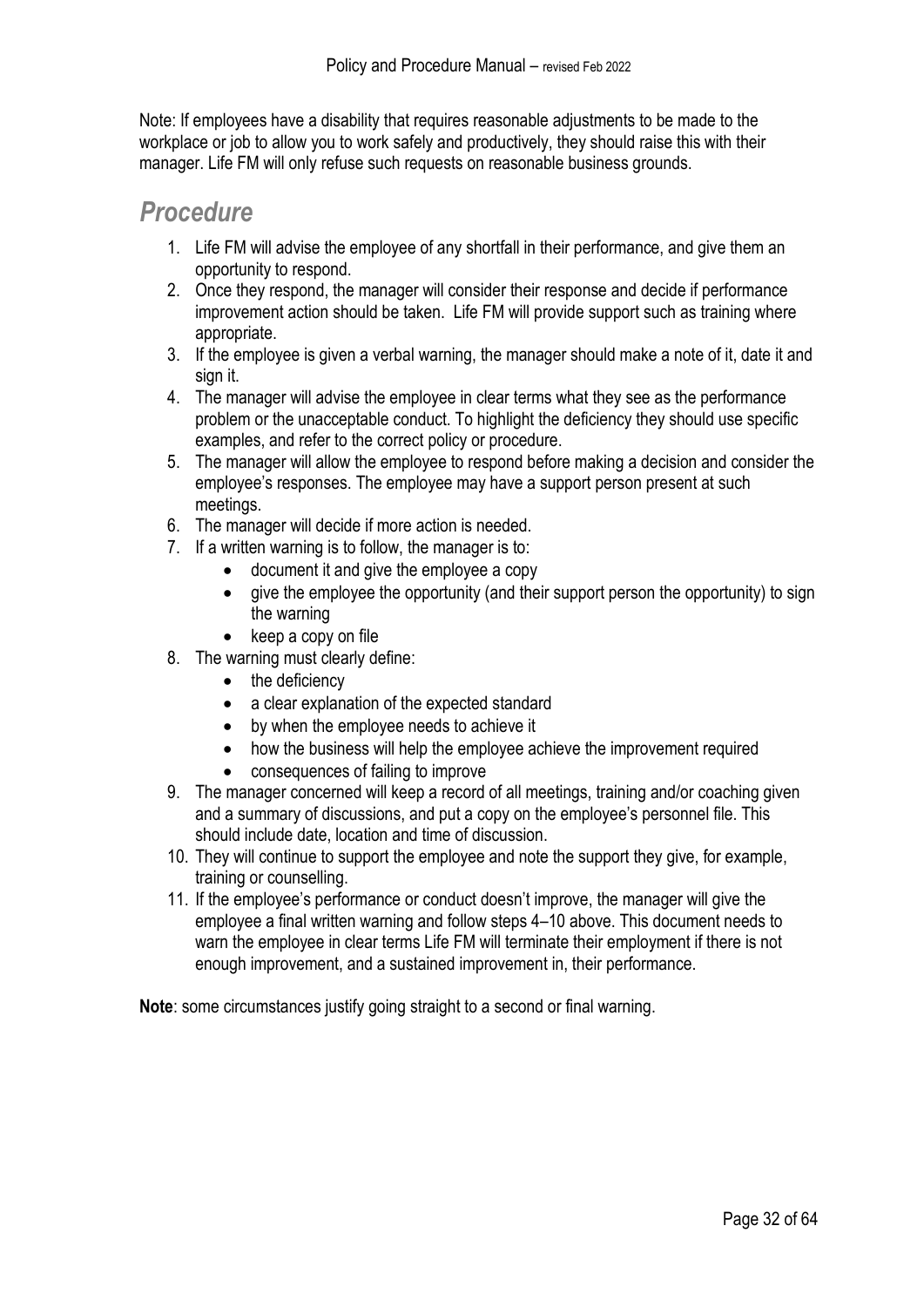# <span id="page-32-0"></span>Gross or Serious Misconduct

Summary (instant) dismissal for gross or very serious misconduct is possible (depending on the facts involved). Management should seek advice before taking this step.

## <span id="page-32-1"></span>*Procedure*

- 1. The manager is to investigate the alleged offence thoroughly, including talking to witnesses, if any.
- 2. The manager should ask the employee for their response to the allegation (taking notes of this discussion) and allow them to have representation. The manager should also have a witness present. The manager shall give genuine consideration to the employee's response and circumstances.
- 3. If still appropriate, following a thorough investigation, the manager can terminate/dismiss the employee.
- 4. The manager should keep a file of all evidence collected and action taken in these circumstances.
- 5. Life FM will send the employee a letter of termination noting brief details.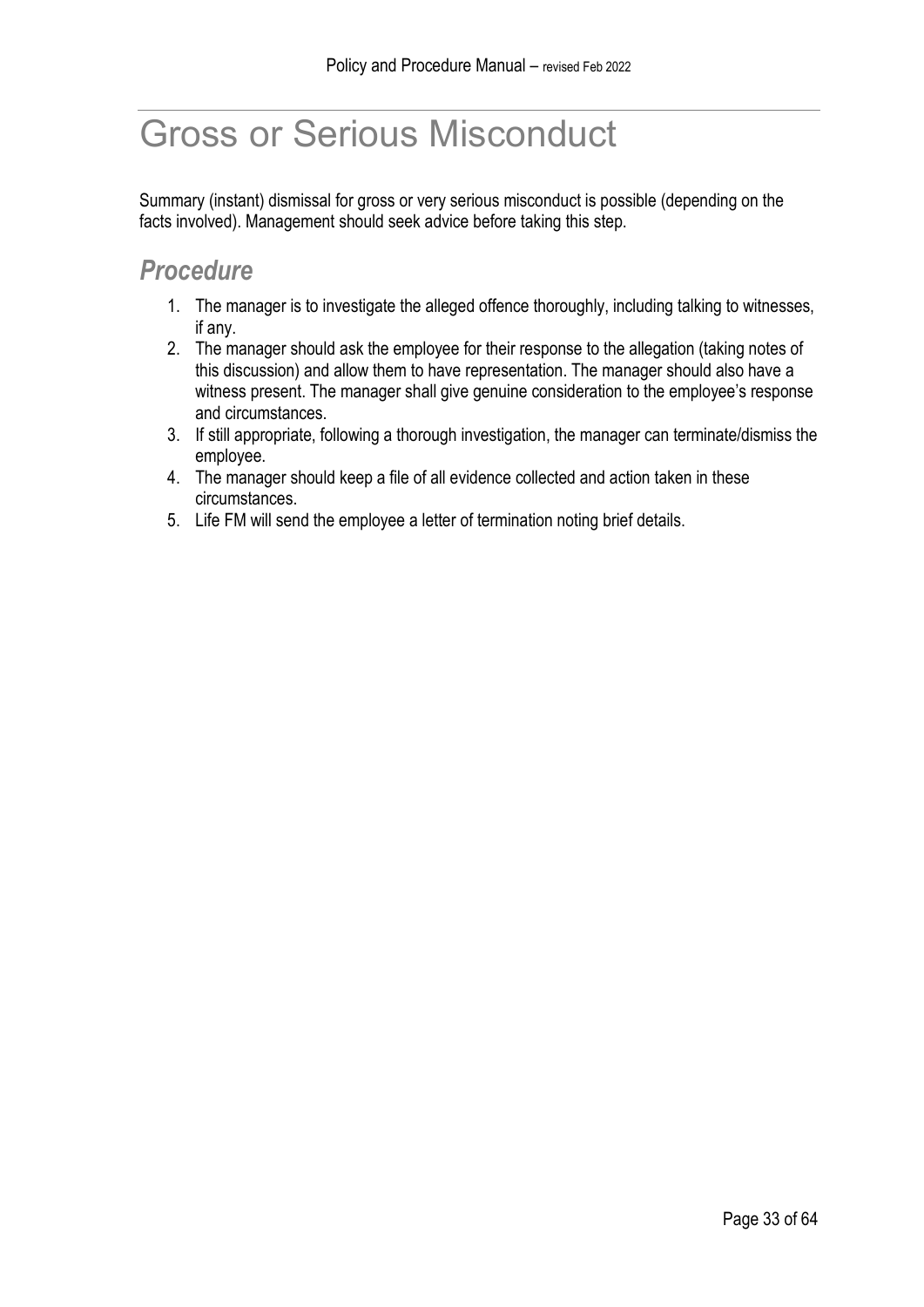# <span id="page-33-0"></span>Grievance Complaints

# <span id="page-33-1"></span>*Policy*

Life FM supports the right of every employee to lodge a grievance with their manager if they believe a decision, behaviour or action affecting their employment is unfair. An employee may raise a grievance about any performance improvement action taken against them.

We aim to resolve problems and grievances promptly and as close to the source as possible. When necessary, Life FM will escalate a grievance to the next higher level of authority for more discussion and resolution, and continue escalating it to the level above until it is resolved.

Managers will do their utmost to action grievances objectively, discreetly and promptly. Be aware that grievances that are misconceived, vexatious, and lacking substance may result in disciplinary action being taken against the employee lodging the grievance.

### <span id="page-33-2"></span>*Procedure*

- 1. The employee should try to resolve the grievance as close to the source as possible. This can be informal and verbal. At this stage, every possible effort should be made to settle a grievance before the formal grievance process starts. If the matter still can't be resolved, the process continues and becomes formal.
- 2. To start the formal grievance the complainants must fully describe their grievance in writing, with dates and locations wherever possible and how they have already tried to settle the grievance.
- 3. The person(s) against whom the grievance/complaint is made should be given the full details of the allegation(s) against them. They should have the opportunity and a reasonable time to respond before the process continues.
- 4. If the grievance still can't be resolved, refer the matter to the most senior manager for consideration and a final decision. A grievance taken to this level must be in writing from the employee.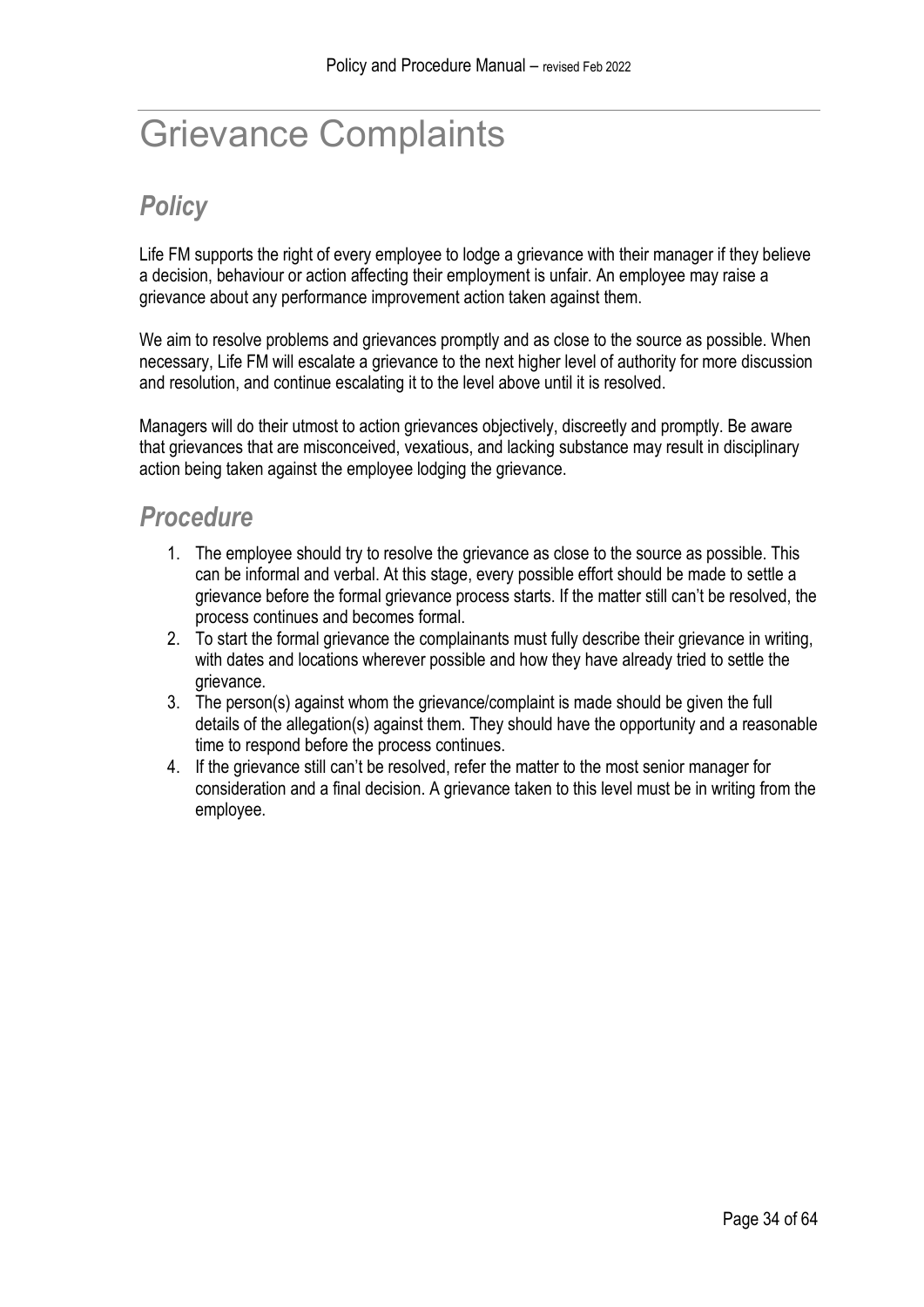# <span id="page-34-0"></span>Duty Statement: Chair

#### <span id="page-34-1"></span>*Function*

- Provide leadership for the Board, ensuring that it fulfils its responsibilities for the governance of Life FM
- Be both a mentor and manager of the CEO, helping him/her to achieve the mission of the station.
- Optimise the relationship between the Board and management.

#### <span id="page-34-2"></span>*Responsibilities*

- Chair meetings of the Board; see that it functions effectively, interacts with management optimally, and fulfills all its duties
- Chair Annual General Meeting and if necessary, Extraordinary General Meetings or other Special Meetings
- Arrange for Vice Chairperson to chair meetings in the absence of the Chairperson
- With the CEO develop agendas, and ensure that the Board is effectively served with appropriate papers and contextual information
- Recommend composition of the Board committees; recommend committee chairpersons with an eve to future succession
- In consultation with the CEO recruit Board and other talent for volunteer assignments as needed
- Reflect any concerns held by management regarding the role of the Board or individual Board members; reflect to the CEO any concerns held by the Board and/or other constituencies
- Lead regular appraisals of the CEO and recommend salary for consideration by the appropriate committee
- Periodically consult with Board Members on their roles and help them assess their performance; set targets for individual and collective Board action, and encourage active engagement and participation
- Annually focus the Board's attention on matters of organisational governance that relate to its own structure, role and relationship to management; be assured that the Board is satisfied it has fulfilled all of its responsibilities
- Co-ordinate external relationship-building and maintenance with the CEO, and serve as an alternative spokesperson
- Fulfill such other assignments as the Chairperson and CEO agree are appropriate and desirable for the Chairperson to perform
- Oversee searches for a new CEO
- Be aware of and abstain from any conflict of interest
- Fulfill all other responsibilities, duties and requirements of Life FM Board Membership
- **Term**: As determined by the Constitution of Christian Radio Incorporated (known as Life FM)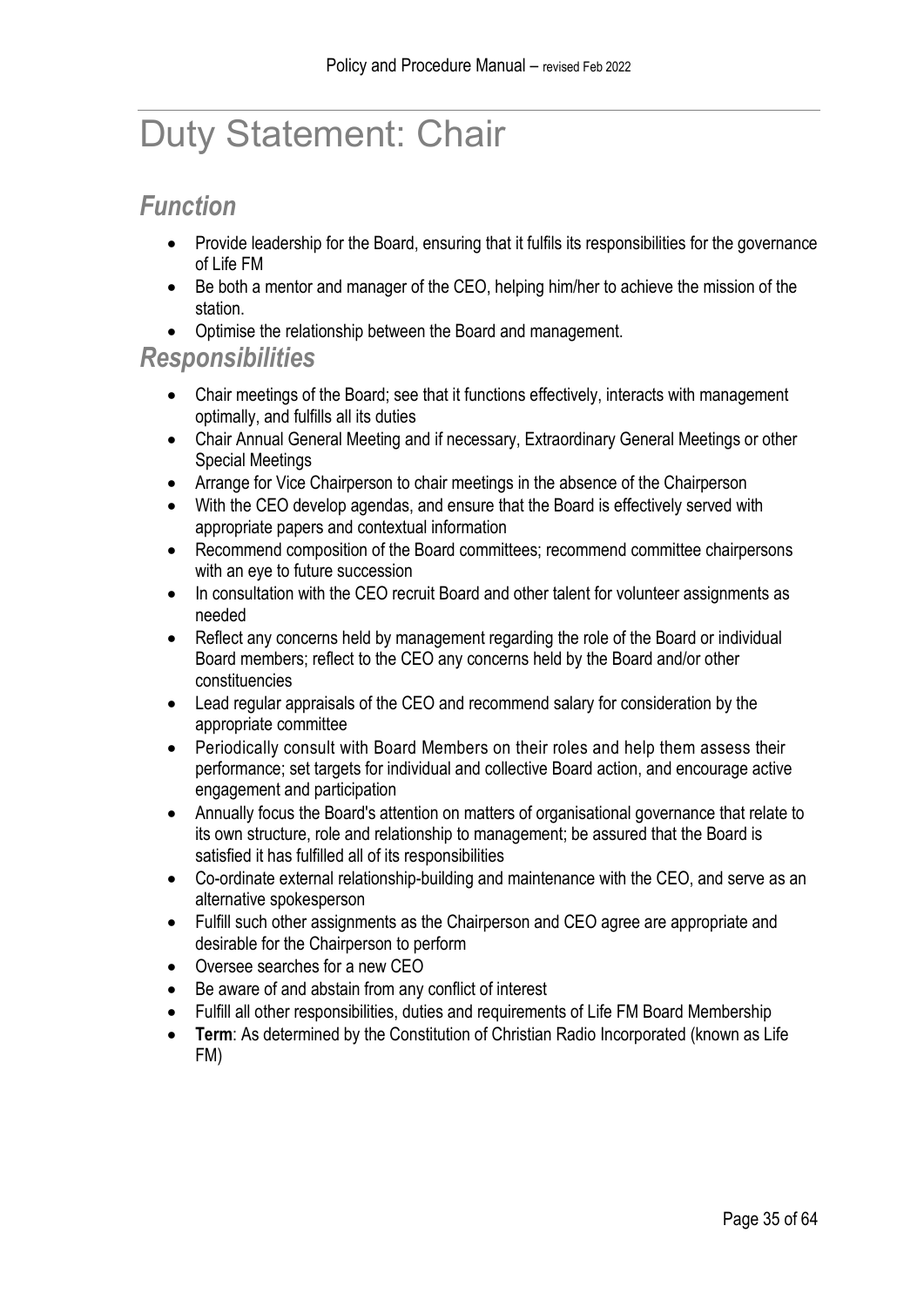# <span id="page-35-0"></span>Duty statement: Vice Chair of the Board

## <span id="page-35-1"></span>*Function*

- Support, encourage, and promote the Chairperson in all his/her duties
- Provide leadership for the Board, ensuring that it fulfils its responsibilities for the governance of Life FM
- Be both a mentor and manager of the CEO, helping him/her to achieve the mission of the station.
- Optimise the relationship between the Board and management.

## <span id="page-35-2"></span>*Responsibilities*

- Chair meetings of the Board in the absence of the Chairperson; see that it functions effectively, interacts with management optimally, and fulfills all its duties
- Chair Annual General Meeting if required, and if necessary, Extraordinary General Meetings or other Special Meetings
- Develop agendas with the CEO and Chairperson as required, and ensure that the Board is effectively served with appropriate papers and contextual information
- Recommend composition of the Board committees; recommend committee chairpersons with an eye to future succession
- In consultation with the CEO and Chairperson recruit Board and other talent for volunteer assignments as needed
- Reflect any concerns held by management regarding the role of the Board or individual Board members; reflect to the Chairperson any concerns held by the Board and/or other constituencies
- Co-ordinate external relationship-building and maintenance with the CEO and Chairperson, and serve as an alternative spokesperson
- Fulfil such other assignments as the Chairperson and CEO agree are appropriate and desirable for the Vice Chairperson to perform
- Be aware of and abstain from any conflict of interest
- Fulfil all other responsibilities, duties and requirements of Life FM Board Membership
- **Term**: As determined by the Constitution of Christian Radio Incorporated (known as Life FM)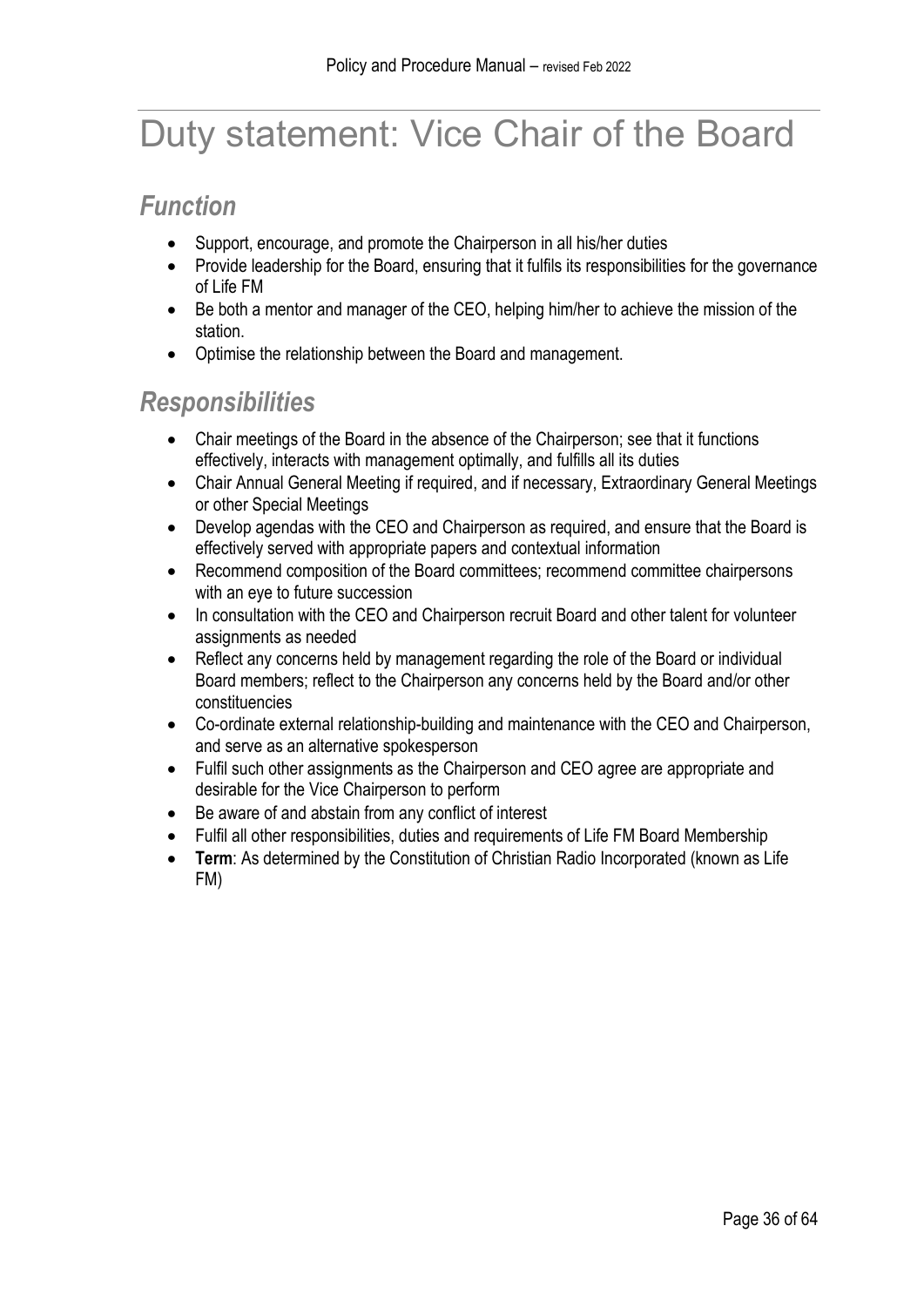# <span id="page-36-0"></span>Duty Statement: Secretary

#### <span id="page-36-1"></span>*Function:*

- Administer the Board in accord with the Constitution.
- Be the Public Officer of the Association.
- Term length one year. May stand for re-election any number of times.

#### <span id="page-36-2"></span>*Responsibilities:*

- Arrange a venue and date for Board meetings and General meetings.
- Assist the Chairman to set the agenda for meetings and notify members in good time.
- Assist the Chairman to conduct meetings in accordance with the rules of the Constitution and the Registrar of Associations.
- Take, or cause to be taken, minutes of General meetings and Board meetings. As a minimum minutes must contain a record of the date and place, the names of persons present, matters raised (and by whom), motions put to vote and resolutions made. When subsequently received by the Board and signed by the chairman, confirmed minutes should be securely archived for at least seven years.
- Circulate draft minutes and agenda to Board members in good time for pre-reading.
- Keep, or cause to be kept, a record of the names and addresses, etc., of all members of the Association and of each one's financial status. Keep account of the number of financial members on record at the date of calling of every General meeting.
- Keep a record of the name, occupation, residential address and elected office of all current Board members.
- Receive and post any correspondence specifically with the Board or its chairman. (Other general business mail is normally handled by the CEO).
- Agenda, correspondence, copies of reports and other tabled matter should be filed, along with the minutes, in the archive.
- Keep a secure record of the Constitution. Ensure this original record is correctly altered following any amendments approved by the members and recorded in the minutes of a General meeting.
- Ensure that annual returns are promptly made to the Registrar of Associations, immediately after the AGM. Likewise, any alteration made to the Constitution must be returned to the Registrar. The Registrar must also be promptly notified of a change of the name, or the residential address, of the Public officer.
- Term: As determined by the Constitution of Christian Radio Incorporated (known as Life FM)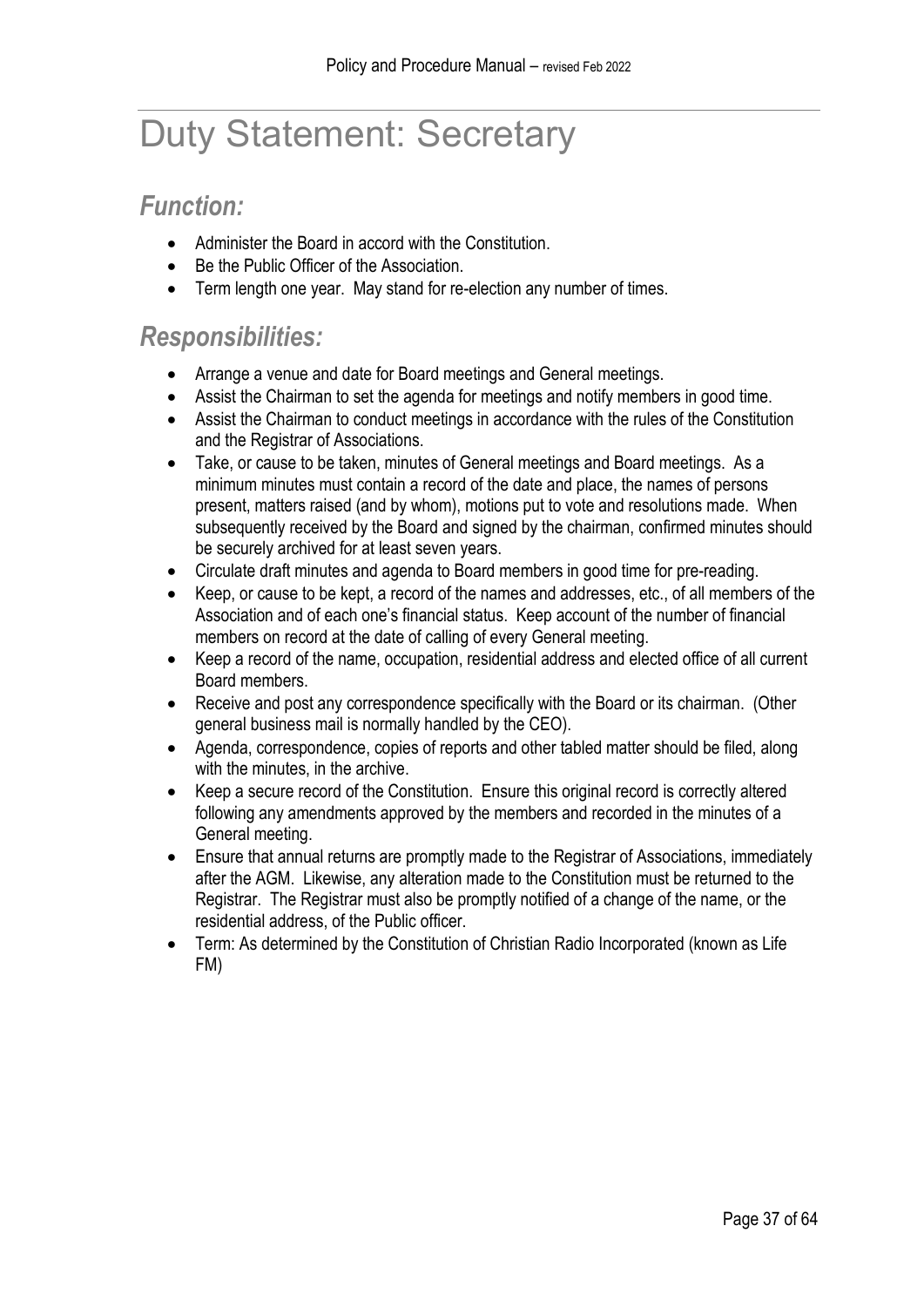# <span id="page-37-0"></span>Duty statement: Board member

### <span id="page-37-1"></span>*Function*

- Optimise the station's performance and ensure compliance with legal requirements. •
- Consider, debate, and vote on issues before the Board on the basis of the best interests of the organisation only

## <span id="page-37-2"></span>*Responsibilities*

#### *Planning*

- Approve the mission and values of Life FM
- Review and approve the station's strategic plan
- Annually review and approve the station's marketing and fundraising plan
- Annually review and approve the station's budget
- Approve major policies.

#### *Organisational*

- Elect, monitor, appraise, advise, support, reward, and (when necessary) change top management
- Be assured that management succession is properly being provided
- Approve appropriate compensation and benefit policies and practices
- Annually approve the performance review of the CEO and consider future compensation.

#### *Audit*

- Be assured that the Board and its committees are adequately and currently informed through reports and other methods—of the condition of the station and its operations
- Be assured that published reports properly reflect the operating results and financial condition of the Station
- Ascertain that management has established appropriate policies to define and identify conflicts of interest throughout the organisation and is diligently administering and enforcing those policies
- Appoint independent auditors, subject to approval
- Review compliance with relevant material laws affecting the organisation
- Ensure appropriate risk management procedures are in place.

#### *Requirements*

- Develop a working knowledge of, and adhere to all articles of the constitution of Christian Radio Incorporated.
- High level of commitment to the work of the station
- Knowledge and skills in one or more areas of Board governance: policy, finance, programs, and/or personnel
- Willingness to serve on at least one sub-committee and actively participate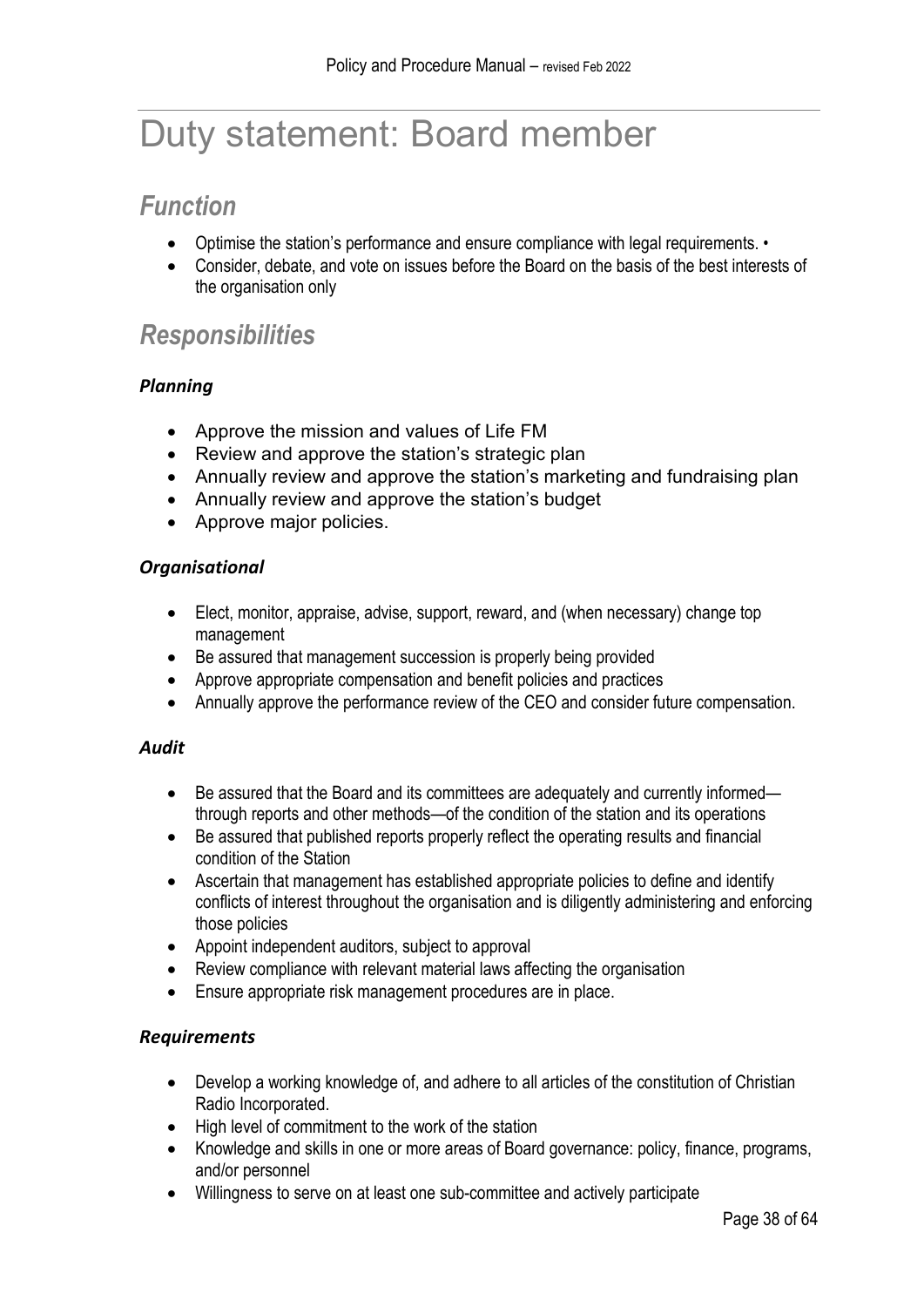- Attendance at up to ten Board meetings per year
- A time commitment of eight hours per month (includes Board preparation, meeting and committee meeting time)
- Prepare for and participate in the discussions and the deliberations of the Board
- Be informed of the station's services and publicly support them
- Be aware and abstain from any conflict of interest.
- **Term**: As determined by the Constitution of Christian Radio Incorporated (known as Life FM)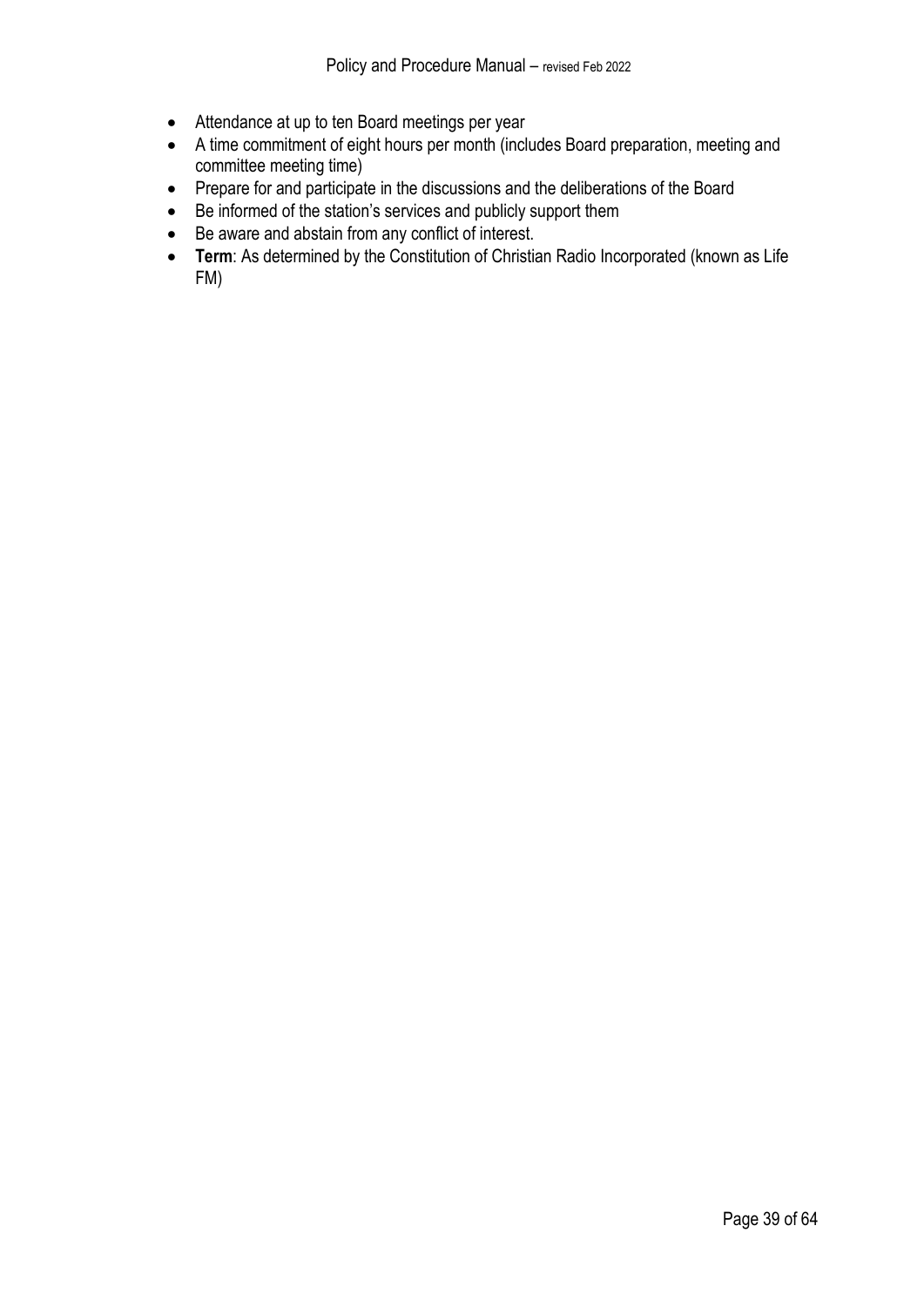# <span id="page-39-0"></span>Policy: Conflict of Interest

## <span id="page-39-1"></span>*Introduction*

Christian Radio Inc. is committed to high standards of ethical conduct and accordingly places great importance on making clear any existing or potential conflict of interest.

#### <span id="page-39-2"></span>*Purpose*

This policy has been developed to provide a framework for all Board Members in declaring conflicts of interest.

#### <span id="page-39-3"></span>*Policy*

The Board places great importance on making clear any existing or potential conflicts of interest. All such conflicts of interest shall be declared by the member concerned and documented in the Board's Conflicts of Interest Register.

A Board member who believes another Board member has an undeclared conflict of interest should specify in writing the basis of this potential conflict.

Where a Board member has a conflict of interest, as defined by statute, that Board member shall not initiate or take part in any Board discussion on that topic (either in the meeting or with other Board members before or after the Board meetings), unless expressly invited to do so by unanimous agreement by all other members present.

Where a Board member has a conflict of interest, as defined by statute, that Board member shall not vote on that matter.

The Board may supplement the statutory definition of conflict of interest if it so wishes, in which case the same procedures shall apply.

Board members are not barred from engaging in business dealings with the organisation, provided that these are negotiated at arm's length without the participation of the Board member concerned.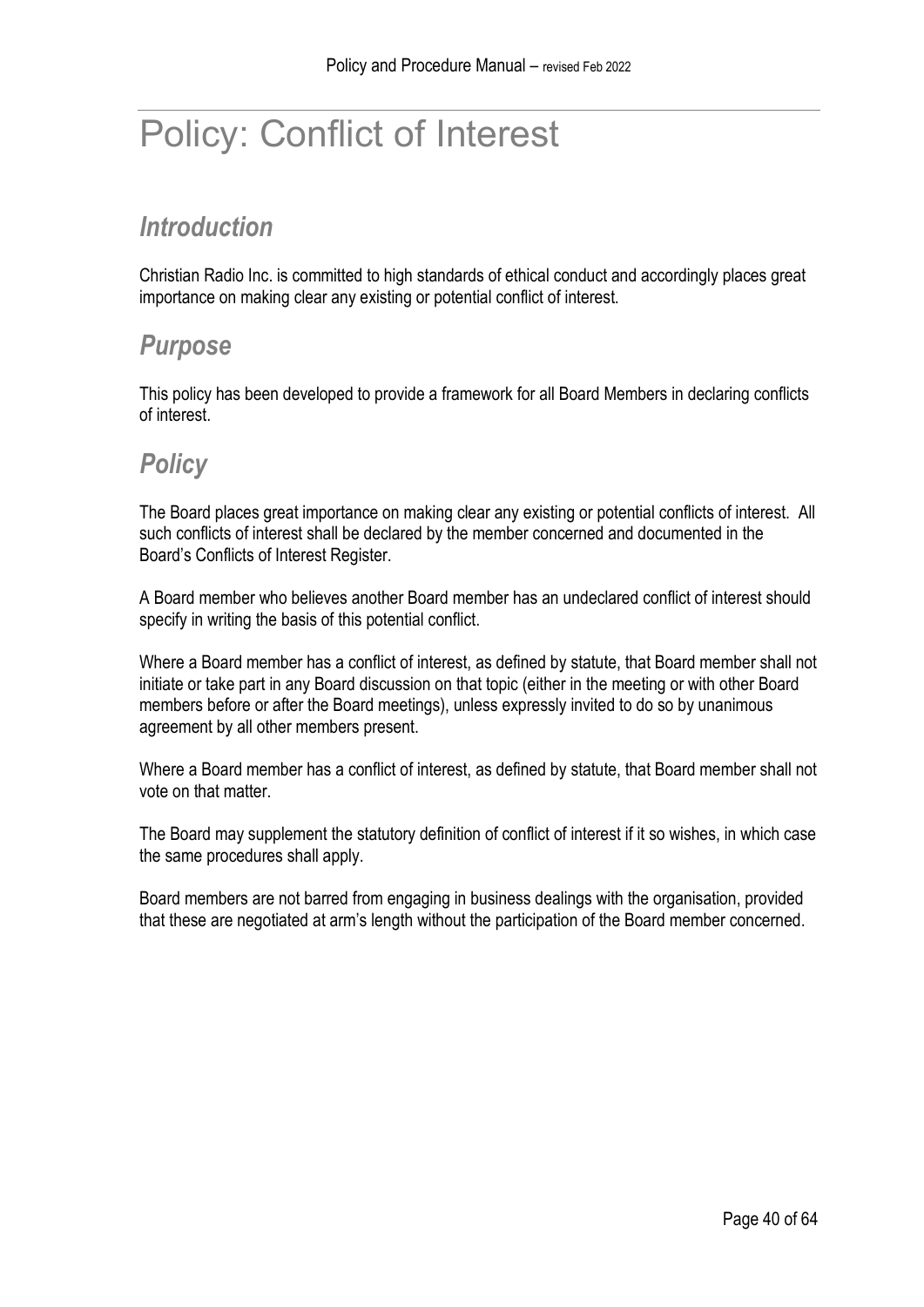# <span id="page-40-0"></span>Policy: Sponsorship

## <span id="page-40-1"></span>*Sponsorship Announcements – Definition*

The Australian Communications Media Authority (ACMA) does not permit commercial advertising on community broadcasting stations (such as Life-FM). However acknowledgement of sponsorship is allowed, although the definitions have become blurred. Sponsorship announcements must include words to distinguish them from advertisements. All staff working in sales and production must be familiar with, and adhere to, the current Broadcast Services Act (BSA) requirements. The ACMApolicy statements shall be monitored and any relevant changes mirrored in this document.

LIFE-FM is permitted to broadcast sponsorship announcements that acknowledge financial support given by a person or company. The announcement must include an acknowledgment of the sponsor's support and may:

- specify the name address and description of the general nature of any business or undertaking carried on by the sponsor or
- promote activities, events, products, services or programs of the sponsor.

## <span id="page-40-2"></span>*Station Promotional Announcements*

The BSA permits Life-FM to broadcast unlimited material that announces or promotes its radio and other services, including material likely to induce public support, whether financially or otherwise.

## <span id="page-40-3"></span>*Limited Sponsorship Air Time*

The BSA limits Life-FM to 5 minutes of sponsorship announcements, in total, in any hour of broadcasting. Exceptions to this limit are:

- Promotional material for LIFE-FM's own programmes, products, services or activities;
- Community information or public service announcements provided no consideration in cash or kind is received by LIFE-FM for broadcast of these.

## <span id="page-40-4"></span>*Tobacco Products Exclusion*

The ABA forbids LIFE-FM to broadcast an advertisement or sponsorship announcement for or for the use of, cigarettes, cigarette tobacco or any other tobacco product.

# <span id="page-40-5"></span>*Political Election Campaigns*

Life-FM will allow political sponsorship and political election campaign advertising in keeping with BSA requirements.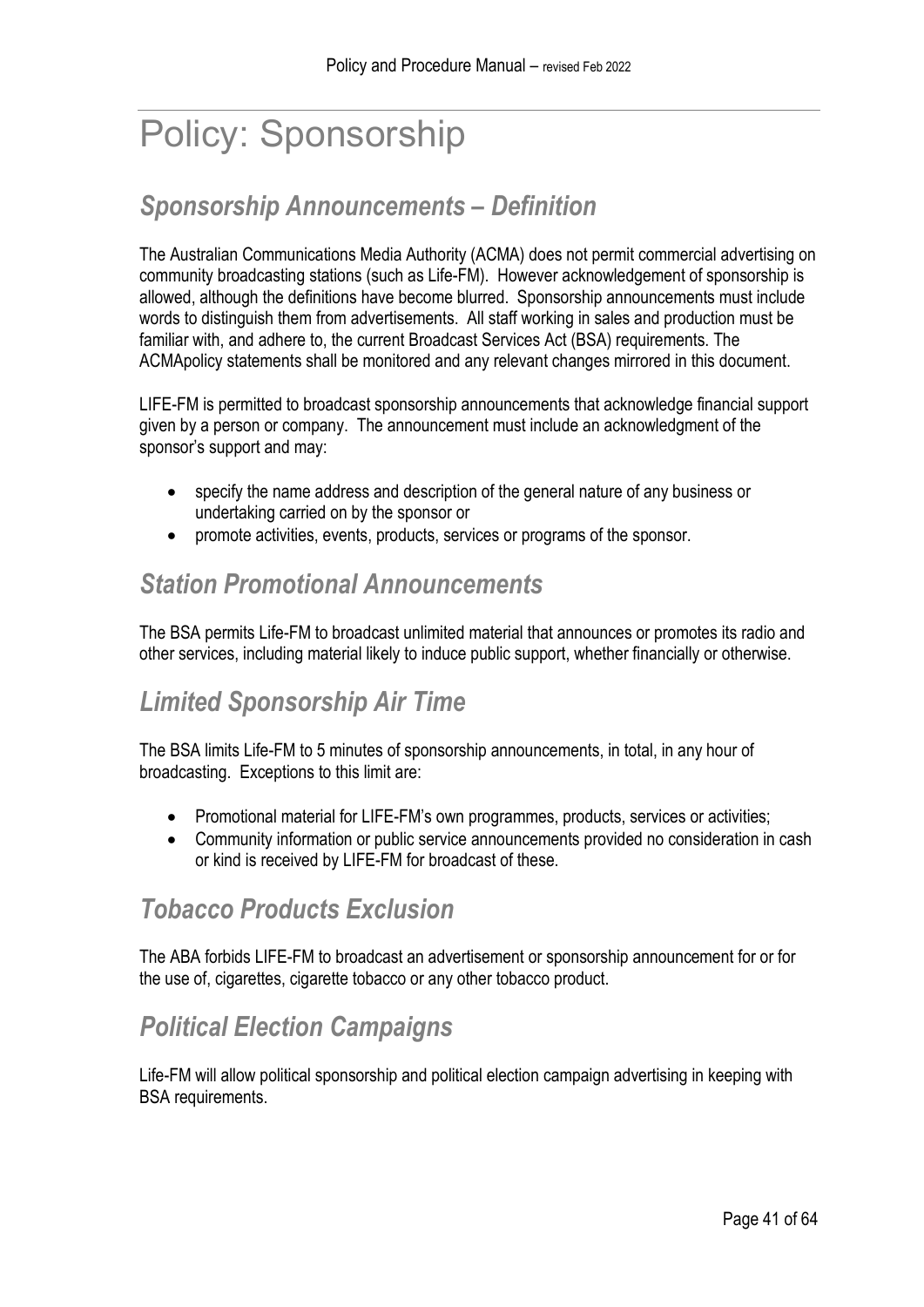# <span id="page-41-0"></span>Policy: Contra and Barter Sales

## <span id="page-41-1"></span>*Policy overview*

As long as the number of sponsorship announcements is below the limit imposed by the BSA, contra and barter sales of any unsold sponsorship time will add non-cash value to the station. When unused airtime is 'sold' in this way the station incurs minimal cash cost associated with the provision of goods and services.

Contra: There is seldom any cash cost incurred in a straight contra deal. This is deemed to be 'goods' in return for 'service' (promotion or publicity on air). Contra deals must be approved by the CEO and will incur staff commissions at previously agreed rates.

Barter: Barter is useful in the purchase of goods or services which can be converted into cash e.g. the purchase of merchandise (T-shirt, caps etc) or the supply of a promotional venue at which funds are raised. Barter must be monitored like cash as it can distort overall sales figures. The cash cost of barter is only plus sales commission. Capital items purchased using barter incur depreciation.

## <span id="page-41-2"></span>*Policy Directives*

- Cash sales are always preferred to contra or barter sales.
- There is no limit on contra or barter sales where the item is intended to be converted to cash, and any commission paid on these items will be treated as an expense against the event or cost of goods sold. Otherwise, contra sales will have a 40% limit of the total mix of sponsorship sales. This limit is not to be exceeded without the prior approval of the Board.
- All sales figures are to be reported in cash and non-cash items.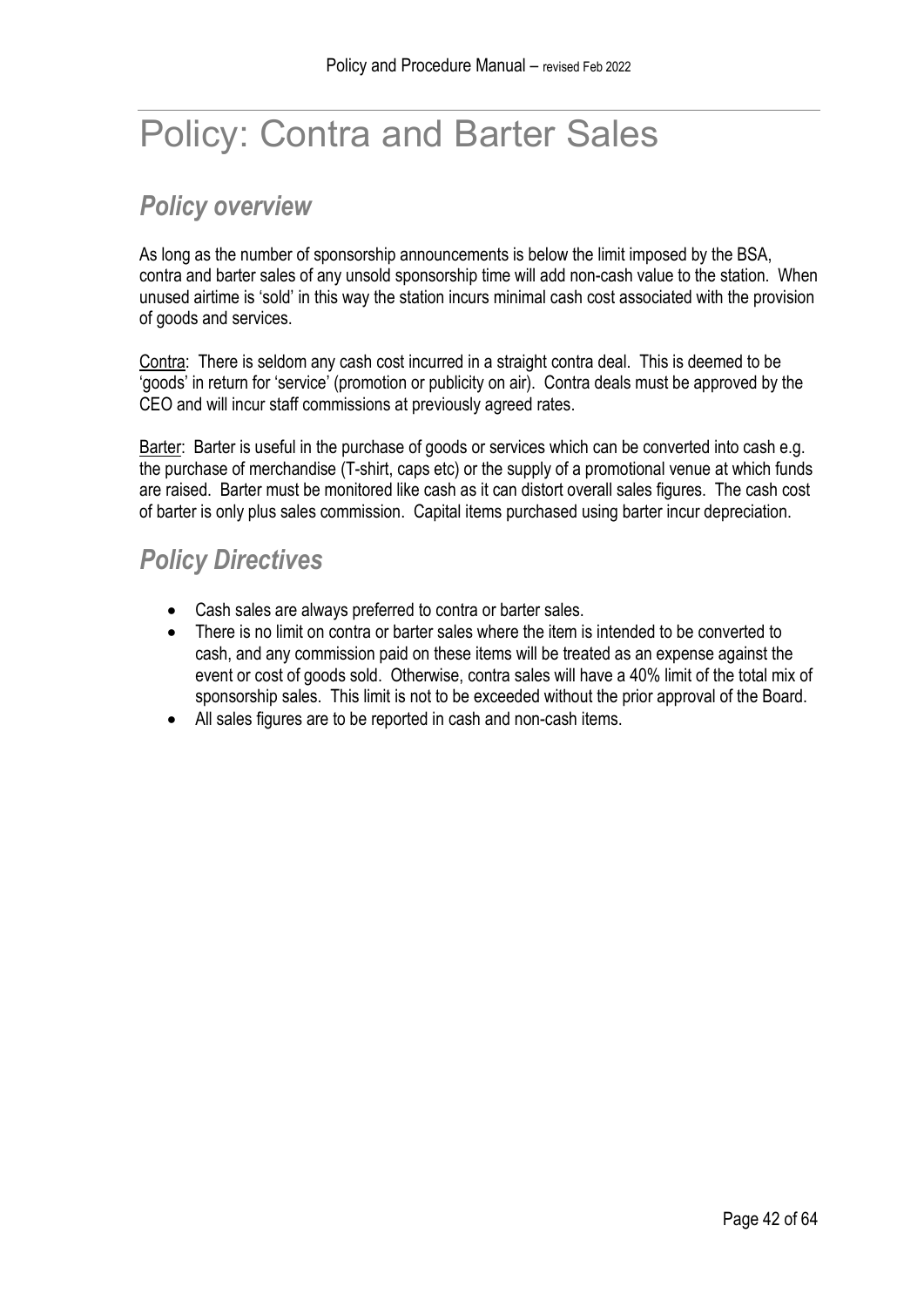# <span id="page-42-0"></span>Policy: Volunteers

LIFE-FM will use volunteers at all levels of station operations and volunteers will be encouraged at all times to take roles in a variety of capacities within the station. Volunteers are used to complement the activities of paid staff in the station but their involvement should not deprive others of a livelihood or threaten the security and job satisfaction of paid staff.

On the other hand, the paid staff must recognise the excellent job of work volunteers do and the great contribution they make to the station.

One member of staff should have an ongoing liaison role with volunteers to ensure that they get relevant feedback regarding their on-air or in-station performance. Volunteers require consistent encouragement, as well as constructive criticism in order to contribute most effectively.

#### **Definition of Volunteering**

Volunteering occurs when an individual willingly and without obligation, provides his or her labour to an organisation without wages.

#### **The Responsibilities of Volunteers**

Volunteers should make sure that they understand the requirements of time and duties before accepting them. Having accepted a task or role, volunteers should:

- fulfil the commitment to the best of their ability;
- participate in planning and evaluation and in the training or learning opportunities available;
- be committed to working co-operatively as part of a team to achieve the goals of LIFE-FM;
- seek and accept honest feedback on performance;
- work within LIFE-FM Policies and General Conditions;
- agree that as volunteers they will respect the fact that they are privileged to confidential material and respect this by not discussing any of this material with any person, unless authorised to do so by the CEO;
- try to give adequate notice of intended resignation, (preferably four weeks).

#### **The Responsibilities of Life-FM to Volunteers**

LIFE-FM shall endeavour to provide volunteers with

- suitable duties, taking into consideration their preferences, personal qualities, abilities, aptitude, education, experience and time commitments;
- a clear statement, job description and agreement of their duties;
- precise information as to where and when they will be required to work;
- work space which is adequate for the task:
- an orientation session regarding the station, its policies, its programs and its objectives; and if necessary, a period of training;
- guidance, direction and feedback from someone especially assigned to them;
- an opportunity for continuing education and further training for greater responsibility;
- a forum for individual queries and complaints:
- knowledge of the status of bona-fide co-workers of the regular staff;
- adequate insurance cover during the course of volunteer duty;
- the resources necessary to complete the assigned tasks;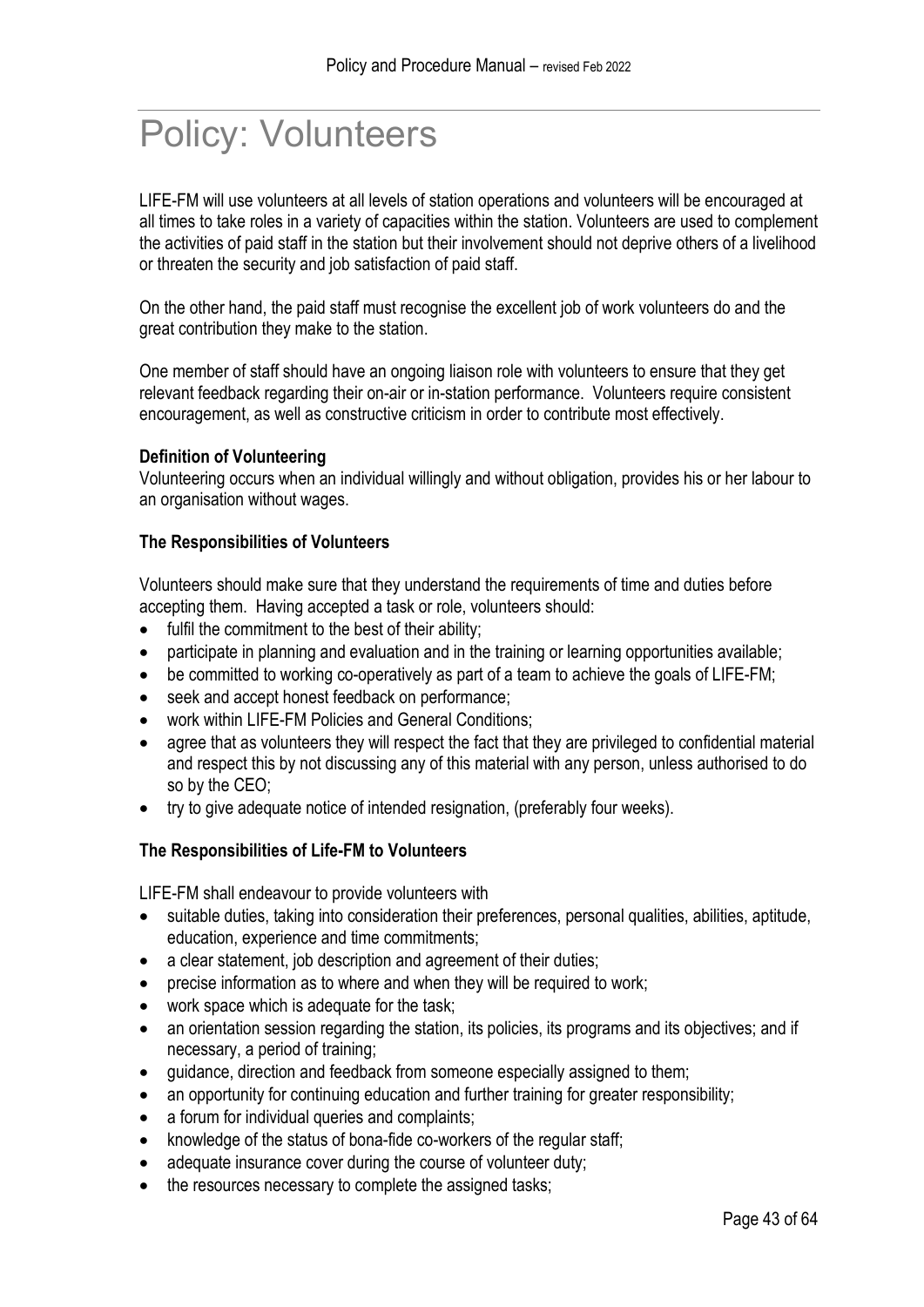- opportunities for personal development and to meet personal needs through their work;
- reimbursement of fees, travel and out-of-pocket expenses to attend additional, relevant training seminars as requested and authorised by the Training and Development Officer;
- opportunities to evaluate both their own work and the work of LIFE-FM;
- an opportunity to form an organised voice with LIFE-FM to ensure effective participation in the policy and decision making of the organisation, shared experiences, problem solving, training, information exchange etc.);
- negotiation with management regarding the role and tasks of volunteers;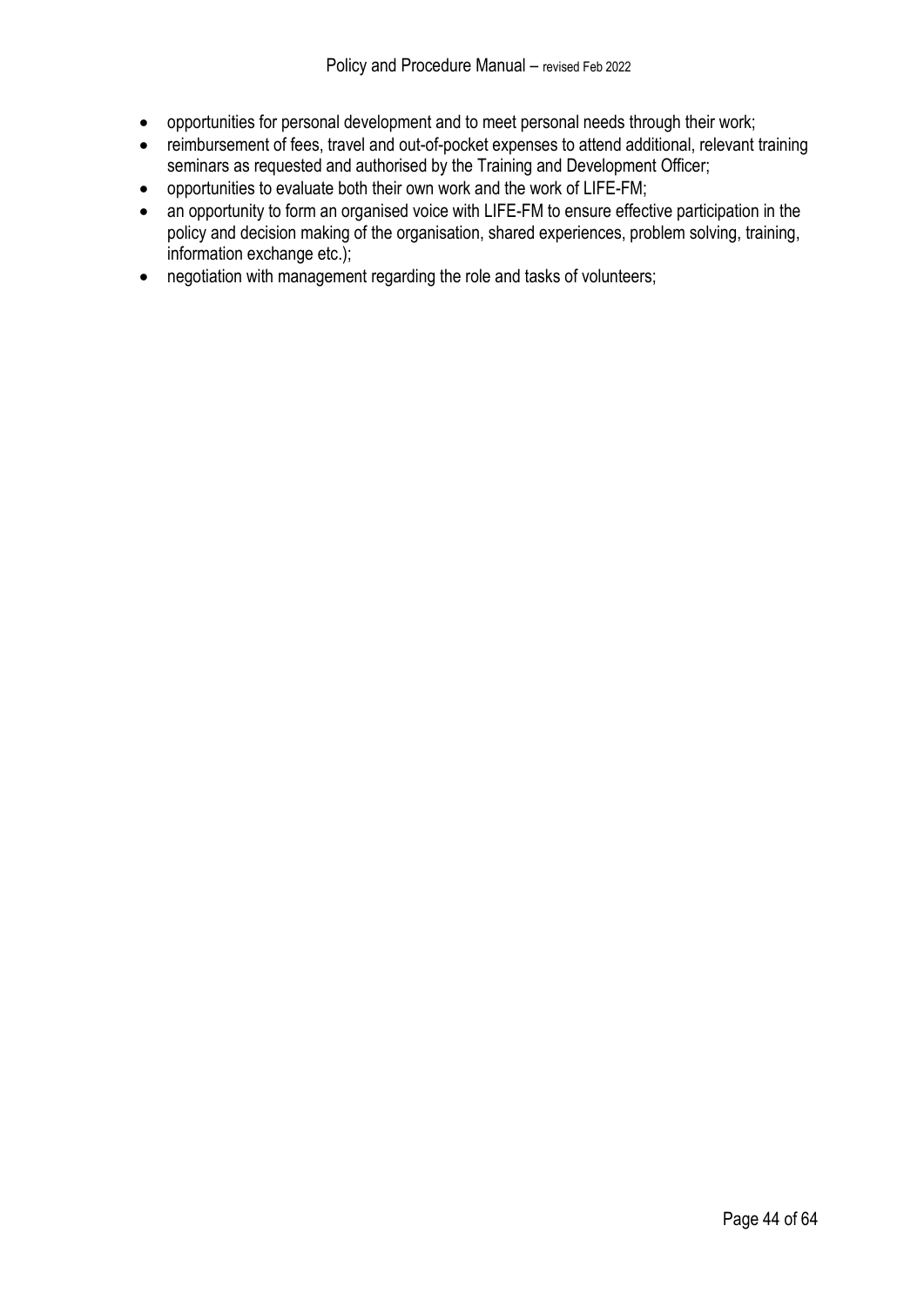# <span id="page-44-0"></span>Policy: Christian Support

# <span id="page-44-1"></span>*Broad Based Christian Image*

Due to the specifically Christian image of our programming, Life-FM will prefer to promote sponsors and activities of a Christian ethos and exclude messages or associations that might spoil that image. The management of Life- FM reserves the right to choose not to broadcast any material for any reason.

# <span id="page-44-2"></span>*Church services/Special Events Held in a Church*

Life-FM will not usually make sponsorship announcements promoting the routine services of a local church. However, special events where a church is used as the venue may be promoted through sponsorship announcements, even if the event takes place within that church's normal meeting place and times. Special events might include guest speakers, dramas, or concerts, i.e., any activity that distinguishes the event from a routine church service. Major city-wide events can be promoted through sponsorship announcements.

## <span id="page-44-3"></span>*Christmas & Easter Promotions*

LIFE-FM will not broadcast any sponsorship announcement that clearly seeks to capitalise on religious festivals (for example Christmas & Easter) primarily for financial gain.

## <span id="page-44-4"></span>*Alcohol, Gambling and Sex*

LIFE-FM will not broadcast any sponsorship announcement that promotes businesses, premises and/or activities that focus primarily on:

- the sale or consumption of alcohol
- participation in gambling
- sexual titillation or gratification

**Note:** Hotels may be promoted, where the announcement focuses on dining, accommodation or other similar services, but not on one of the excluded activities. The CEO is empowered to determine whether a particular promotion is acceptable, consulting the Board if necessary.

## <span id="page-44-5"></span>*Community Service Announcements*

A person wishing to promote an event or activity must apply in writing to LIFE-FM for approval to broadcast a Special Community Service Announcement Campaign.

Content must be such that it would normally qualify for broadcast as a **Community Service Announcement**, that is, community information or community promotional material. No charge is made to broadcast this material. This airtime does not need to be accounted for when calculating the 5 minutes of (paid) sponsorship announcements allowed per hour. It is at the discretion of the Program Manager whether these CSA's are pre-recorded or put to air live.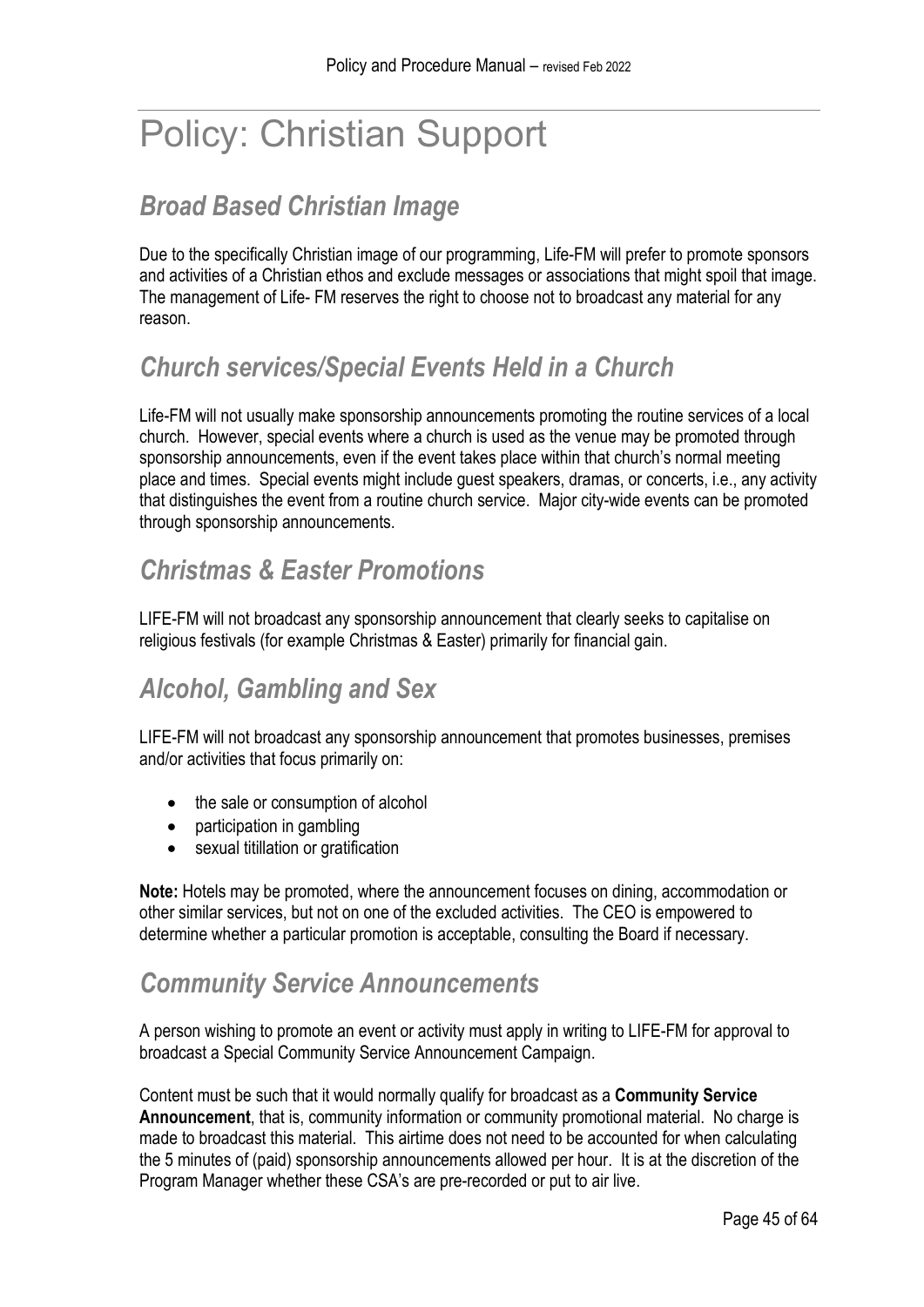# <span id="page-45-0"></span>Policy: Social Media

Social media is a collection of tools that provide invaluable opportunities for Life FM to engage with the public. These tools help Life FM achieve its mission and inform the public about important Life FM updates and programs; and provide opportunities to open up a two-way conversation with its listeners, and the Christian and secular community at large.

Social media is, essentially, broadcasting, and as such, carries the same weight of responsibility for quality content as a regular on air broadcast. This document provides guidelines for the use of social media specifically, and web based media in general.

Life FM recognises that it is important to continue to encourage employees, presenters and volunteers to use social media in a positive and mutually beneficial way. Therefore, this policy provides guidance for the use of social media activity.

We recognise that developments with the use of social media and the needs of users are dynamic and as such we are committed to the regular review of procedures. Feedback in relation to this policy can be addressed to the Digital Marketing Manager.

#### Scope

This policy refers to social media, which is inclusive of multi-media, social networking websites, blogs and wikis for both professional and personal use, and new structures yet to be developed.

These procedures also extend in some instances to general media, examples of which include the use of the Life FM logo on personal social media tools.

The term 'users' includes members, volunteers and employees of Life FM.

#### **Objective**

The aim of this policy is to:

- Encourage the use of social media for connecting with our listeners and the general public. This should be fun, inclusive, and effective – not an onerous task.
- Ensure that users recognise the public nature of comments made via social media platforms. Such comments should not be misconstrued by the public as official statements made on behalf of the station, unless users are specifically authorised to do so.
- Set parameters on the use of social media in order to ensure that risks to Life FM are minimised.
- Respect the right of users to express their views using social media tools. Therefore, this policy also ensures that the public recognises that incidental and unofficial social media commentary about the station is not the responsibility of the station.
- Establish a culture of openness, trust and integrity in social media use at Life FM.

#### **Compliance**

Compliance with this policy is the responsibility of all Life FM members, volunteers and employees.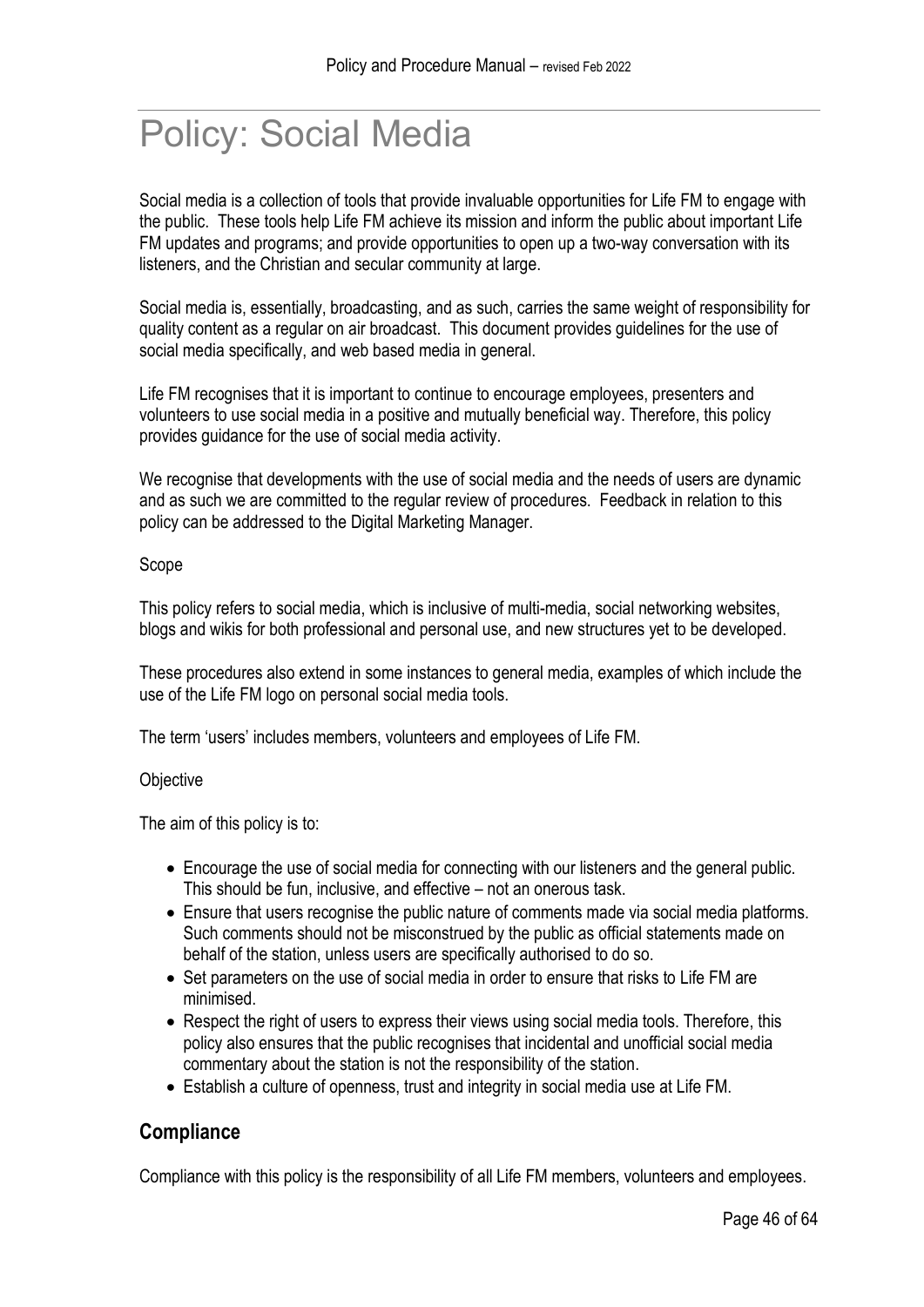If you notice inappropriate or unlawful content online relating to Life FM, or content that may have been published that breaches this policy, you should report the matter to the Digital Marketing Manager.

All matters regarding non-compliance will be managed in accordance with the Life FM complaints management procedures.

#### **Definitions**

#### <span id="page-46-0"></span>*Social Media is…*

- A set of relatively inexpensive and accessible tools that enable anyone (including private individuals) to publish or access information.
- content created by people using highly accessible and scalable publishing technologies.
- distinct from industrial media, such as newspapers, television, and film.
- social networking sites (eg Facebook, Twitter, Myspace, LinkedIn)
- video and photo sharing websites (eg Flickr, Youtube)
- blogs, including personal blogs (eg Wordpress, Blogger), or blogs hosted by other media outlets (eg 'comments' or 'your say' features)
- micro-blogging (eg Twitter)
- wikis and online collaborations (eq Wikipedia)
- forums, discussion boards and groups (eg Google groups, Whirlpool)
- vod and podcasting
- online multiplayer gaming platforms (eg World of Warcraft, Second life)
- geo-spatial tagging (Foursquare)
- and email.

#### **Statement of Policy**

### <span id="page-46-1"></span>*Who is authorised to comment?*

Before representing Life FM in Social Media, you must become authorised to comment. You may not comment as a representative of Life FM unless you are authorised to do so.

Presenters are encouraged to establish and publicise social media sites for their Life FM programs. As such, authorisation to comment in an official capacity must be sought from the Content Director.

## <span id="page-46-2"></span>*Rules of engagement*

Once authorised to comment as a Life FM representative, you must…

- disclose you are an employee or volunteer of Life FM, and use only your own identity, or an approved program identity;
- disclose and comment only on information classified as public domain information;
- ensure that all content published is accurate and not misleading and complies with all relevant Life FM policies;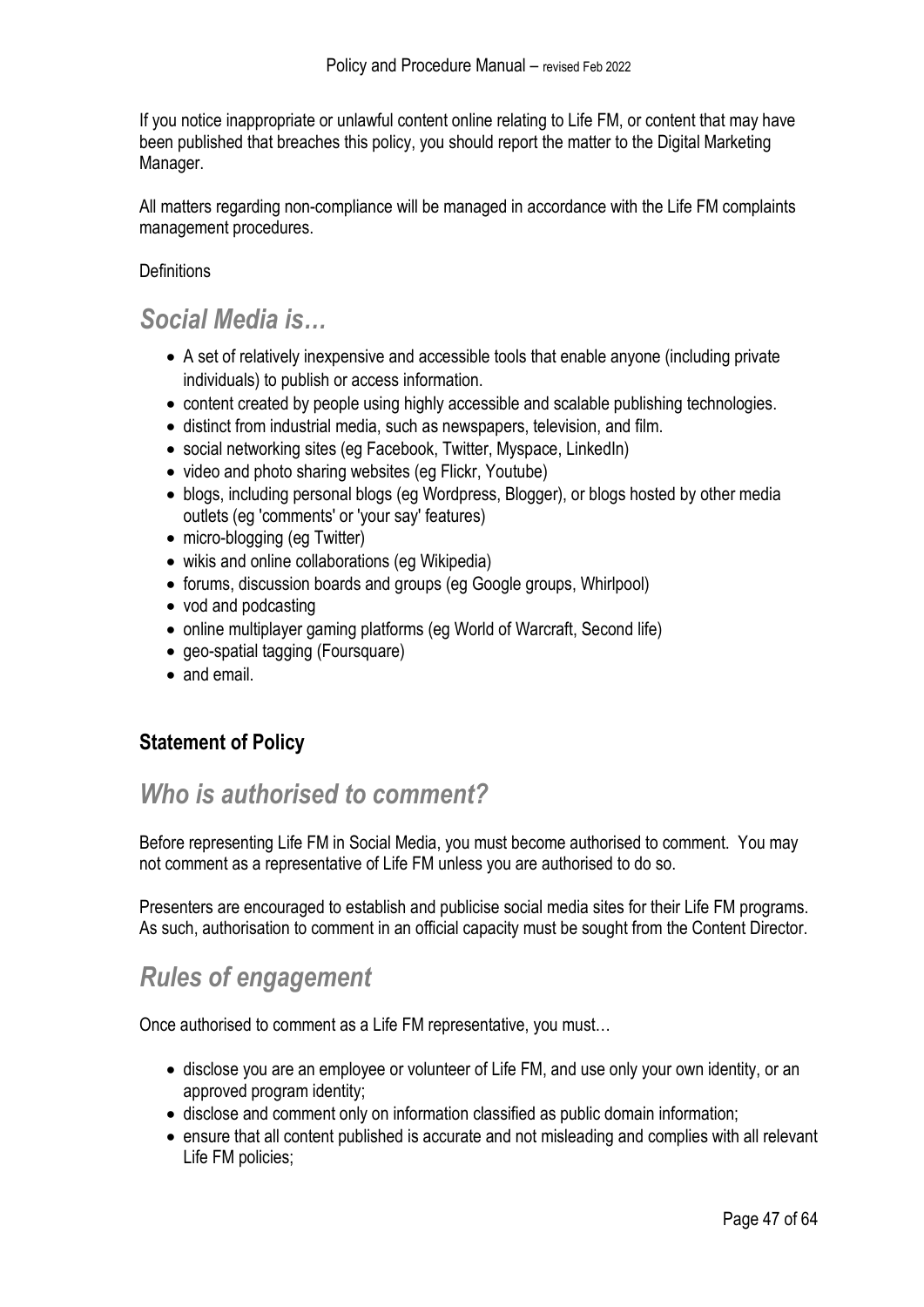- ensure you are not the first to make an announcement (unless specifically given permission to do so);
- comment only on information as it relates to your program, volunteer or employee role;
- ensure comments are respectful of the community in which you are interacting online;
- ensure comments are in line with presenting a Biblical world view
- adhere to copyright, privacy, defamation, contempt of court, discrimination, harassment and other applicable laws.

If you are authorised to comment as a Life FM representative, you must not:

- post or respond to material that is offensive, obscene, defamatory, threatening, harassing, bullying, discriminatory, hateful, racist, sexist, infringes copyright, constitutes a contempt of court, breaches a Court suppression order, or is otherwise unlawful;
- use or disclose any confidential or secure information; and
- not make any comment or post any material that might otherwise cause damage to Life FM's reputation or bring the station into disrepute.

#### **Personal Use of Social Media**

#### <span id="page-47-0"></span>*Overview*

Life FM recognises that social media is used privately. This policy, therefore, does not intend to discourage nor unduly limit personal expression or online activities. However, users should recognise the potential for perceived or actual damage (either directly or indirectly) to Life FM through personal use of social media when the user is identified as a representative of Life FM; either as a member, volunteer or employee.

Users are personally responsible for content published in a personal capacity on any form of social media platform.

Where comments or profile can identify members, volunteers or employees, it is advisable to use a disclaimer to expressly state on all postings the stated views are your own and are not those of Life FM. For example, *"The views expressed are mine alone and do not necessarily reflect the views of Life FM"*.

When in doubt, users should seek guidance from the Social Media committee on how to comply with this policy.

### <span id="page-47-1"></span>*Life FM identification*

You must not:

- use the Life FM logo or branding associated with Life FM on your personal social media pages;
- make comment on politically sensitive, contentious, or high profile issues while associating those views with Life FM without the express authorisation of the Social Media committee;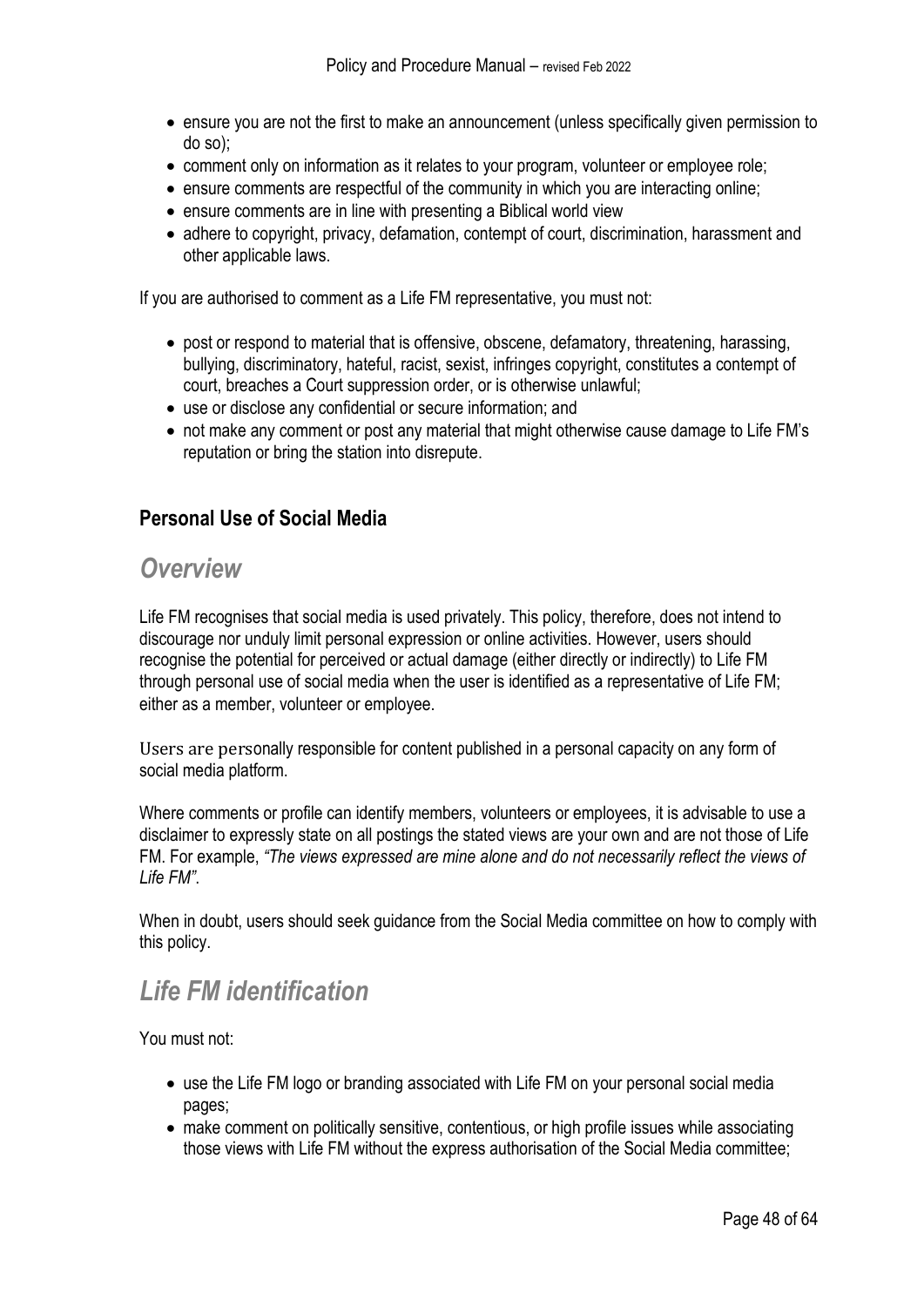- post material that is offensive, obscene, defamatory, threatening, harassing, bullying, discriminatory, hateful, racist, sexist, infringes copyright, constitutes a contempt of court, breaches a Court suppression order, or is otherwise unlawful;
- imply that you are authorised to speak as a representative of Life FM, nor give the impression that the views you express are those of Life FM – unless you have express permission.
- use any Life FM email address or any Life FM logos or insignia;
- use the identity or likeness of another member, volunteer or employee of Life FM
- use or disclose any confidential information obtained in your capacity as an employee or volunteer with Life FM;
- post material that is, or might be construed as, threatening, harassing, bullying or discriminatory
- make any comment or post any material that might otherwise cause damage to Life FM's reputation or bring it into disrepute.Intellectual Property & Security

All intellectual property developed by employees and volunteers during their employment with Life FM, including discoveries or inventions made in the performance of their duties related in any way to the business of Life FM, will remain the property of Life FM.

Employees may be given access to confidential information, data, business property, keys to premises or any other business related property/information in the performance of their duties. This must be protected and used only in the interests of Life FM.

Employees must not:

- disclose or use any part of any confidential information outside of the performance of their duties and in the interests of Life FM; or
- authorise or be involved in the improper use or disclosure of confidential information;

during or after their employment without the Employer's written consent, other than as required by law.

'Confidential information' includes any information in any form relating to Life FM and related bodies, clients or businesses, which is not in the public domain.

Employees must act in good faith towards Life FM and must prevent (or if impractical, report) the unauthorised disclosure of any confidential information. Failure to comply with this policy may result in performance improvement proceedings including dismissal, and Life FM may also pursue monetary damages or other remedies.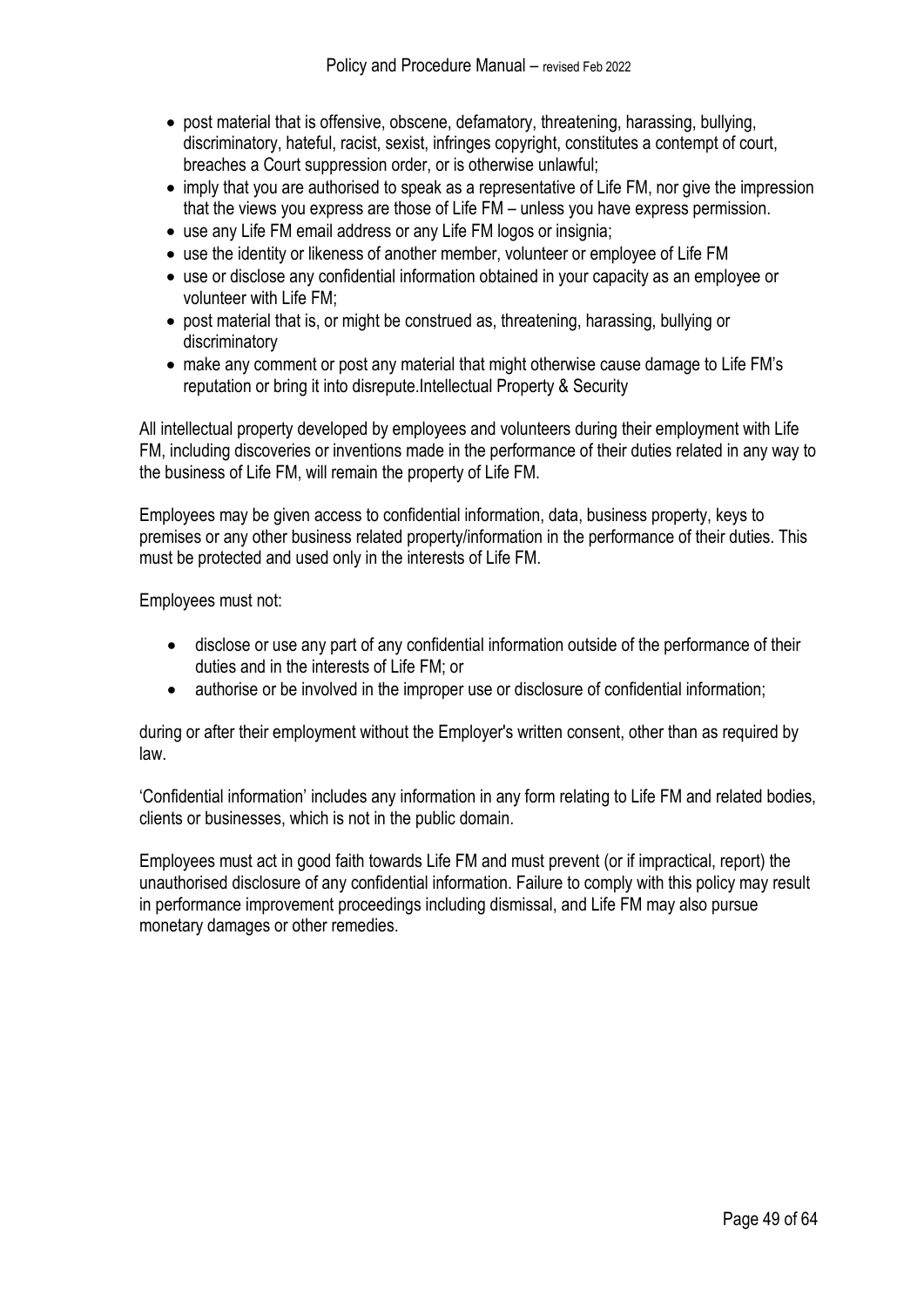# <span id="page-49-0"></span>Environmental Best Practice

# <span id="page-49-1"></span>*Policy*

Life FM will comply with all local, state and federal laws and regulations on:

- disposing of hazardous waste (including EPA's list of prescribed industrial waste), trade waste (i.e. waste added to the sewer) and waste water
- safe handling, storage and transport of hazardous waste and dangerous goods
- noise
- land use
- air pollution and carbon emissions

#### <span id="page-49-2"></span>*Procedure*

Life FM will endeavour to increase energy and water efficiency, and seek opportunities for reducing and recycling waste. To do this, we will:

#### General

- investigate ways to reduce consumption or recycle waste
- give preference to maintenance and other contractors using green products

#### Energy

• buy electrical and lighting systems rated as energy efficient

#### **Water**

- buy appliances rated as water efficient
- buy plumbing devices (e.g. taps) with built-in flow restrictors in kitchen and washing up areas, or add these to existing fittings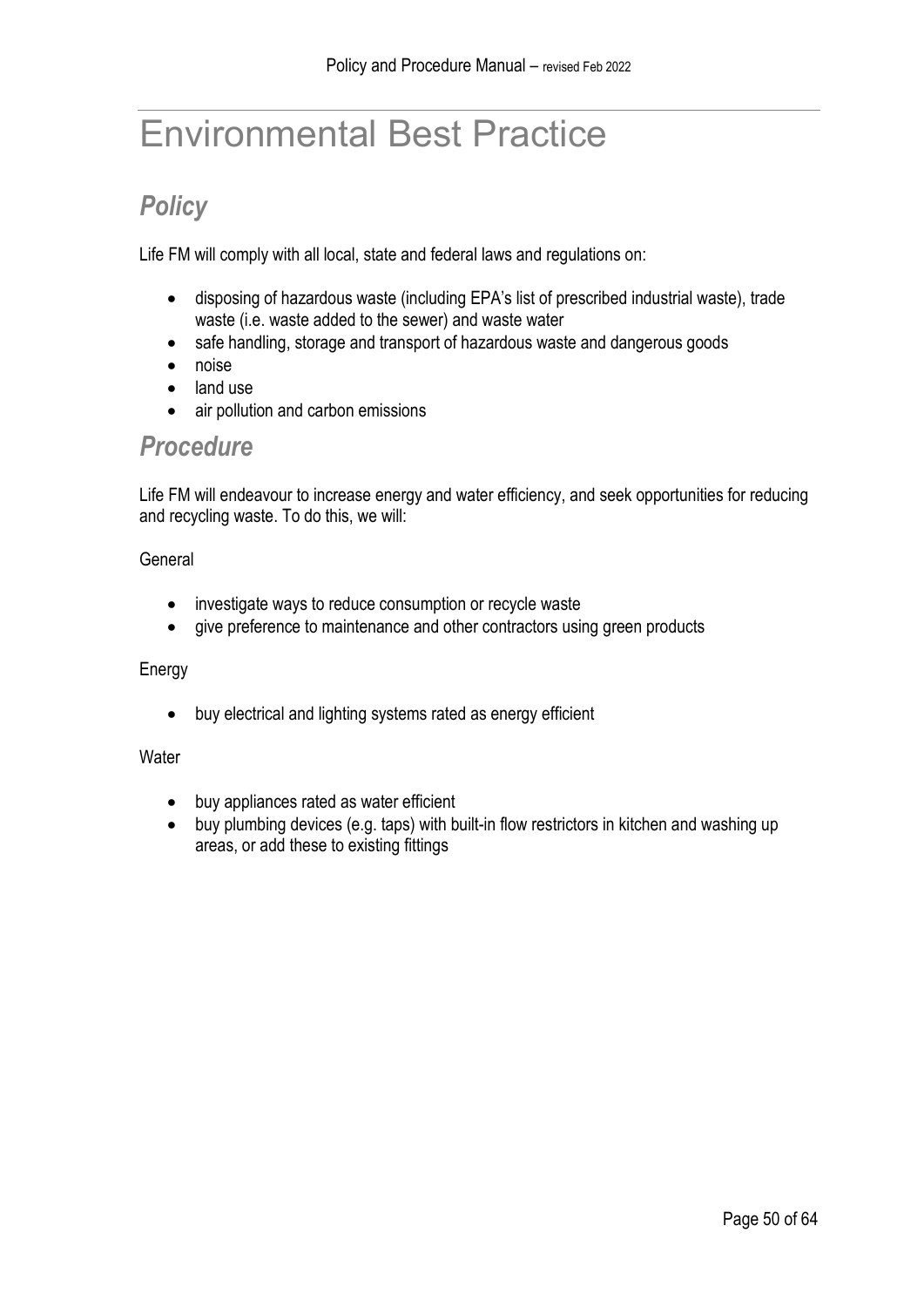# <span id="page-50-0"></span>**Privacy**

The following statement explains the Life FM policy regarding the personal information we collect.

### <span id="page-50-1"></span>*Introduction*

Life FM is committed to ensuring the privacy of personal information. This policy may be reviewed at any time and it is recommended you review our policy any time you intend to supply your personal information to us.

## <span id="page-50-2"></span>*Use and storage of your personal information*

Life FM securely retains your personal information when provided by you for internal purposes only.

To notify you of opportunities and services related to Life FM we may ask for your personal details like name, address, email address, age, phone number and gender. If your information is provided as part of an entry in a contest, we will need the contact information to notify winners and distribute prizes, and to send you further communication regarding Life FM such as newsletters in the future.

If your information is provided with feedback, we will use the personal information to ascertain if this feedback is common to other listeners of similar gender and age groups, and see how successfully we are providing services to our target audience.

If your information is provided with a donation, we will use your credit card information for that donation only, and the contact information to send you a receipt. We will retain your contact details to send you further communication regarding Life FM such as newsletters in the future.

## <span id="page-50-3"></span>*Access to your personal information*

You may opt out of receiving one or all of our communication services at any time by contacting our Privacy Officer at any time via [email@1079life.com](mailto:email@1079life.com) or phoning during business hours on (08) 8444 5444. If you require access to any of your personal information held by Life FM, please contact our Privacy Officer, PO Box 1079 West Lakes SA 5021.

We will not use or disclose your personal information without your consent, unless there is a duty to the public to disclose that information, we are required to by law, or where the interests of Life FM require disclosure.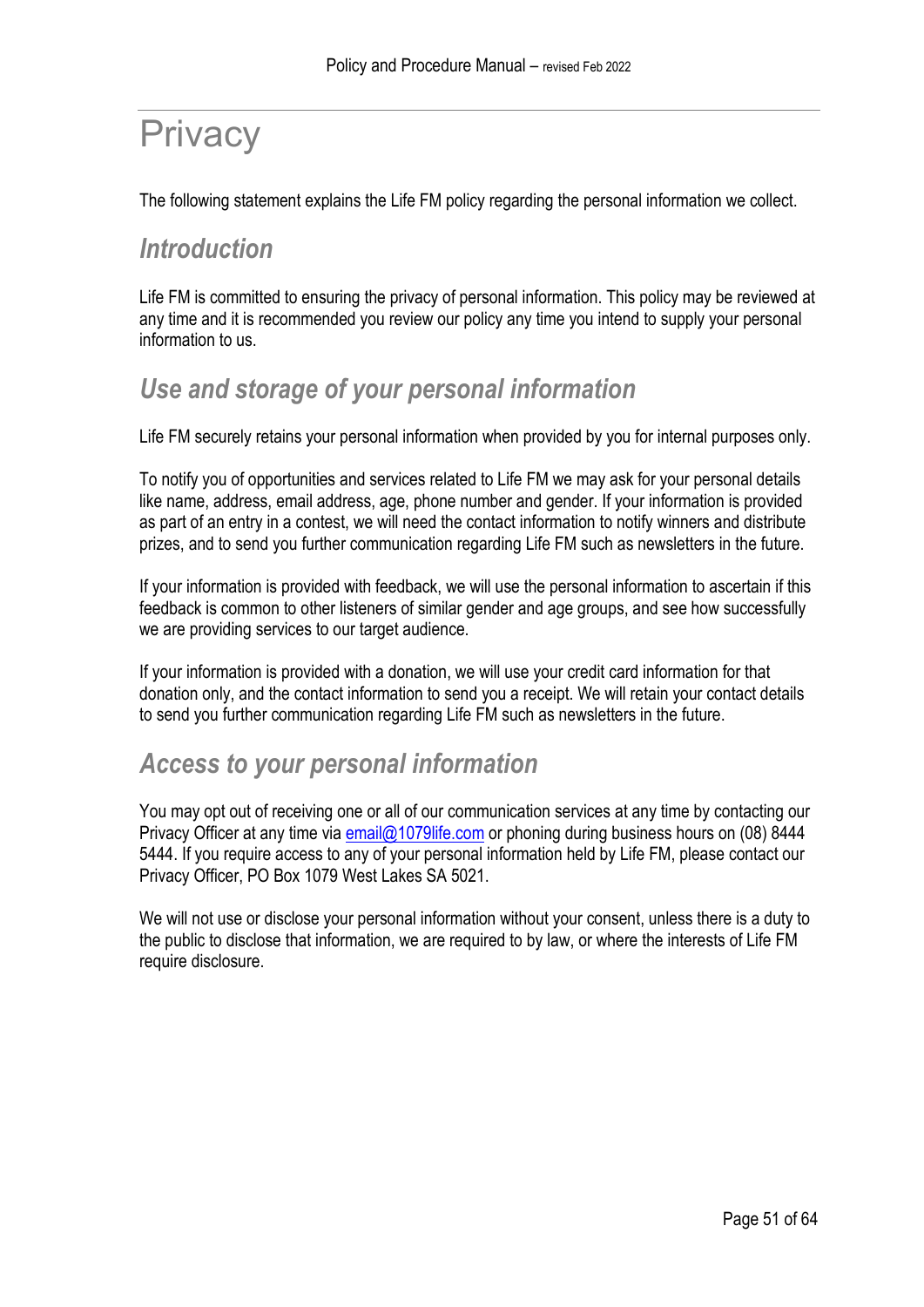# <span id="page-51-0"></span>Competitions, prizes, gifts, tickets and contra.

This policy affects all staff who may be in receipt of goods given to the station, regardless of whether they are part of a station promotion, on-air sales campaign, an incentive given to the station, or other goods given to the station.

The station at all times will be totally transparent in all of its dealings regarding goods which are given to the station.

## <span id="page-51-1"></span>*Background*

In the "cash for comments" enquiry, the Australian Broadcasting Authority came to the following conclusions. Having regard to the evidence it has heard, the Authority is of the view that:

- The existence of a commercial agreement between an on-air presenter and a third party becomes a "relevant available fact" when the subject matter of a broadcast concerns, or is favourable to, the party with whom the presenter has a commercial agreement.
- There has to be some connection between the matter broadcast and the particular commercial agreement before the existence of the agreement becomes relevant, although the Authority is of the view that the threshold at which the connection becomes relevant is quite low.
- The disclosure of relevant available facts must be sufficiently linked to the broadcast to ensure the disclosure forms part of the broadcast. The accuracy of the facts stated and the genuineness of any opinion expressed is not relevant to whether there has been a breach. Rather, the only consideration is that a relevant available fact has been withheld.
- Disclosure during a program of a commercial agreement between a sponsor and radio station does not carry with it any indication that there may also exist a commercial agreement between a sponsor and the presenter of that program. In fact, the Authority is of the opinion that such a disclosure may in fact suggest the reverse.

Listeners cannot be expected to know, without being told, that a particular presenter has a direct commercial interest in a subject being commented on or discussed. Listeners are entitled to be told of the existence of such a direct commercial interest and, if they are not so told, they are entitled to assume that no direct commercial interest exists. In other words, they are entitled to assume presenters are disinterested.

## <span id="page-51-2"></span>*Commercial agreement.*

A commercial agreement occurs whenever two parties exchange goods or services to the favour or benefit of either party. Favour or benefit could be discounts, tickets, goods, services etc.

It is of the utmost importance that Life FM is at all times "squeaky clean" when it comes to any of these arrangements. The issue is made more complex as we do not have a specific staff member who is responsible for all promotions on the station. Most commercial stations would have a promotions department which takes care of these issues.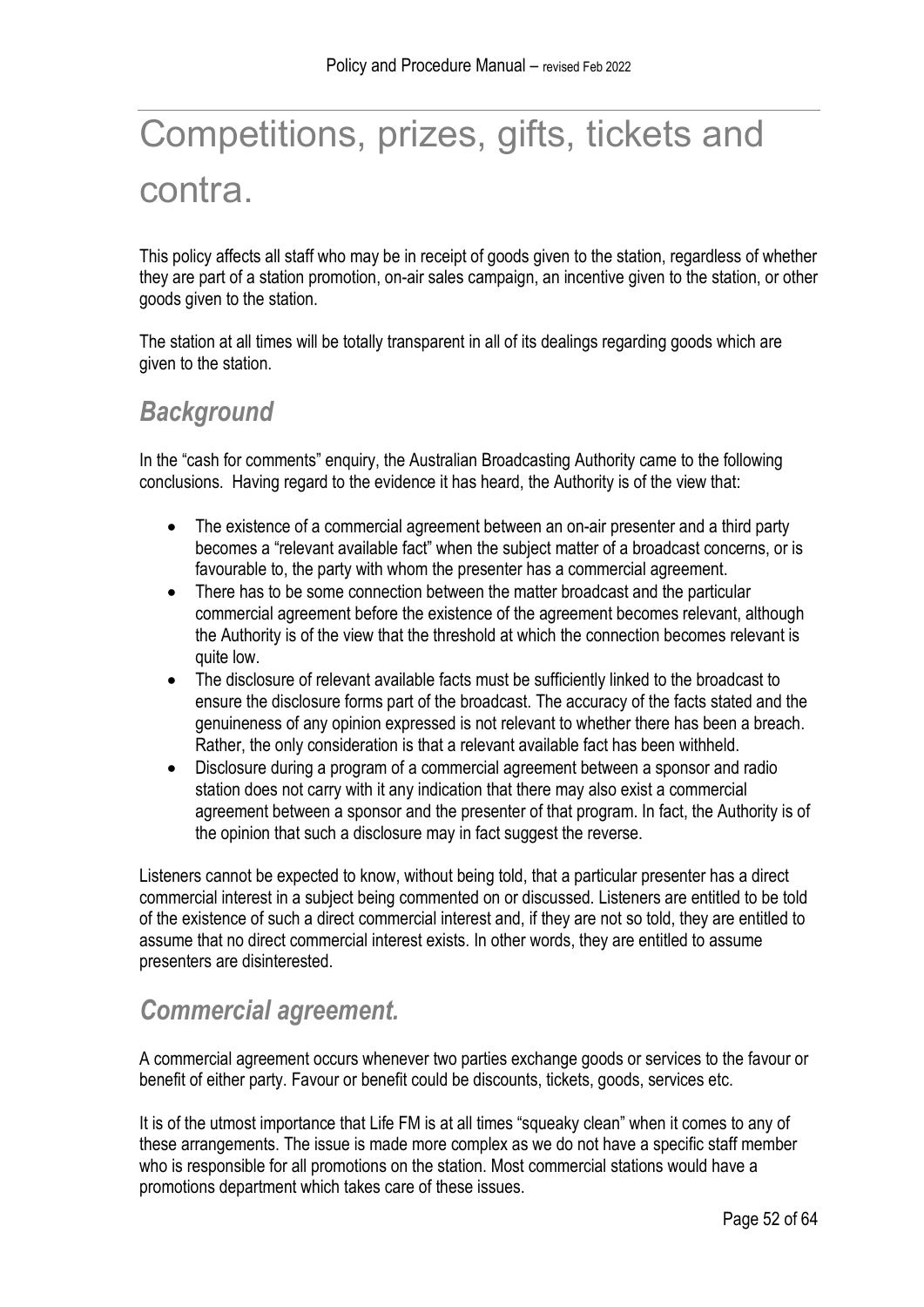# <span id="page-52-1"></span><span id="page-52-0"></span>*Protocols Contra*

No contra arrangements will be entered into without the express consent of the CEO. A sales executive must be involved with all contra arrangements. No other staff are allowed to directly approach clients, or to respond to client's requests for contra deals. The arrangement must be completed on the appropriate Contra forms.

On-air campaigns where there is a direct benefit only to announcers are discouraged.

Where the General Manager gives permission for such an arrangement to take place, any "free" goods or services received by an announcer will be clearly stated to our listeners and we will not give the impression that the announcers paid for the goods or services.

#### <span id="page-52-2"></span>*Prizes*

Requests for prizes must first come to the CEO or Sales Manager. The competition must first be given approval by the Program Director. At no time are clients to be approached for prizes without a sales executive involved.

#### <span id="page-52-3"></span>*Gifts to the station*

This includes tickets, CD's, goods and services. All gifts to the station must be logged in a gift register to be kept by the Administration Manager. Distribution of gifts is at the sole discretion of the General Manager and a roster system may be used.

### <span id="page-52-4"></span>*Product Demonstrations*

In the event a client would like an announcer to sample a product or service...

- XXXX (eg, a restaurant meal)
- XXXX (eg, a low-value free sample)
- XXXX (eq. a high-value free sample)
- XXXX (eg, a loan or temporary use)

Activities must first be pre-approved by the Content Director.

Transparency in all activities is paramount.

Activities must be logged, disclosed on-air, and copies given to the Administration Manager.

#### <span id="page-52-5"></span>*Consequences of breach.*

There are a number of consequences to receiving personal gifts, including personal tax liability, FBT reporting requirements and personal integrity.

Staff members who breach this policy will be considered to have misappropriated station property and will be placed on a formal warning.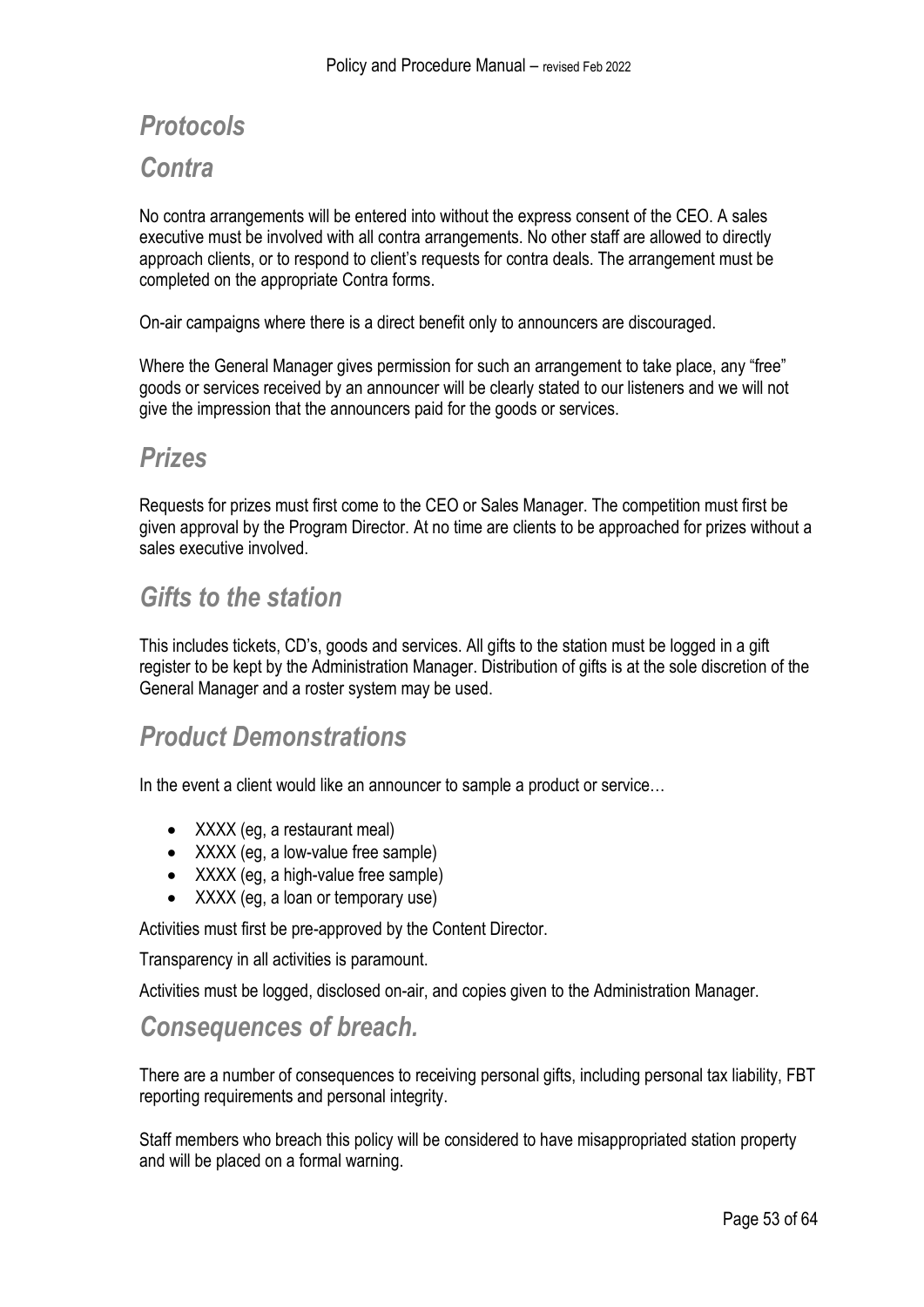## <span id="page-53-0"></span>*Conclusion*

It is important to understand that whatever arrangements are made between individuals and outside bodies are for the benefit of the station and the work we do, even invitations to lunch and functions should benefit the station in some way and need to be declared.

Most arrangements should benefit our work in the following order:-

- Sales and financial supporters
- Listeners
- Staff, volunteers and board members
- Others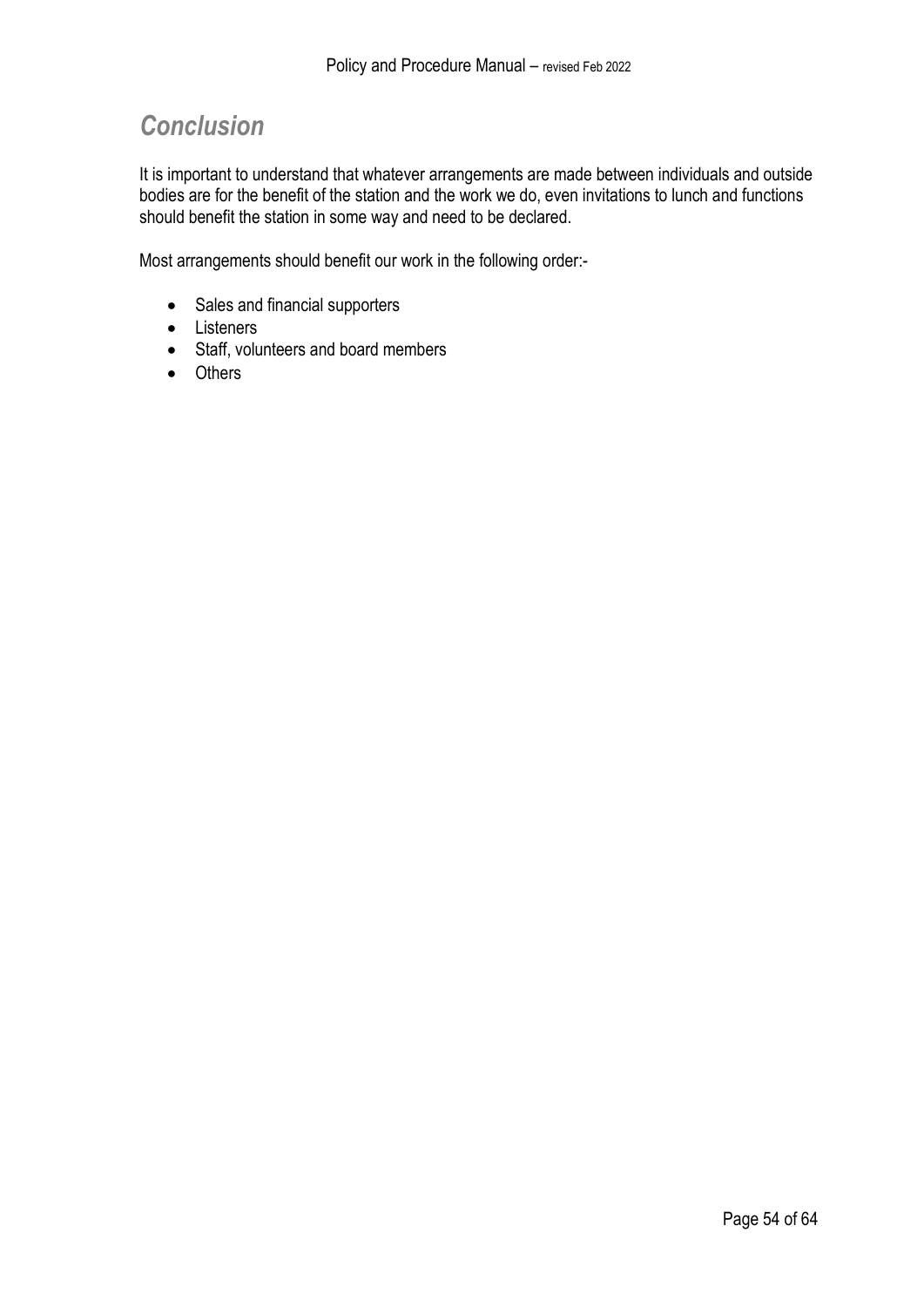# <span id="page-54-0"></span>Diversity Policy

#### *Preamble*

*Christian Radio Inc. represents and serves the needs of the Christian community of Adelaide and Metropolitan South Australia.* 

*Christian Radio Inc. is part of a diverse sector of media organisations, content makers, charities and artists contributing to the plurality of media and cultural expression in Australia.* 

*As a Community Broadcaster Christian Radio Inc. is aligned with the Community Broadcasting Association of Australia (CBAA) and Community Broadcasting Foundation (CBF), along with other member broadcasters aligned to the Australian Narrowcast Radio Association (ANRA) and the Australian Subscription Television and Radio Association (ASTRA). As such Christian Radio Inc. both supports and celebrates the principles of diversity which are hallmarks of the community based broadcasting sector.* 

### <span id="page-54-1"></span>*Celebrating Diversity*

*Christian Radio Inc. believes that diversity is served when two things happen:* 

- *1. That organisations which serve and represent particular Communities of Interest [as provided by the Broadcasting Services Act 1992 (C'th)] are enabled to genuinely represent their community; and*
- *2. That such organisations recognise and actively support representing comparable communities of interest with mutuality of respect, each exercising their rights in Australia's pluralistic democracy and defending the rights of others to likewise serve their communities.*  י בן<br>'SEP!

#### *Christian Radio Inc. – core beliefs*

*The community represented and served by Christian Radio Inc. derives its core beliefs from the Bible, and in particular the teachings of Jesus.* 

*We believe:* 

- *That all people are created in the image of God.*
- *That everyone is worthy of dignity and respect.*  $\sqrt{I}$
- *That Jesus Christ died so that anyone could have eternal life, regardless of race, religion or any other attribute.*
- *That every person is to be respected, dignified and honoured as image-bearers of God*  himself. *sep!*

*Christian Radio Inc. is committed to following the example and teachings of Jesus who specifically reached out to those who were otherwise outcast among the people of his day – including the disabled, those of different races and other social and moral outsiders.* 

*The Christian Radio Inc. company directors and company membership are committed to likewise treating all people with respect and dignity, and moreover to working for beneficial outcomes for all. Serving our Communities of Interest* 

*Christian Radio Inc. is bound to provide unique programming to serve the Christian community. This includes support for theological teaching, ministry and pastoral care.* 

*For this reason adherence to the Christian religion, active participation in the Christian community and training in, or demonstrated knowledge of Christian theology (including practices of the Christian church), are expectations for board members, staff and volunteers in Christian Radio Inc. . The free exercise of religion is an essential aspect of Australia's diverse democracy. The cause of diversity is well served when organisations which support people and communities of faith are*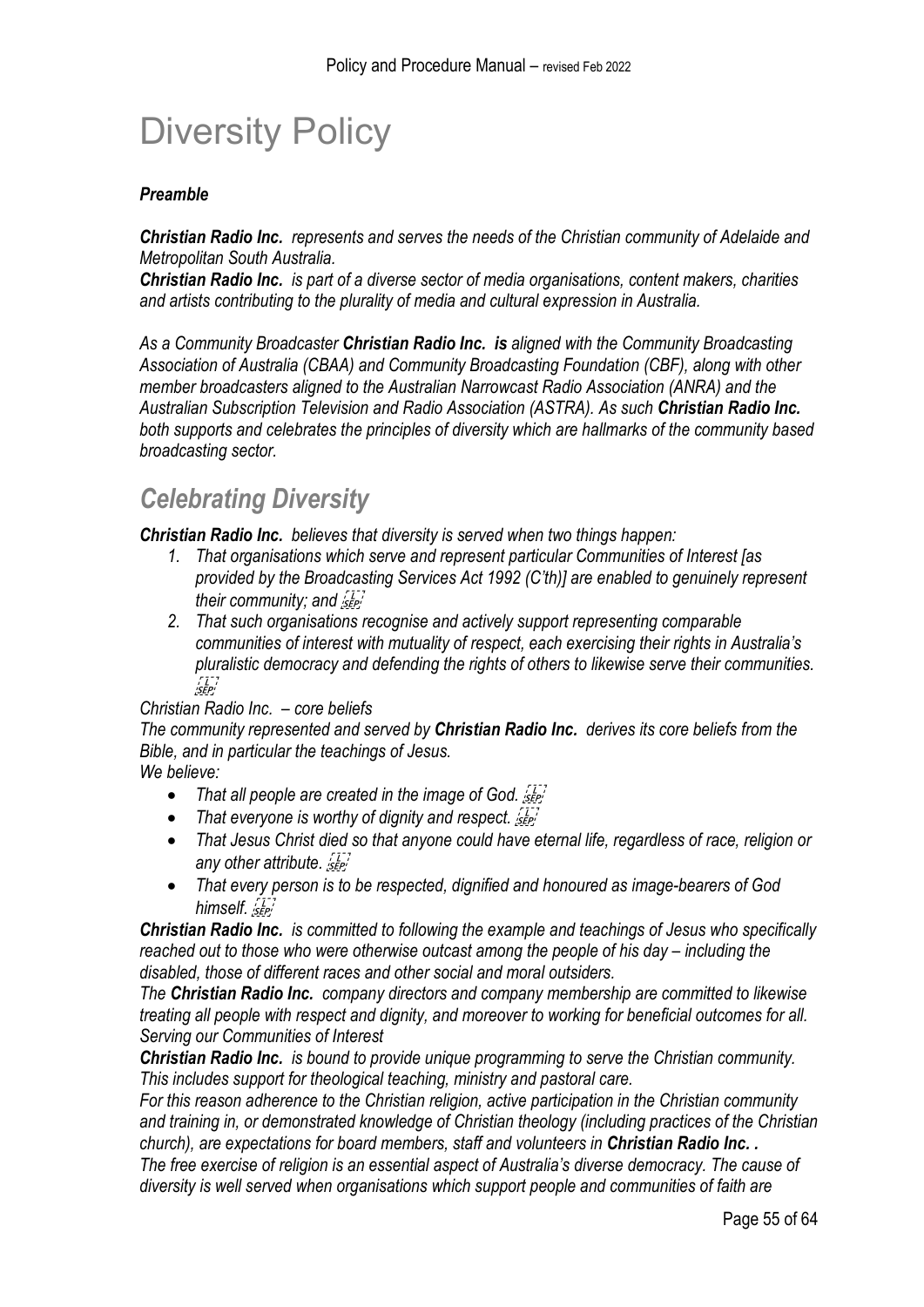*enabled to do so, including the right to make employment choices based on appropriate religious adherence.* 

*Policy* 

*With regard to Christian Radio's operations, Christian Radio Inc. will advocate outcomes such that:* 

- *1. All people will be regarded with respect and dignity as image-bearers of God himself, regardless of race, religion, sexuality, gender, marital status, or any other attribute.*
- *2. In pursuit of a diverse community and as a faith-based organisation Christian Radio Inc. will make employment, programming and other decisions consistent with the tenets, teachings, beliefs and values of the Christian faith.*
- *3. Christian Radio Inc. retains the right to choose staff based in their capacity to serve the particular needs of the community served by the service.*
- *4. Christian Radio Inc. recognises that in support of a pluralistic democracy specific choices must sometimes be made when appointing persons (paid or volunteer) to specific positions in faith-based organisations of which Christian Radio Inc. qualifies, such that adherence to the faith is an inherent requirement of the position.*
- *5. Consistent with all faith-based organisations in Australia, Christian Radio Inc. upholds the legal right to discriminate in favour of genuine adherence to their faith when making appointments for which adherence to the faith is a genuine requirement.*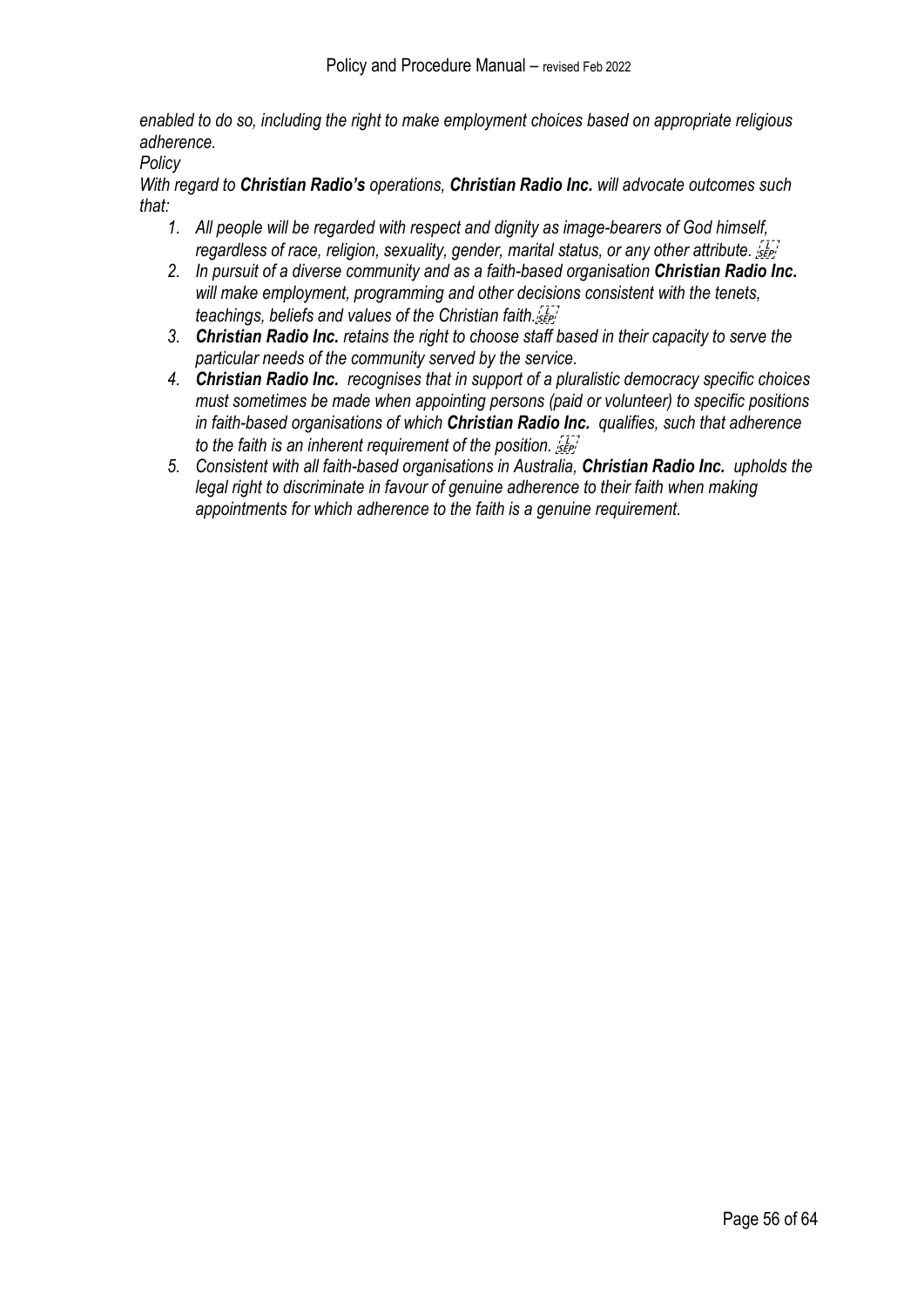## COVID-19 (Coronavirus) Policy Adopted 16 March 2020 (v1.1)

At 1079 Life, the safety and wellbeing of our team and community is a major concern. While the overall risk in Australia of contracting COVID-19 in the community is low, we have implemented a policy that we will keep updating as the situation evolves.

It is extremely important that we act in the best interests of our workmates, our volunteers, our families and the broader community. We know some may find it challenging to comply with these requirements, but we implore you to not put yourself or anyone else at risk.

#### **Please take the time to read the following carefully.**

#### **SECTION ONE: Our role in helping others**

-

-

-

We are surrounded by fear-mongering and every-man-for-himself attitudes. This provides a great opportunity to show how, as believers we're different. We can bring calm and help people look to God in the middle of this crisis.

We serve a God that is much greater and powerful than any declared outbreak – and we are to stand firm in the confidence of God, just as He told Joshua to do:

*'Have I not commanded you? Be strong and courageous. Do not be afraid; do not be discouraged, for the Lord your God will be with you wherever you go.' – Joshua 1:9*

God has placed us in a leadership position so we encourage all 1079 Life team members to be proactive encouragers during the COVID-19 crisis, both personally and in our media outlets:

- a. Remind people about the promises of God there are over 500 instances in the Bible where we are told to "fear not"!
- b. Provide balanced and accurate information we can "calm the farm" by reminding people to evaluate what they're hearing in other media and to be aware of how continual negative messaging can increase anxiety.
- c. Encourage responsible practical responses (washing hands, following direction of the authorities, etc)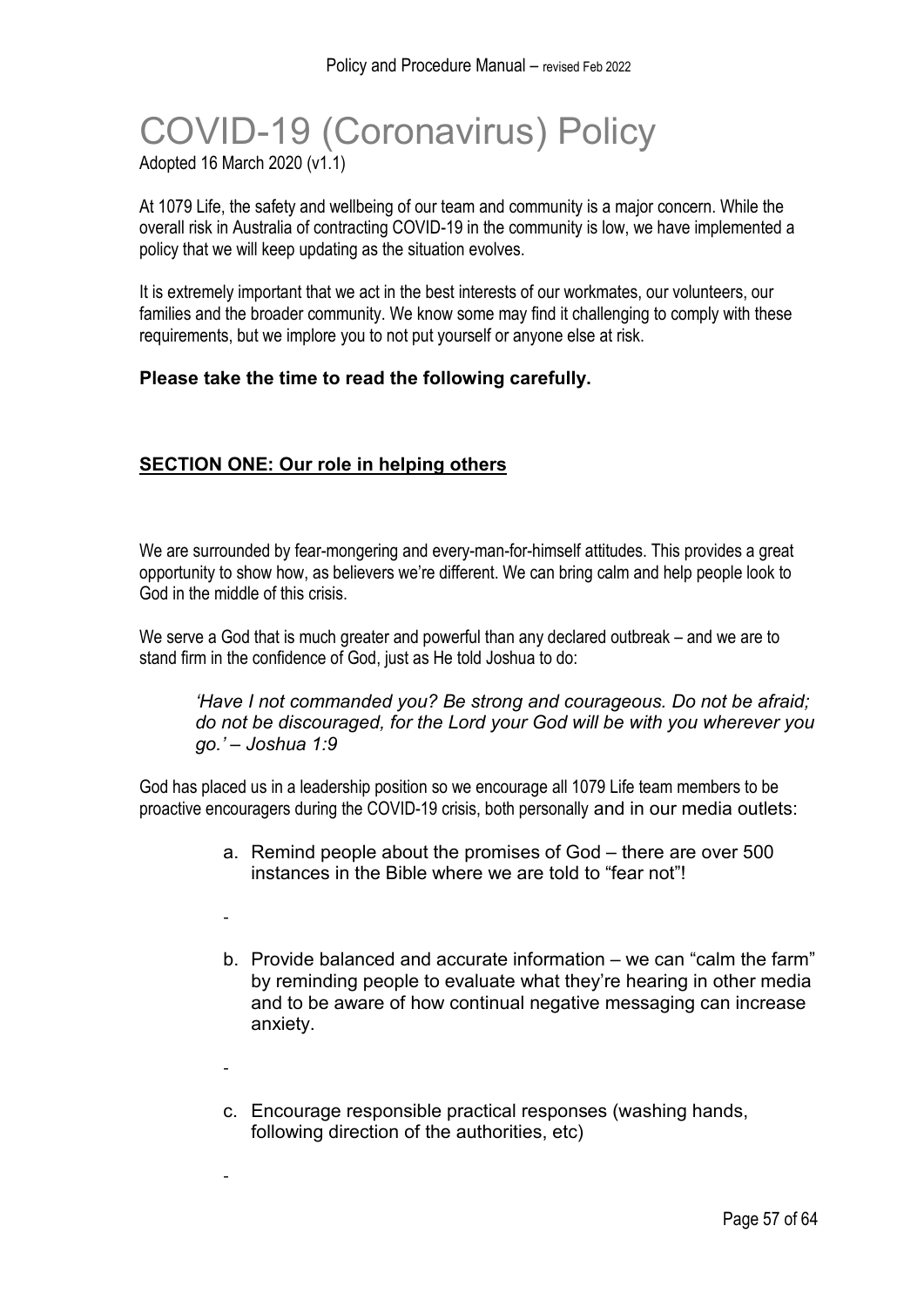- d. Be compassionate and empathetic allow people to share how they're feeling.
- e. Encourage believers to be "salt and light" and a calming influence with those around them, by displaying and sharing the love and promises of God.
- f. Please pray, and encourage others to do likewise see prayer guide at [https://www.ifapray.org/wp-content/uploads/2020/03/Corona-](https://www.ifapray.org/wp-content/uploads/2020/03/Corona-Virus-Strategic-Prayer-Guide.pdf)[Virus-Strategic-Prayer-Guide.pdf](https://www.ifapray.org/wp-content/uploads/2020/03/Corona-Virus-Strategic-Prayer-Guide.pdf)

#### **SECTION TWO: Specific measures to protect our team and the ministry**

This entire policy applies to all employees of 1079 Life. This policy will be updated as changes to regulations come into effect.

All planned external events with the public have now been cancelled and are not to proceed.

In addition, the planned "Life Partners Day" fund raising event has also been postponed.

The sections of this policy that relate to accessing 1079 Life's workplaces also applies to all other people who undertake work outside of 1079 Life's workplaces.

All those noted above are required to remain familiar and compliant with this policy.

1079 Life will continue to monitor the status of COVID-19 and this policy will be updated as the situation changes.

We will take reasonable steps to ensure all relevant parties are informed of this policy and any changes via the intranet, information posters around the workplace, email, SMS etc.

Please take this opportunity to update your emergency contact phone number with Alison or Jessie by emailing finance@1079life.com.

#### **1. Working from Home**

-

-

1079 Life is encouraging everyone to work from home if their job makes it possible. Not all people are able to work from home and will require permission from the CEO to do so. If you do work from home, then a log of your activities will be required to be kept.

#### **2. Office hygiene**

 a. There is some evidence suggesting the virus may survive on surfaces for at least a few hours, if not more. We have provided hand wash in all bathrooms and other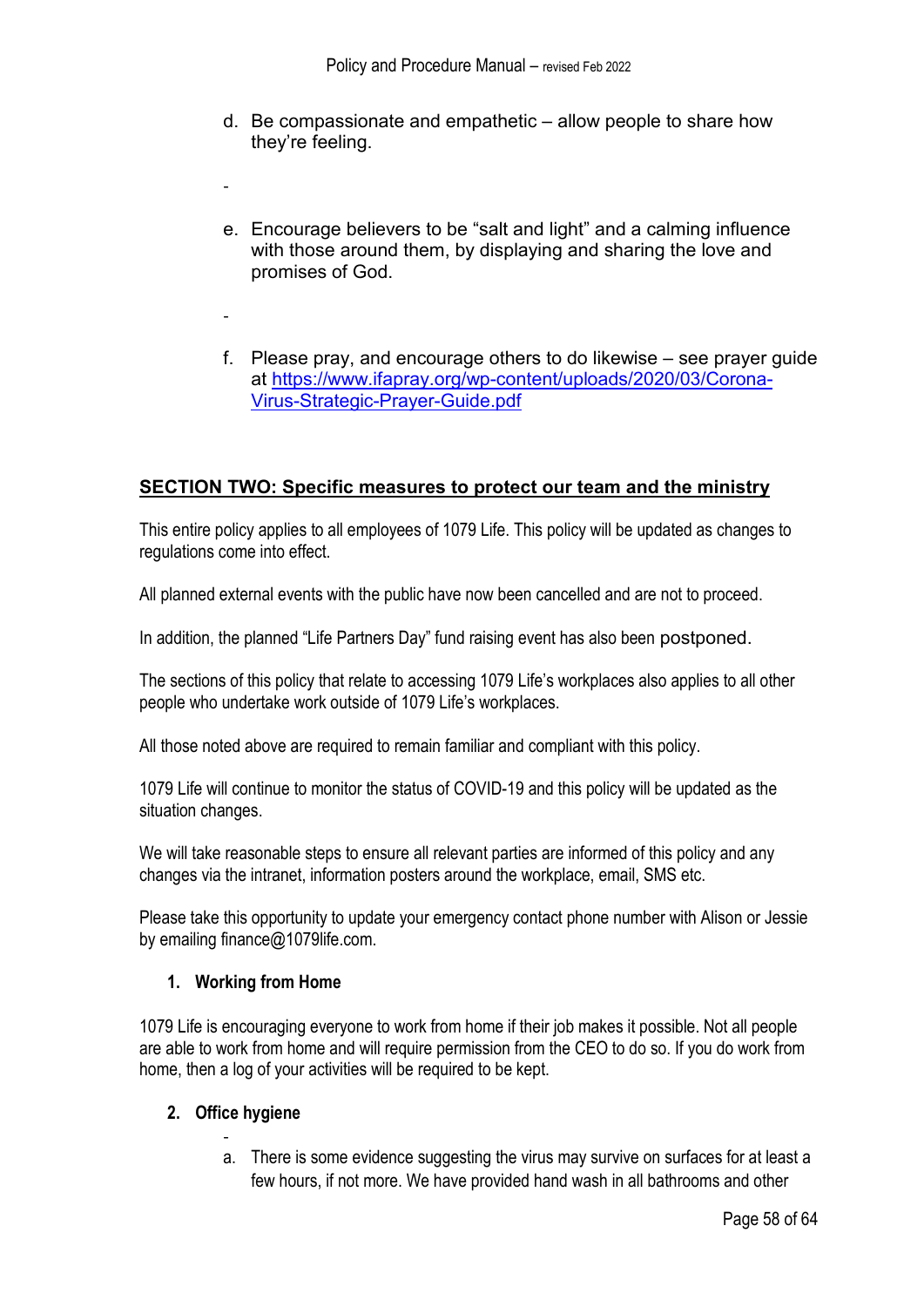sinks, along with hand sanitizer and antibacterial wipes and spray in other locations. Please use these regularly, especially when arriving at the office. Wash your hands frequently during the day.

- b. We ask you to wipe down your phone and work surfaces with antibacterial wipes at the start of each day and more frequently with common areas such as studios, packing desks, shared desks, phones and computers etc.
- c. Avoid touching your mouth, nose and eyes. Sneeze or cough into your elbow, not your hands, and avoid shaking hands. Dispose of used tissues thoughtfully.
- d. As always if you feel sick, don't come to work! Please be extra cautious and if in doubt, stay at home. Don't be a hero and 'soldier on'. You should never attend the workplace if you have a high temperature that is over 38 degrees or are experiencing other severe cold or flu symptoms.

$$
\cdot e.
$$

-

-

-

#### **3. Meetings and visitors**

 a. Current SA Health and other Government regulations and advice will be adhered to.

#### **4. Business Travel**

- a. All non-essential domestic business travel is to cease until further notice. All requests for business travel to be submitted to your respective Executive Member (or CEO in their absence) for approval.
- b. Where business travel must occur, you are required to;
	- i. Take precautionary measures to limit the risk of exposure, such as;
		- Frequent use of hand sanitizers
		- Cleaning public surfaces with antibacterial wipes (eg plane seat, tray table, seat belt etc)
		- Frequent thorough hand washing
		- Avoid handshaking and other close personal contact
		- Other reasonable precautionary measures
	- ii. Do not to go to large events (e.g. conferences).
	- -
	- iii. Advise the Alison or Jessie by emailing finance@1079life.com of your travel plans for the purposes of entering into a register.
- c. No international business travel is allowed until further notice.

#### - **5. Personal Travel/Holidays**

-

 a. It is up to you whether to travel for holidays or personal reasons. If you do go overseas, then you will be subject to the 14 day isolation period on your return.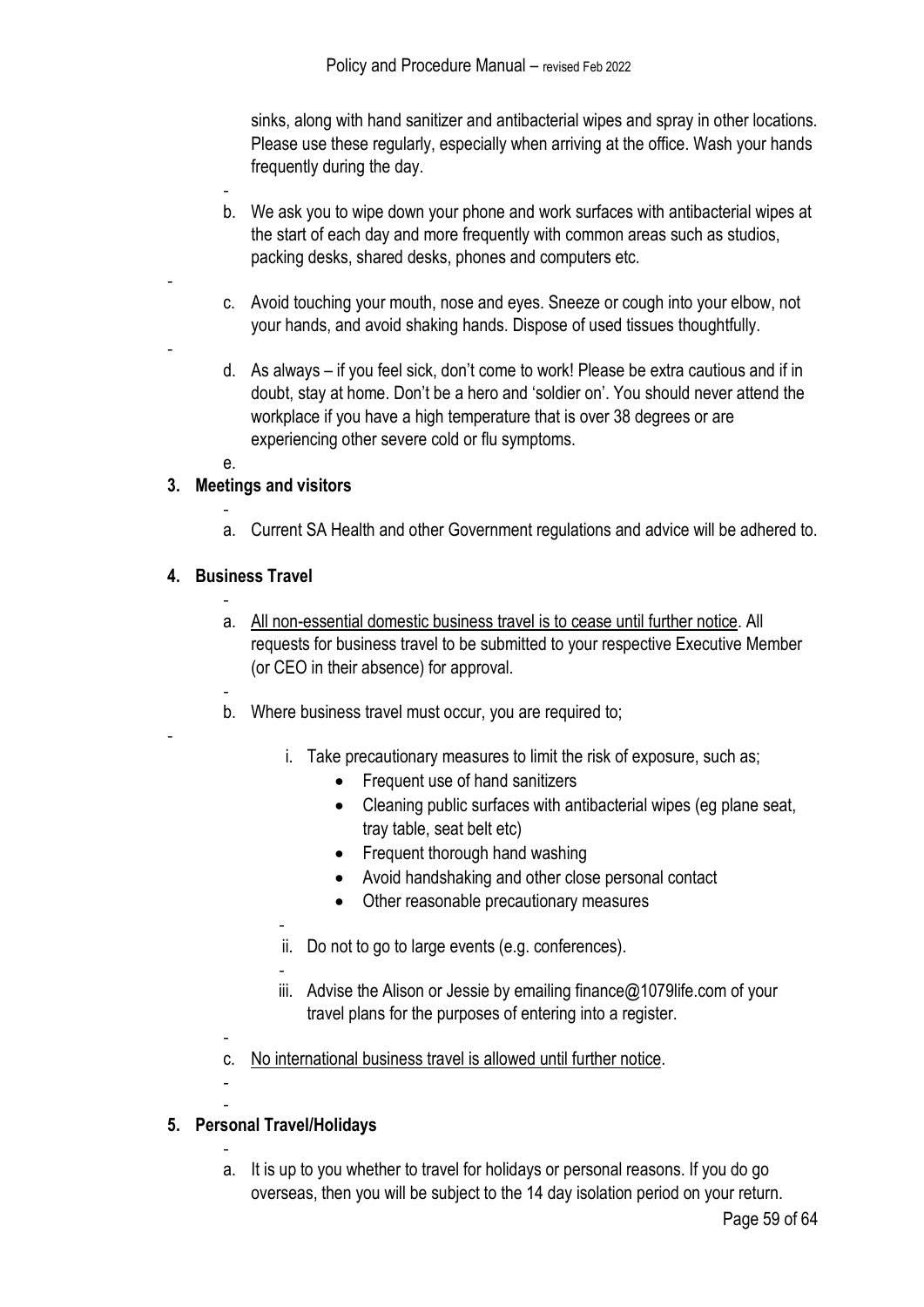- b. You must take full responsibility to be aware of any/all travel advice and respond accordingly. For the latest information and advice to potential travellers, see [https://www.health.gov.au/news/health-alerts/novel-coronavirus-2019-ncov-health](https://www.health.gov.au/news/health-alerts/novel-coronavirus-2019-ncov-health-alert)[alert.](https://www.health.gov.au/news/health-alerts/novel-coronavirus-2019-ncov-health-alert) Please be aware that advice may change whilst you are travelling.
- c. Please advise your manager of all international and interstate travel plans prior to commencing travel so we can maintain a register.

#### - **6. Quarantine**

-

-

In the event of being quarantined due to diagnosed or suspected COVID-19:

- a. You must advise 1079 Life's Covid Marshall [finance@1079life.com](mailto:finance@1079life.com) ASAP.
- b. You must not return to the workplace for 14 days, or until you are cleared by a medical professional.
- c. In some cases it may be possible that staff can work from home, and this will be evaluated on a case-by-case basis. Do not assume that you will be allowed/required to work from home as not every job can be performed remotely and we don't have the Health and Safety or IT resources to enable all roles to work remotely. If you believe that you may be able to work remotely then submit a requests via your manager, noting that approval is at the discretion of the organisation and must be given by the Executive.
- d. Be aware that if you cannot attend the office due to illness or quarantine and you have not been approved to work remotely then you will need to access personal or unpaid leave. Again, take this into consideration if you are planning on travelling overseas during planned annual leave.

#### **7. Protecting Higher Risk Individuals**

The safety and well-being of 1079 Life team members remains a priority for us, whilst acknowledging that it is simply not feasible for us to shut down the ministry for a period of time. Recognising that this is a complex and fast-moving situation and we are keen to ensure we understand the nature of the risks we face as best as we can.

a. If you are at higher risk for serious illness from COVID-19 then it is doubly important for you to take action to reduce your risk of getting sick. Similarly, if you live with someone who is higher risk, then you also need to take extra care. According to the US Centre for Disease Control, and based on what is known about the virus so far, some people are at higher risk of getting very sick from this illness. This includes older adults and people who have serious chronic medical conditions such as Heart Disease, Diabetes or Lung Disease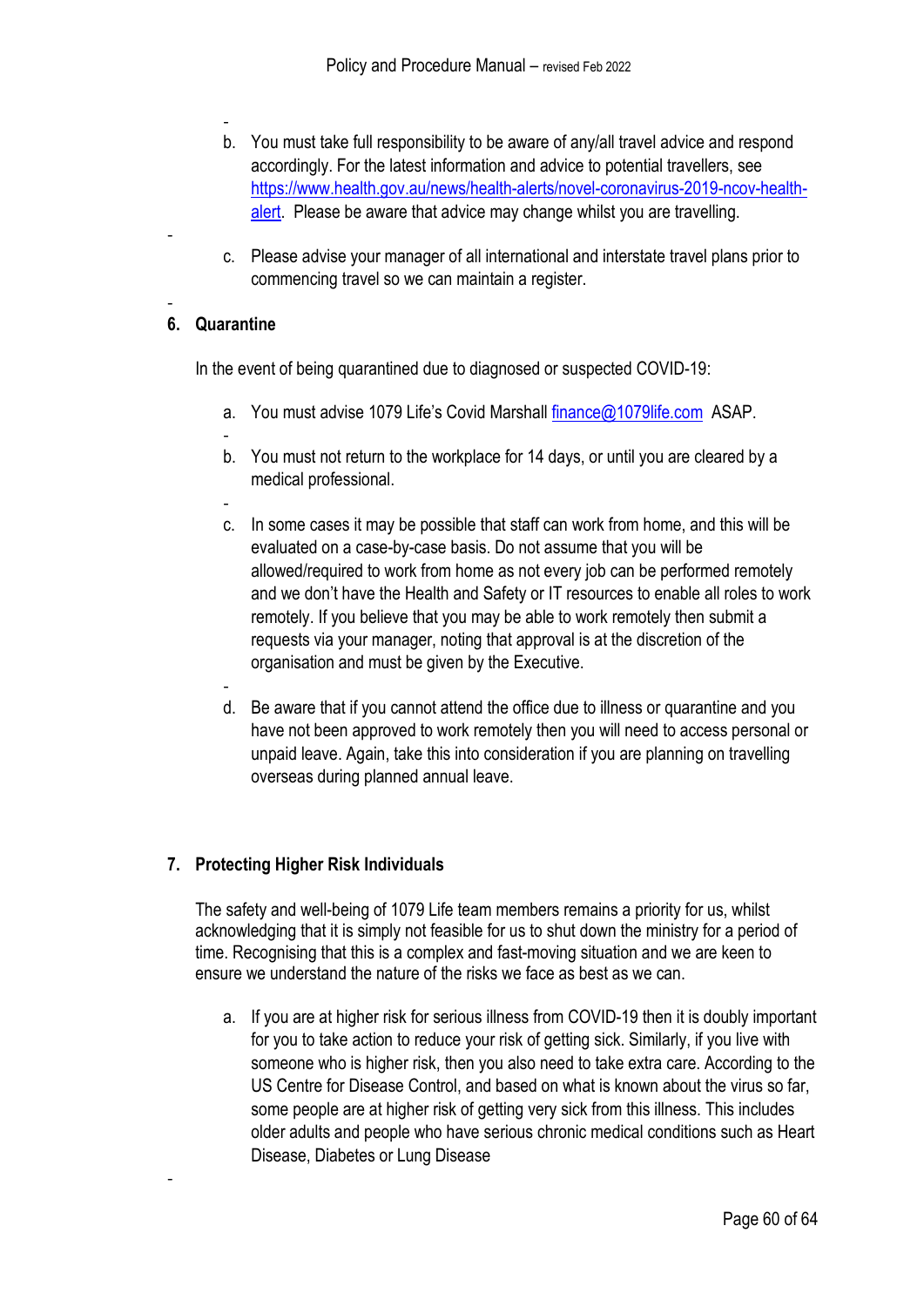b. In order for us to properly manage risks in the event of an outbreak of the virus at any of our offices, our HR Manager (Alison or Jessie by emailing finance@1079life.com.) is maintaining a confidential register of 1079 Life Team Members who voluntarily declare that they may be high risk. We are encouraging all 1079 Life Team Members who consider they may be higher risk to volunteer this information. We will protect the privacy and confidentiality of this information and will only use it to help us make informed decisions about ensuring your health and safety. This is opt-in only, there is no requirement to share. In the event that there is an outbreak of the virus at the office, we would be in immediate contact with you to discuss working arrangements – so please consider your circumstances carefully and if you're unsure of what to do please make contact with Alison or Jessie by emailing [finance@1079life.com.](mailto:finance@1079life.com)

#### **8. Additional resources**

We recommend you familiarise yourself with the following resources:

- The symptoms of COVID-19 [www.health.gov.au/health-topics/novel-coronavirus-2019-ncov#symptoms](http://www.health.gov.au/health-topics/novel-coronavirus-2019-ncov#symptoms)
- • About COVID-19 prevention: [www.qld.gov.au/health/conditions/health](http://www.qld.gov.au/health/conditions/health-alerts/coronavirus-covid-19/take-action/coronavirus-prevention)[alerts/coronavirus-covid-19/take-action/coronavirus-prevention](http://www.qld.gov.au/health/conditions/health-alerts/coronavirus-covid-19/take-action/coronavirus-prevention)
- • COVID-19 FAQ's and myth-busters: [www.qld.gov.au/health/conditions/health](http://www.qld.gov.au/health/conditions/health-alerts/coronavirus-covid-19/find-the-facts/faqs-and-myth-busters)[alerts/coronavirus-covid-19/find-the-facts/faqs-and-myth-busters](http://www.qld.gov.au/health/conditions/health-alerts/coronavirus-covid-19/find-the-facts/faqs-and-myth-busters)
- • Information on the Australian Government's response to COVID-19: [www.health.gov.au](http://www.health.gov.au/)
- • Information on COVID-19 globally: [www.who.int/emergencies/diseases/novel-coronavirus-2019](http://www.who.int/emergencies/diseases/novel-coronavirus-2019)
- • Other information about COVID-19:
- [www.health.gov.au/health-topics/novel-coronavirus-2019-ncov](http://www.health.gov.au/health-topics/novel-coronavirus-2019-ncov)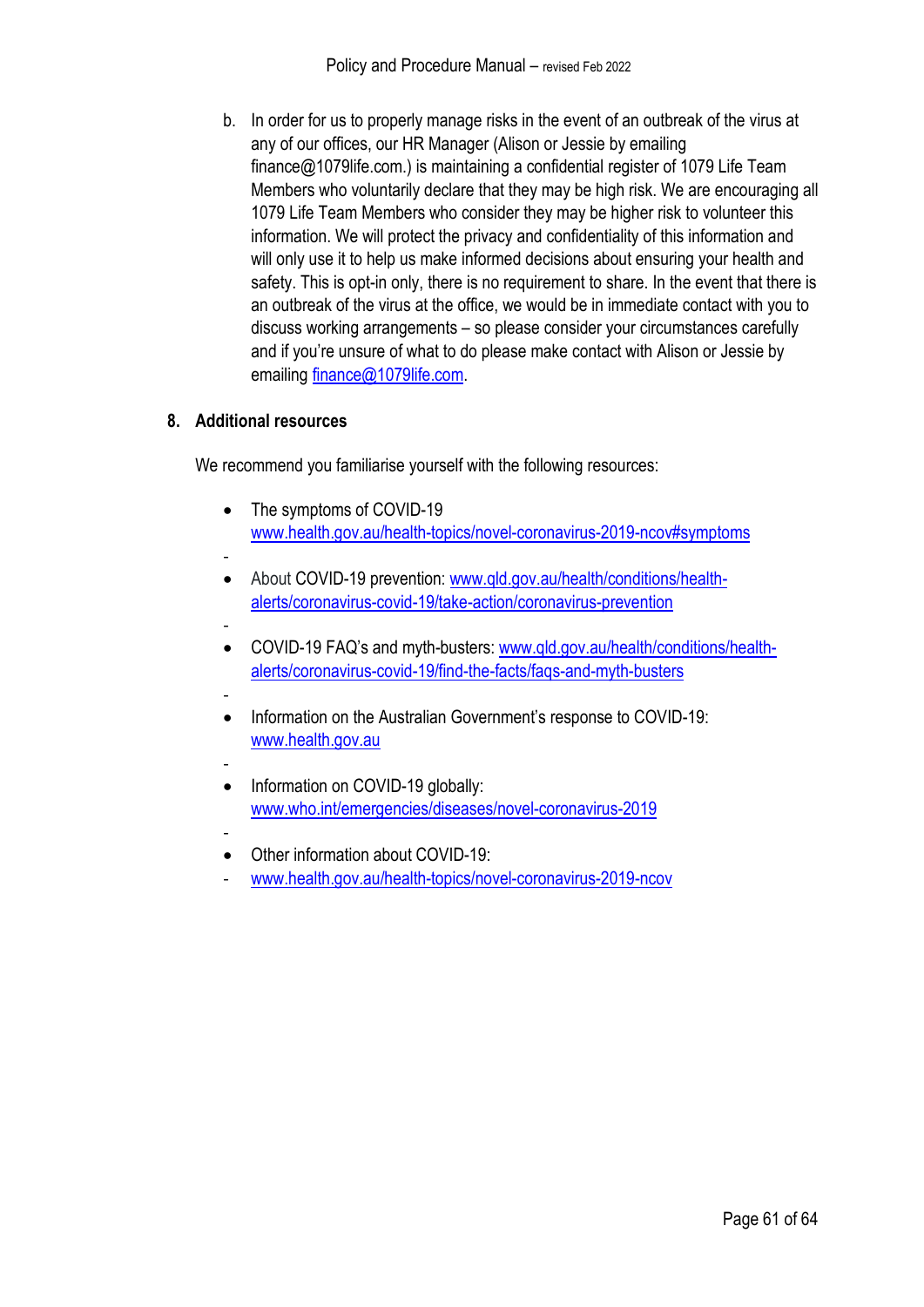# Board Designated Operating Reserve Fund

#### **I. Statement of Purpose**

The CHRISTIAN RADIO INC. Board of Directors designated an OPERATING RESERVE FUND by resolution at its 27/11/2018 Board meeting. The general purpose of the fund is to help to ensure the long- term financial stability of the organization and position it to respond to varying economic conditions and changes affecting the organization's financial position and the ability of the organization to continuously carry out its mission.

CHRISTIAN RADIO INC. will maintain a Board-Designated Operating Reserve Fund to achieve the following objective(s):

1. To enable the organization to sustain operations through delays in payments of committed funding and to accept reimbursable contracts and grants without jeopardizing ongoing operations;

2. To promote public and funder confidence in the long-term sustainability of the organization by preventing chronic cash flow crises that can diminish its reputation and force its leaders to make expensive short-term, crisis-based decisions,

3. To create an internal line of credit to manage cash flow and maintain financial flexibility.

#### **II. Board-Designated Operating Reserve Fund Balance**

The target amount to be attained and maintained for the Board-Designated Operating Reserve Fund is \$300,000, representing approximately 25% of annual operating expenses of \$1,200,000, or about 3 months of expenses on average.

To establish the Operating Reserve Fund, the CHRISTIAN RADIO INC. Board of Directors has designated \$30,000 of income from the 2019 fiscal year be invested to initiate the fund.

The remaining \$270,000 is to be funded over the next 10 fiscal years in increments of \$30,000, through funding strategies incorporated into CHRISTIAN RADIO INC.'s annual fundraising plan and capital budget. Additional amounts may be contributed at any time in order to build the fund sooner than expected.

#### **III. Use of the Board-Designated Operating Reserve Fund**

The CEO may access up to \$5,000 for purposes as outlined above, as long as sufficient accounts or grants receivable are available to repay such usage within three months time. The CEO will notify the Treasurer in writing, and usage will be acknowledged in writing by the Treasurer. E-mail shall be acceptable forms of notification and acknowledgement.

Any funds borrowed from the Operating Reserve Fund for greater than \$5,000 and/or for longer than 90 days will be paid back through a prescribed repayment schedule/method. Approval of any such usage and the proposed repayment schedule shall be requested by the CEO from the Board. If approved by the Board, such disbursement shall be reported at the next full Board meeting.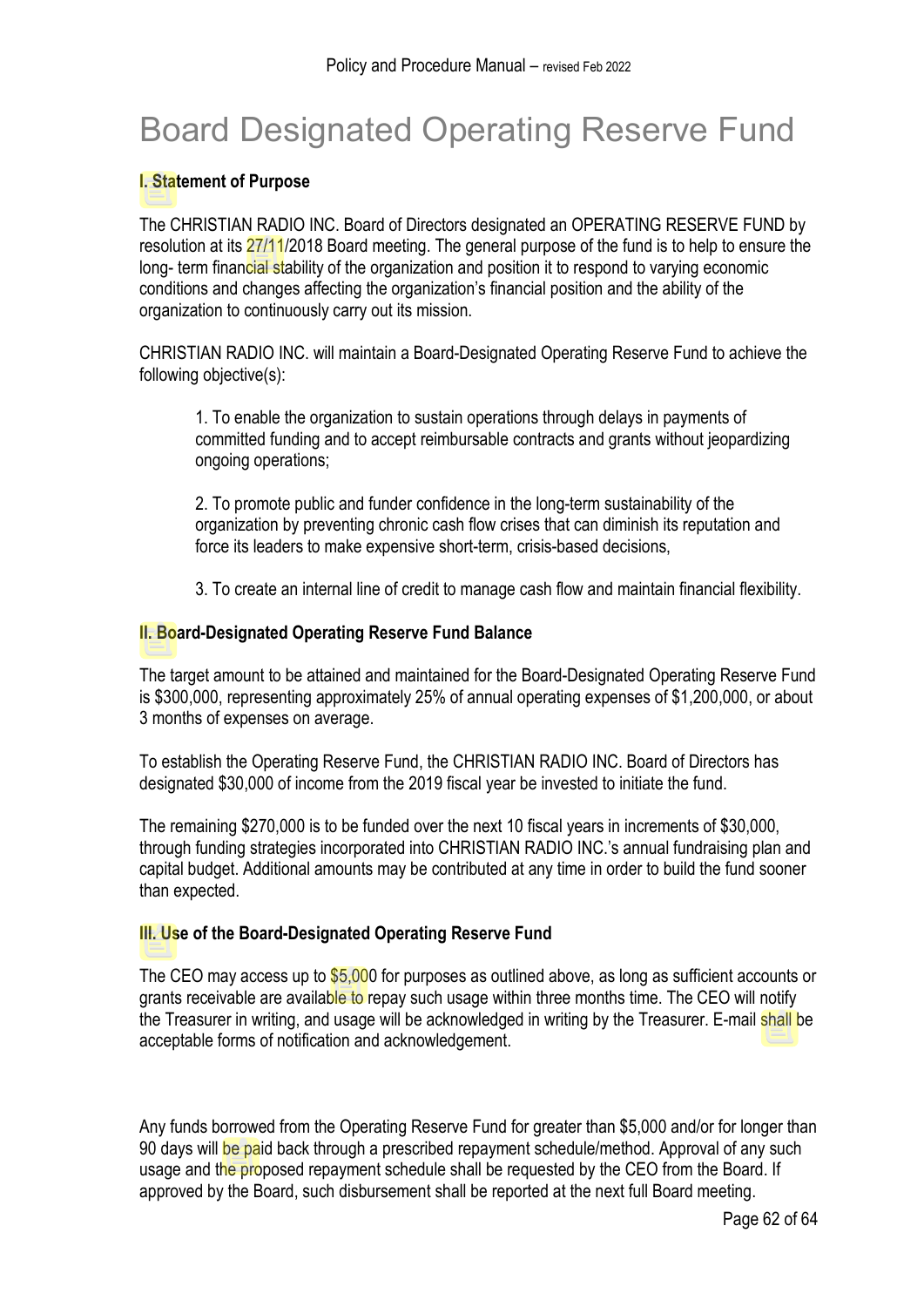At any time that a borrowing from the Operating Reserve is outstanding, the status of the borrowing and payments made against the proposed repayment schedule will be reviewed at the regularly scheduled Board meetings.

A. Use of the Operating Reserve Fund will be subsequent to fully depleting any existing commercial lines of credit.

OR

B. The Operating Reserve Fund will be fully depleted before use of the commercial line of credit for operational expenses.

#### **IV. Management of the Board-Designated Operating Reserve Fund**

Under the direction of the Board, the CEO will establish a separate bank account for the Board-Designated Operating Reserve Fund. Policies and procedures for handling deposits, reconciling statements, safeguarding access, etc. will be the same as established from time to time for any of the organization's other bank accounts. If feasible, the funds will be invested according to the guidelines set in the Operating Reserve Investment Policy.

The Operating Reserve Fund will be listed separately in the net assets section of the organization's statement of financial position as "Board-Designated Operating Reserve" and longer-term borrowings from the reserve will be shown as a liability – "Due to Operating Reserve" – in internal financial reports.

#### **V. Authorization of Draw-Down\* from the Board-Designated Operating Reserve Fund**

A draw-down from the fund that will not or cannot be replaced with operating funds in the timeframe established in "Use of the Board-Designated Operating Reserve Fund" above, must be approved by a majority of the Board, either by a majority of the votes of a quorum present at a regular Board meeting, or by a 2/3 majority of the Board if such vote is conducted by other means. A record of any such action will be maintained and be made a part of the Board meeting minutes. Any such action would remove the Board designation of "reserves" from these funds.

#### **VI. Operating Reserve Shortfalls**

If the Operating Reserve is and has been less than 75% of the targeted reserve level for two consecutive years, the Board of Directors, in the absence of any extraordinary circumstances, will adopt an operational budget that includes a projected surplus sufficient to rebuild the Operating Reserve Fund to its targeted reserve level over the following two years.

#### **VII. Responsibilities of the Finance Committee**

The Board will receive reports on the Board-Designated Operating Reserve Fund at its regular meetings and shall be charged with assuring that the funds are invested prudently in accordance with the guidelines stated above and that the organization receives a reasonable rate of return considering the size of the reserve fund, the instruments in which it is invested and other relevant factors.